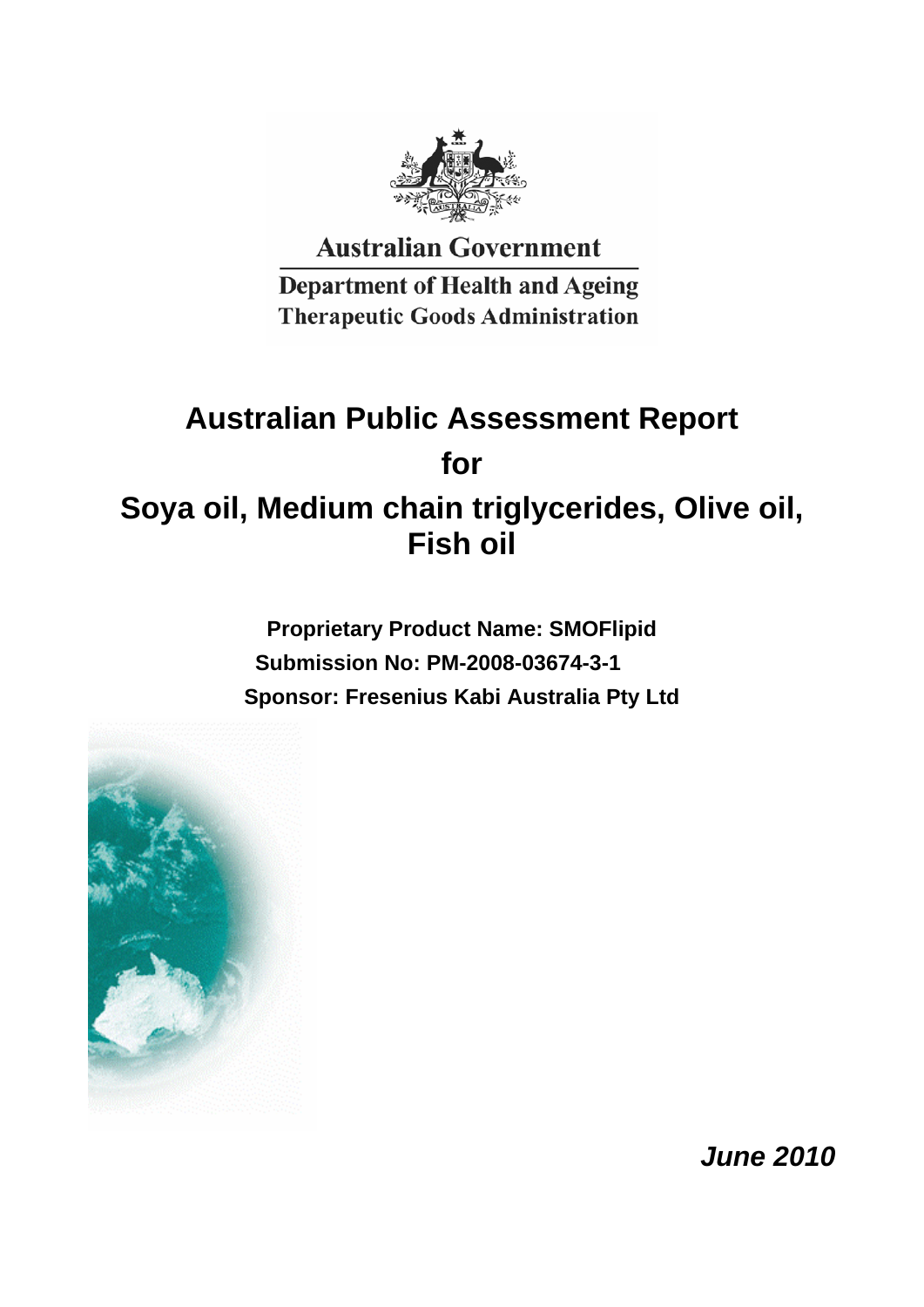## **Contents**

| I.            |  |
|---------------|--|
|               |  |
|               |  |
|               |  |
| II.           |  |
|               |  |
|               |  |
|               |  |
| III.          |  |
|               |  |
|               |  |
|               |  |
|               |  |
|               |  |
| IV.           |  |
|               |  |
|               |  |
|               |  |
|               |  |
|               |  |
|               |  |
|               |  |
| $V_{\bullet}$ |  |
| VI.           |  |
|               |  |
|               |  |
|               |  |
|               |  |
|               |  |
|               |  |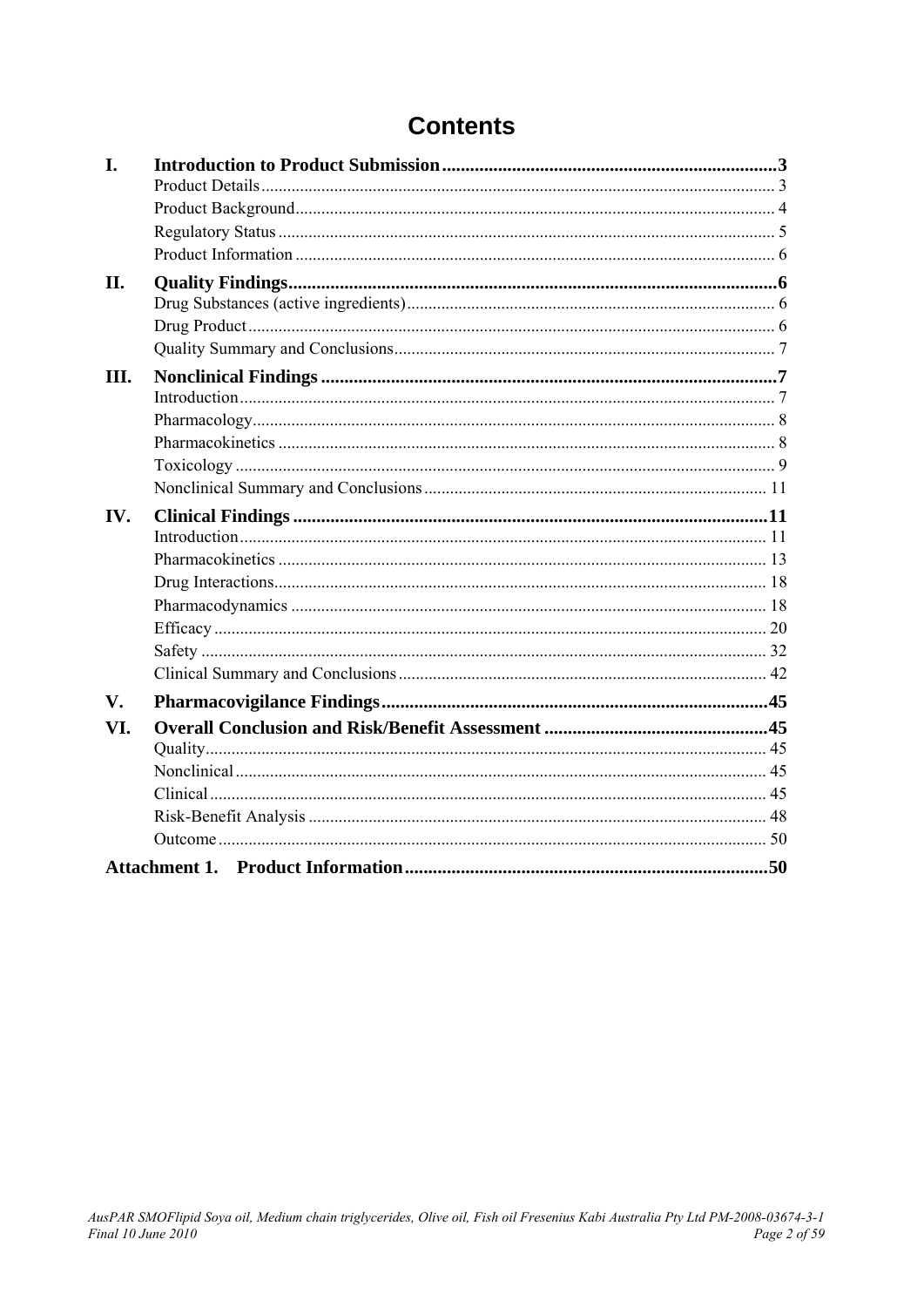## <span id="page-2-0"></span>*I. Introduction to Product Submission*

## **Product Details**

| Type of Submission             | New Combination                                                                                                                                                                                                                                                                                                                                                                                                                                                                             |
|--------------------------------|---------------------------------------------------------------------------------------------------------------------------------------------------------------------------------------------------------------------------------------------------------------------------------------------------------------------------------------------------------------------------------------------------------------------------------------------------------------------------------------------|
| Decision:                      | Approved                                                                                                                                                                                                                                                                                                                                                                                                                                                                                    |
| Date of Decision:              | 15 March 2010                                                                                                                                                                                                                                                                                                                                                                                                                                                                               |
| Active ingredient(s):          | Soya oil, Medium chain triglycerides, Olive oil, Fish oil                                                                                                                                                                                                                                                                                                                                                                                                                                   |
| <i>Product Name(s):</i>        | SMOFlipid                                                                                                                                                                                                                                                                                                                                                                                                                                                                                   |
| Sponsor's Name and<br>Address: | Fresenius Kabi Australia Pty Ltd<br>964 Pacific Highway<br>Pymble NSW 2073                                                                                                                                                                                                                                                                                                                                                                                                                  |
| Dose form $(s)$ :              | Emulsion for intravenous infusion                                                                                                                                                                                                                                                                                                                                                                                                                                                           |
| $Strength(s)$ :                | Soya oil 6%, Medium chain triglycerides 6%, Olive oil 5%,<br>Fish oil 3%                                                                                                                                                                                                                                                                                                                                                                                                                    |
| $Container(s)$ :               | Plastic infusion bag                                                                                                                                                                                                                                                                                                                                                                                                                                                                        |
| Pack size $(s)$ :              | 100, 250 and 500 mL                                                                                                                                                                                                                                                                                                                                                                                                                                                                         |
| Approved Therapeutic use:      | Supply of energy and essential fatty acids to patients, as part of a<br>parenteral nutrition regimen, when oral or enteral nutrition is<br>impossible, insufficient or contraindicated.                                                                                                                                                                                                                                                                                                     |
| Route(s) of administration:    | Intravenous                                                                                                                                                                                                                                                                                                                                                                                                                                                                                 |
|                                |                                                                                                                                                                                                                                                                                                                                                                                                                                                                                             |
| Dosage:                        | <b>Adults</b><br>The standard dose is $1.0 - 2.0$ g fat/kg body weight (bw)/day,<br>corresponding to $5 - 10$ mL/kg bw/day.                                                                                                                                                                                                                                                                                                                                                                 |
|                                | The recommended infusion rate is $0.125$ g fat/kg bw/hour,<br>corresponding to 0.63 mL SMOFlipid/kg bw/hour, and should not<br>exceed 0.15 g fat/kg bw/hour, corresponding to 0.75 mL<br>SMOFlipid/kg bw/hour.                                                                                                                                                                                                                                                                              |
|                                | <b>Children</b><br>It is recommended not to exceed a daily dose of 2g fat/kg bw/day,<br>corresponding to 10 mL SMOFlipid/kg bw/day. With increased<br>requirements in the youngest children a dose up to a maximum of<br>3g fat/kg bw/day can be considered.                                                                                                                                                                                                                                |
|                                | <b>Neonates and infants</b><br>The initial dose should be $0.5 - 1.0$ g fat/kg bw/day followed by a<br>successive increase by $0.5 - 1.0$ g fat/kg bw/day up to 3.0 g fat/kg<br>bw/day. It is recommended not to exceed a daily dose of 3g fat/kg<br>bw/day, corresponding to 15 mL SMOFlipid/kg bw/day. The rate<br>of infusion should not exceed 0.125 g fat/kg bw/hour. In<br>premature and low birth weight neonates, SMOFlipid should be<br>infused continuously over around 24 hours. |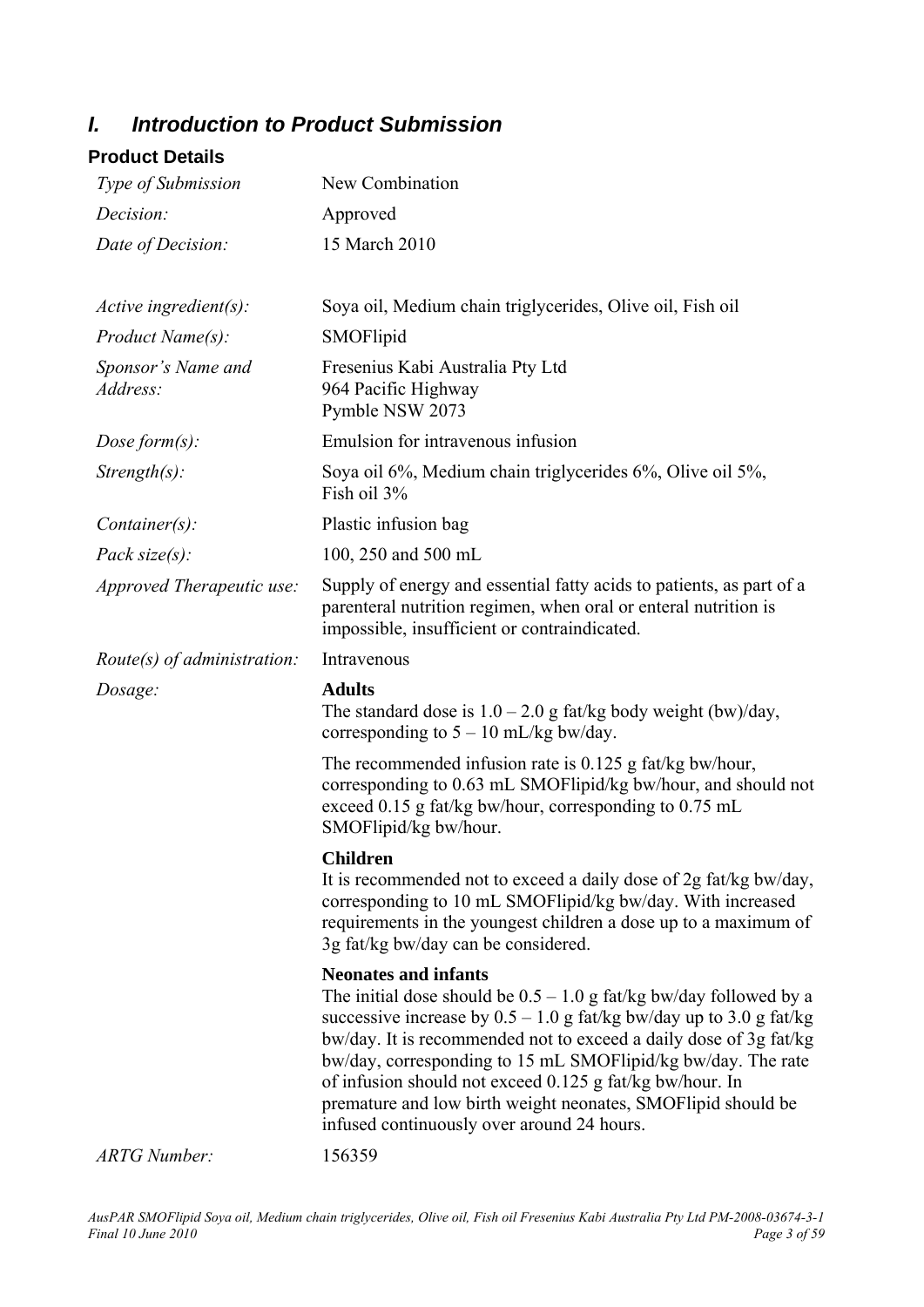## <span id="page-3-0"></span>**Product Background**

The two principal sources of energy are carbohydrate and lipid.

Glucose is the carbohydrate of choice. It is a physiological substrate required by the brain and metabolised by all body tissues, besides being a prerequisite of protein anabolism. Concentrated solutions of glucose must be given to satisfy the caloric requirements. Most patients increase their endogenous insulin secretion to allow the blood glucose to remain within physiological limits. Diabetics will require added insulin. When insulin production is reduced as in the early posttraumatic and septic state, infusion of excessive glucose results in lipogenesis with a marked increase in carbon dioxide  $(CO<sub>2</sub>)$  production. If hyperglycaemia occurs, consideration should be given to reducing the glucose infusion rate, rather than adding insulin.

Lipid provides more energy per unit volume than carbohydrate, and also avoids the complications of excess glucose administration.[1](#page-3-1)

The development of this formulation follows on from the emergence of side effects as each new innovation was produced to counter side effects of existing preparations. In the original technique of Total Parenteral Nutrition (TPN) glucose  $\pm$  ethyl alcohol was used as the energy source. While there were the obvious problems of hyperglycaemia<sup>[2](#page-3-2)</sup> and hypertonicity, the recognition of essential fatty acid deficiency led to the use of lipid as an energy source, which also diminished the other problems.

Intravenous fat emulsions consist of triglycerides dispersed in water together with emulsifiers to stabilize the system. A number of vegetable oils, many of which caused side effects, were studied before the first formulation of a fat emulsion for infusion was established. In 1961, a soybean oil emulsion stabilized with egg phospholipids as an emulsifier intended for intravenous administration was found to be well tolerated under clinical conditions (Schuberth and Wretlind 1961).<sup>[3](#page-3-3)</sup> Such emulsions have been commercially available under the trade name Intralipid for approximately 45 years.

Intralipid contains long-chain triglycerides (LCTs) from soybean oil, which contains the 2 essential fatty acids alpha (α)-linolenic acid and linoleic acid. One of the possible disadvantages with the existing LCTs is their relatively high content of polyunsaturated fatty acids (PUFA), in particular linoleic acid.

Medium chain triglycerides (MCTs) were then added to the LCTs. The claimed benefits from the MCTs include not only a diminution by dilution of these effects, but also there appeared to be nutritional benefit in faster utilisation and more peripheral utilisation by muscle rather than storage as adipose tissue, plus entry into the mitochondria independent of carnitine which was often depleted in these patients. MCTs however lack the essential fatty acids and, if used at >50% alone, produced a risk of hyperlacticacidaemia, hyperketonaemia and central nervous system (CNS) toxicity.

The addition of olive oil, which is rich in monounsaturated fatty acids  $(\omega - 9)$ , decreases the proportion of PUFA.

The effect on inflammatory response it is believed relates to the ratio of  $\alpha$ -linolenic acid ( $\omega$ -3) to linoleic acid ( $\omega$ -6), with an excess of the latter (as in soya lipid) being pro inflammatory. Thus fish

 $\overline{a}$ 

<span id="page-3-3"></span>*AusPAR SMOFlipid Soya oil, Medium chain triglycerides, Olive oil, Fish oil Fresenius Kabi Australia Pty Ltd PM-2008-03674-3-1 Final 10 June 2010 Page 4 of 59* 

<span id="page-3-1"></span><sup>&</sup>lt;sup>1</sup> Intensive Care Manual, Fourth Edition, TE Oh (ed), Oxford Butterworth-Heinemann 1997. Chapter 84, Parenteral Nutrition, page 725.

<span id="page-3-2"></span> $2$  Waitzberg DL, Torrinhas RS, Jacintho TM. New parenteral lipid emulsions for clinical use. J Parenter Enteral Nutr. 2006; 30:351-67.

<sup>&</sup>lt;sup>3</sup> Acta Chirurgica Scandinavica Supplemenium 278. Stockholm 1961, page 3.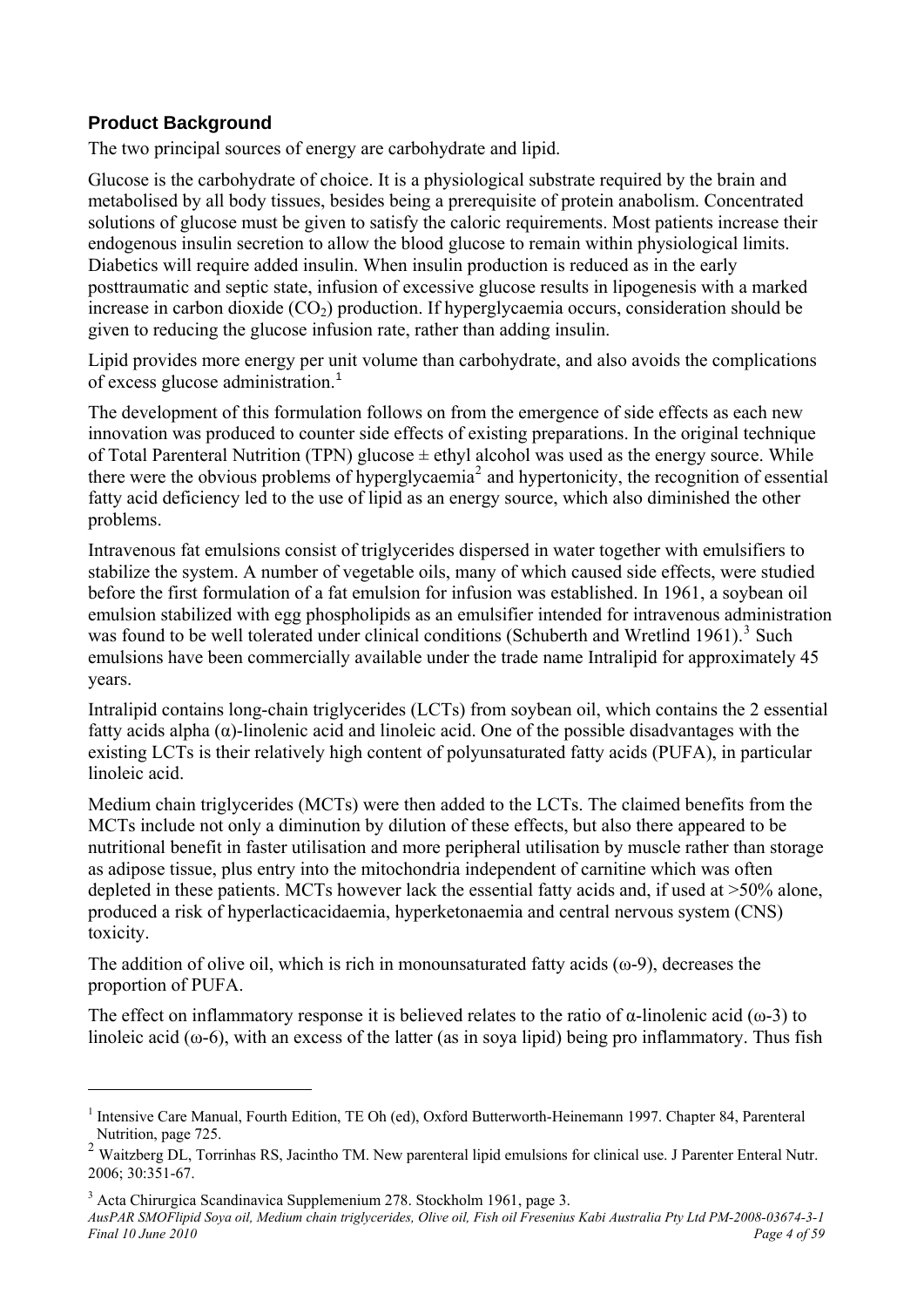<span id="page-4-0"></span>oils, which are rich in very long chain ω-3 fatty acids especially eicosapentaenoic acid (EPA) and docosahexaenoic acid (DHA), have been added with the intention of further diminishing this effect.

SMOFlipid 20% is comprised of the lipid components Soybean oil, Medium chain triglycerides**,**  Olive oil, and Fish oil.

This composition of the different oils was chosen to:

- Provide sufficient amounts of essential fatty acids
- Decrease the load of ω-6 polyunsaturated fatty acids, especially linoleic acid
- Provide the very long chain  $\omega$ -3 fatty acids EPA and DHA and thereby
- Decrease the  $\omega$ -6: $\omega$ -3 fatty acid ratio
- Replace part of the polyunsaturated fatty acids by monounsaturated fatty acids (oleic acid)
- Include medium chain triglycerides to provide additional rapidly available energy

The indication sought is for:

*Supply of energy and essential fatty acids and omega-3 fatty acids to patients, as part of a parenteral nutrition regimen, when oral or enteral nutrition is impossible, insufficient or contraindicated.* 

The proposed dosage is:

*The patient's ability to eliminate the fat infused should govern the dosage and infusion rate.* 

#### *Adults*

*The standard dose is 1.0 - 2.0 g fat/kg/day, corresponding to*  $5 - 10$  *mL/kg/day.* 

*The recommended infusion rate is 0.125 g fat/kg/h, corresponding to 0.63 mL SMOFlipid/kg/h, and should not exceed 0.15 g fat/kg/h, corresponding to 0.75 mL SMOFlipid/kg/h.* 

## *Children*

*It is recommended not to exceed a daily dose of 3 g fat/kg/day, corresponding to 15 mL SMOFlipid/kg/day. The daily dose should be increased gradually during the first week of administration. The infusion rate should not exceed 0.15 g fat/kg/h.* 

## *Neonates and infants*

*The initial dose should be 0.5 - 1.0 g fat/kg/day followed by a successive increase by 0.5 - 1.0 g fat/kg/day up to 3.0 g fat/kg/day.* 

*It is recommended not to exceed a daily dose of 3 g fat/kg/day, corresponding to 15 mL SMOFlipid/kg/day. The rate of infusion should not exceed 0.15 g fat/kg/h.* 

*In premature and low birth weight neonates, SMOFlipid should be infused continuously over around 24 hours.* 

The route of administration is intravenous infusion into a peripheral or central vein.

## **Regulatory Status**

The proposed formulation contains:

- 1. Soya bean oil extracts of this have been registered in Australia for nutritional intravenous (IV) use including some of the sponsors own products – Intralipid, Kabiven and Lipovenos.
- 2. Medium Chain Triglycerides (MCTs) there is no MCT product on the Australian Register of Therapeutic Goods (ARTG) (including nutritional IV use). MCTs are marketed in Australia as oral food supplements, for example Caprilon, Liquigen, and MCT Duocal from Scientific Hospital Supplies and MCT Oil from Mead Johnson and in enteral nutrition products, for example Osmolite from Abbott.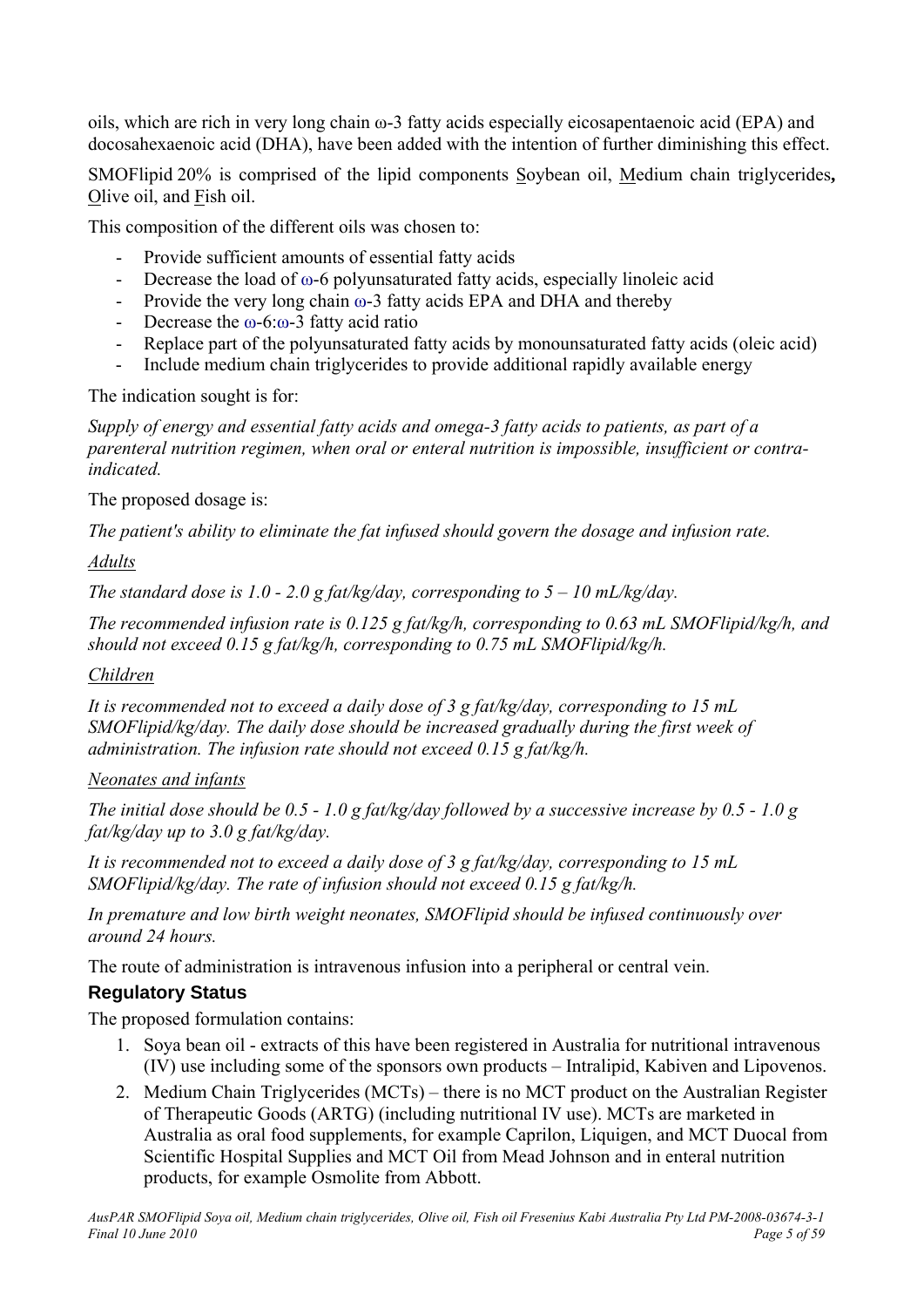- <span id="page-5-0"></span>3. Olive oil – the only product registered for IV nutrition use containing olive oil is Clinoleic, a product Baxter registered in February 2004.
- 4. Fish oil there is no fish oil registered for nutritional IV use; there are multiple oral preparations listed.

The sponsor has currently marketed overseas an IV MCT preparation Structolipid, and an IV fish oil preparation Omegaven.

SMOFlipid was approved in the European Union (EU) between 2004 and 2007. In addition to the EU, the product is registered in Switzerland and in Argentina, Croatia, Egypt, Iceland, Malaysia, Mexico, Norway, Philippines, Russia, Singapore, South Africa, Taiwan, Turkey and Uruguay.

The common indication approved in these countries except for Italy is:

*Supply of energy and essential fatty acids and omega-3 fatty acids to patients, as part of a parenteral nutrition regimen, when oral or enteral nutrition is impossible, insufficient or contraindicated.* 

The indication in Italy is as follows:

*Supply of lipids, including essential fatty acids and omega-3 fatty acids to patients, as part of a parenteral nutrition regimen, when oral or enteral nutrition is impossible, insufficient or contraindicated.* 

## **Product Information**

The approved product information (PI) current at the time this AusPAR was prepared is at Attachment 1.

## *II. Quality Findings*

## **Drug Substances (active ingredients)**

Soya oil has been used in registered "Intralipid" Soya Oil Emulsion Injection products by the current sponsor which have been approved by the TGA (AUST R 14471, 14472, 48245, 48246, 53538, 53539, 53540 and 53541). Olive oil is present in injections marketed by other companies. Medium chain triglyceride (MCT) is present in a number of prescription medicine products but it has not been used in injections. Fish oil is not present in any prescription medicine products.

Fresenius Kabi Australia Pty Ltd applied to register a new combination SMOFlipid 20% composed of four oils, namely soya-bean oil 6%, medium chain triglycerides (MCT) 6%, olive oil 5% and fish oil 3% emulsion for intravenous infusion with the trade name SMOFlipid for the treatment of supply of energy and essential fatty acids and omega-3 fatty acids to patients, as part of a parenteral nutrition regimen, when oral or enteral nutrition is impossible, insufficient or contra-indicated. The recommended daily doses are  $1.0 - 2.0$  g fat/kg body weight per day, corresponding to  $5 - 10$ mL/kg body weight per day for adults.

## **Drug Product**

The formulation and method of manufacture of SMOFlipid are based on the registered Intralipid products, which contain egg lecithin as emulsifier and glycerol for tonicity adjustment. However, it was found that a co-emulsifier, sodium oleate, was required in SMOFlipid in order to form a stable emulsion. In addition, SMOFlipid includes dl-α-tocopherol as antioxidant and sodium hydroxide to adjust to pH 8.

The packaging of SMOFlipid is identical to Intralipid. It consists of a three-layer inner plastic bag, known as 'Excel' film, to which a plastic port system is attached, and an oxygen- and waterimpermeable outer bag. In between the two bags there is an oxygen-absorber sachet and an 'Oxalert' oxygen integrity indicator. The filled bags are terminally sterilised at ≥121°C.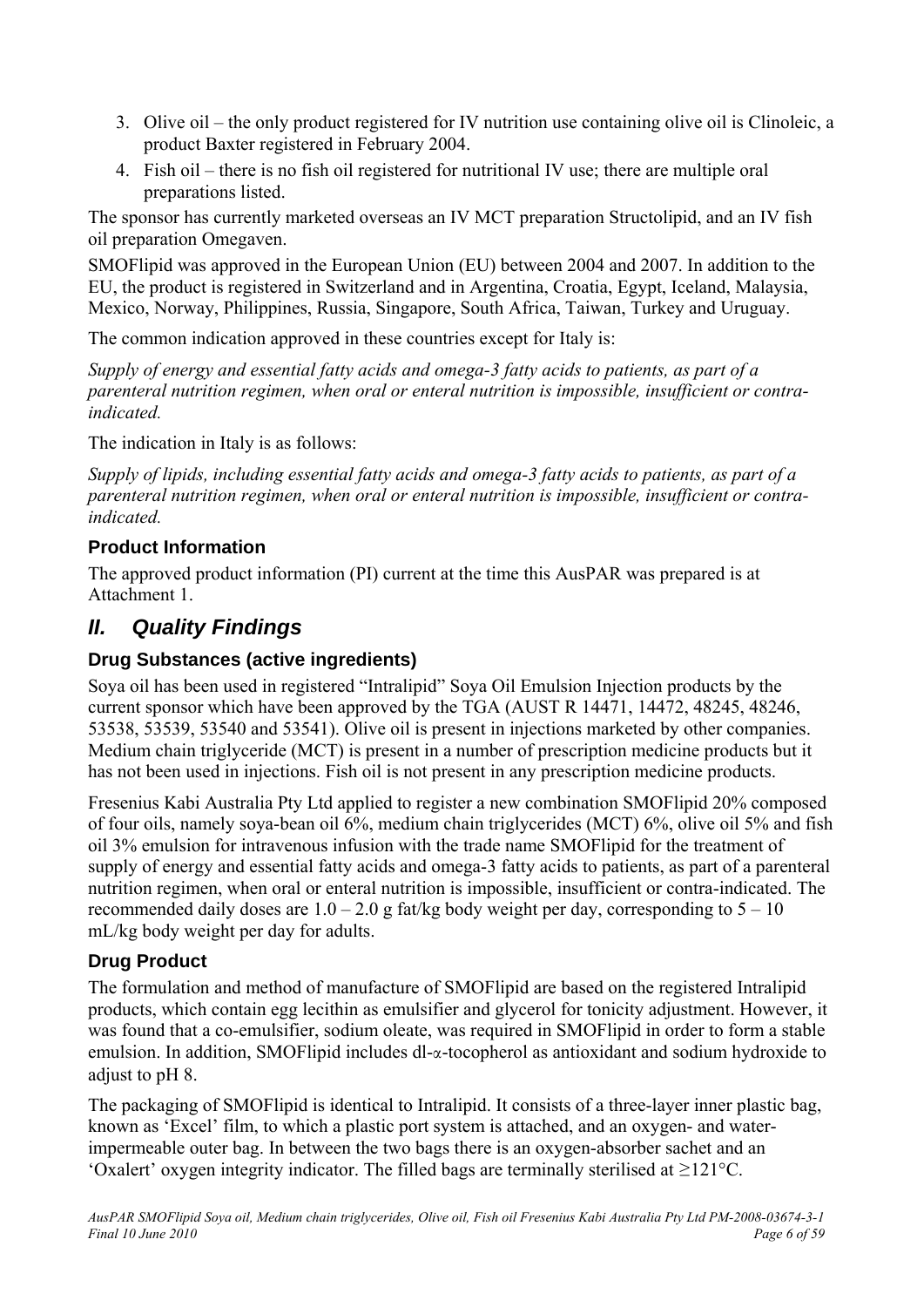<span id="page-6-0"></span>The specifications applied to SMOFlipid are satisfactory. Adequate stability data have been provided to support the proposed shelf life of 2 years below 25°C (do not freeze).

## **Quality Summary and Conclusions**

There is no objection on chemistry and quality control grounds to registration of SMOFlipid.

This application was considered by the Pharmaceutical Subcommittee (PSC) of the Australian Drug Evaluation Committee (ADEC) at its 128th meeting on 21 September 2009. The subcommittee raised a number of pharmacokinetic and labelling issues for consideration by the Delegate. In particular, the subcommittee recommended that more prominence be given in the Consumer Medicines Information (CMI) document to the warning regarding allergies to fish, egg or soy products. It was suggested that an appropriate warning also be included on the product labels. A warning statement regarding allergies to fish, egg or soy products was included in the final approved CMI.

The PSC noted that the droplet size limits applied to SMOFlipid differ from those applied to Intralipid. Furthermore the laser diffraction test method proposed for use in measuring droplet size for SMOFlipid is different to the method approved for use with Intralipid. Although the PSC agreed that the laser diffraction test method proposed for use with SMOFlipid appears to be an appropriate method, data from a direct comparison of the droplet size of SMOFlipid and Intralipid using the same methodology would be informative for setting appropriate droplet size specifications for SMOFlipid especially considering the extensive clinical experience with Intralipid.

The PSC considered the pharmacokinetic summary inadequate to allow the Committee to make any recommendations with respect to the pharmacokinetics of SMOFlipid. The Committee therefore recommended the clinical evaluator undertake a detailed evaluation of the pharmacokinetics of this product, particularly with respect to the claim made in the Product Information (PI) that SMOFlipid has different pharmacokinetics to Intralipid. Alternative PK text later suggested by the Delegate was included in the final approved PI.

Subject to consideration of the PSC recommendations by the Delegate, there were no objections with regard to chemistry, manufacturing and controls to registration of this product.

## *III. Nonclinical Findings*

## **Introduction**

SMOFlipid is a combination of four different parenteral nutrition (PN) oils (soybean oil, MCT, olive oil and fish oil) already used in parenteral nutrition and registered as follows: Intralipid (soybean oil emulsion) registered by Pharmatel Fresenius Kabi Pty Ltd, Lipovenos MCT (including medium-chain triglycerides (MCT)) and Omegaven (fish oil emulsion) both registered by Fresenius Kabi, and a olive oil/soybean oil emulsion (Clinoleic, a Baxter Healthcare Pty Ltd product)

The maximum dose of SMOFlipid is 3 g/kg/day, which would result in daily MCT, soya and olive oil exposures less than those from currently-registered parenteral products. There are no PN agents containing fish oil registered in Australia, however there are multiple listed oral products.

The nonclinical submission comprised studies performed with SMOFlipid as well as those performed with the individual fat components. Full study reports and the English translation of a submitted paper were supplied in response to a request. Submitted nonclinical studies using the proposed clinical formulation included an acute toxicity study in rats, 2 repeat-dose studies in dogs (up to 3 months duration), a full set of genotoxicity studies and local tolerance studies. Studies with Omegaven were amongst the submitted supporting studies. This is considered acceptable to support an application for a fixed combination containing one or more new active substances according to the TGA-adopted EU guideline (*EMEA/CHMP/SWP/258498/2005: Guideline on the nonclinical development of fixed combinations of medicinal products*).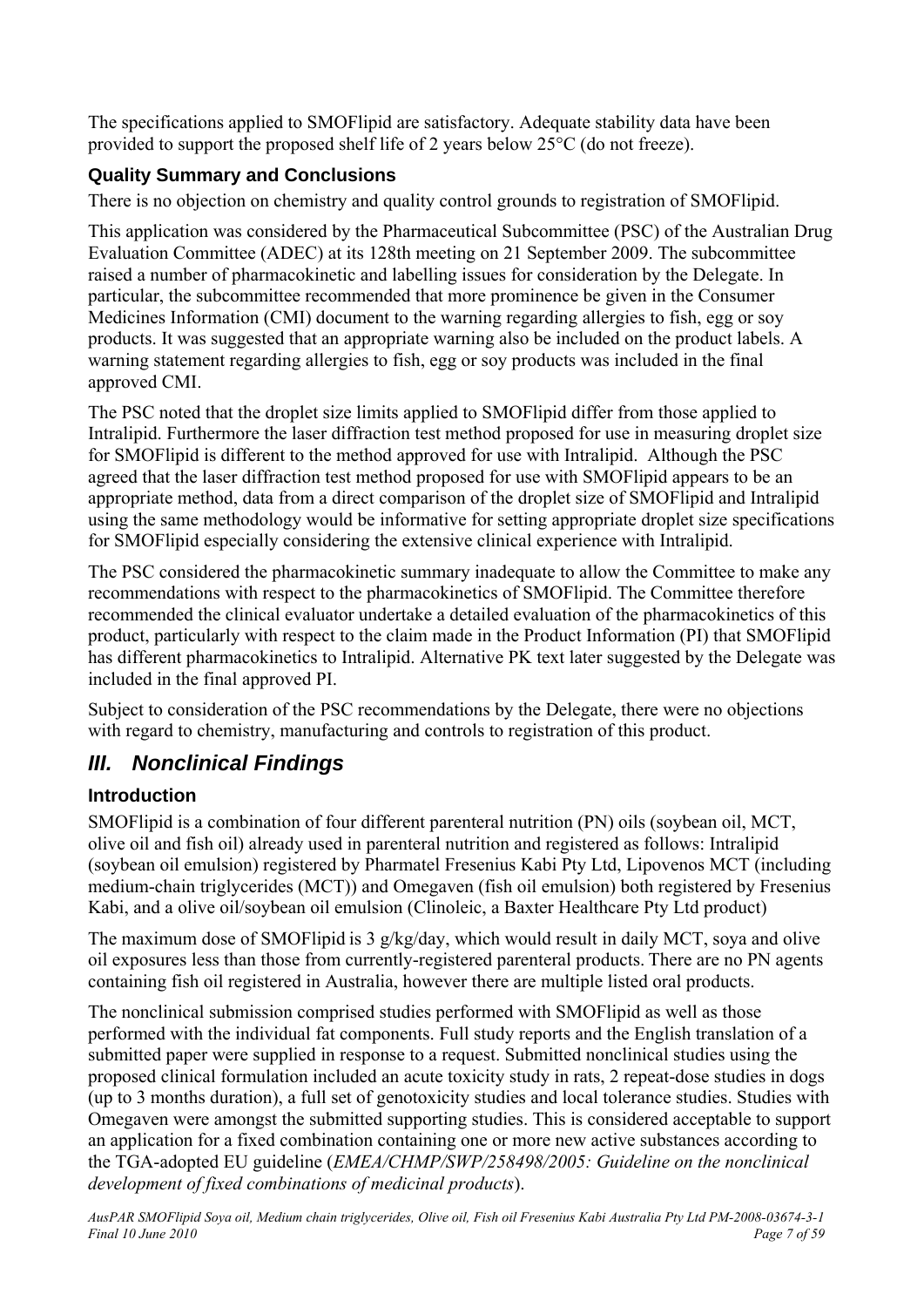### <span id="page-7-0"></span>**Pharmacology**

#### **Primary pharmacodynamics**

SMOFlipid is essentially similar to Intralipid with the addition of MCTs and fish oil. MCTs are predominantly catabolised, rather than stored as adipose tissue and are therefore added to SMOFlipid as an immediate source of energy. The polyunsaturated fats in fish oil are precursors for the synthesis of eicosanoids (prostaglandins, thromboxanes, leukotrienes and other lipid mediators).

#### **Secondary pharmacodynamics and safety pharmacology**

No safety pharmacology studies using SMOFlipid were submitted. This is considered acceptable based on the amount of information on the individual components already submitted to the TGA. MCTs are hydrolysed at a faster rate than the other triglyceride components in SMOFlipid. Medium chain fatty acids (MCFAs) bind weakly to albumin and as a result they readily cross the blood-brain barrier. CNS effects from MCFAs have been observed in multiple species at plasma concentrations of 3-8  $\mu$ mol/mL ([4](#page-7-1)32-1152  $\mu$ g/mL) (reviewed in Johnson and Cotter, 1986).<sup>4</sup> At high infusion rates (about 10-fold that expected with SMOFlipid), mortalities were observed in mice, rats, rabbits and dogs with perimortem clinical signs of marked coordination disturbance, abnormalities of behaviour and posture, tremors and apathy. The plasma concentration of MCFAs will be important and can be regulated by both dose and infusion rate. This effect is an added risk associated with SMOFlipid not seen with Intralipid but should be adequately controlled with the proposed infusion rate.

#### **Pharmacokinetics**

 $\overline{a}$ 

The pharmacokinetics of soya oil and olive oil (LCTs) have been reviewed in previous evaluations and will not be discussed here. In capillaries, both MCTs and LCTs are hydrolysed by lipoprotein lipase to glycerol and free fatty acids, and MCFAs and long chain fatty acids (LCFAs), respectively. MCTs are hydrolysed at a faster rate than LCTs and therefore have a faster elimination rate. Free MCFAs then readily enter the liver, kidney, heart and other peripheral organs where they are oxidised by β-oxidation and the citric acid cycle to carbon dioxide and water. Alternatively, they lead to the formation of the ketone bodies, acetoacetate and β-hydroxybutyrate. In contrast, albumin-bound LCFAs do not readily enter peripheral organs and are predominantly metabolised by the liver with a preference for re-esterification to phospholipids or triglycerides and therefore potentially fat storage. MCFAs are subjected to a lower re-esterification rate than LCFAs with a reduced tendency to fat storage than LCTs.

The inclusion of MCTs in the PN agent could lead to increased plasma levels of medium chain dicarboxylic acids, 3-hydroxy fatty acids and ketone bodies. Hyperketonaemia was observed in repeat-dose toxicity studies with SMOFlipid. If excess MCTs are administered, the capacity of extrahepatic tissues to use ketone bodies is saturated and this may be of particular concern in some diabetes patients. The increased level of ketone bodies aggravates metabolic acidosis and accelerates the breakdown of homeostatic mechanisms (Bach & Babayan, 1982).<sup>[5](#page-7-2)</sup>

The polyunsaturated fatty acids from fish oil (C22:6 and C22:5) are predominantly distributed to phospholipid, particularly in the liver. These fatty acids were undetectable in adipose triglycerides from beagles that had received fish oil, either alone, in combination with LCTs or in combination with MCTs/LCTs. Based on the lower LCT content in SMOFlipid compared with Intralipid, there is likely to be less fat storage from this parenteral agent compared with currently-registered parenteral agents.

<span id="page-7-1"></span><sup>4</sup> Johnson RC, Cotter R. Metabolism of medium-chain triglyceride lipid emulsion. Nutr Internat 1986; 2**:** 150-158.

<span id="page-7-2"></span><sup>5</sup> Bach AC, Babayan VK. Medium-chain triglycerides: an update. Am J Clin Nutr 1982; 36: 950-962.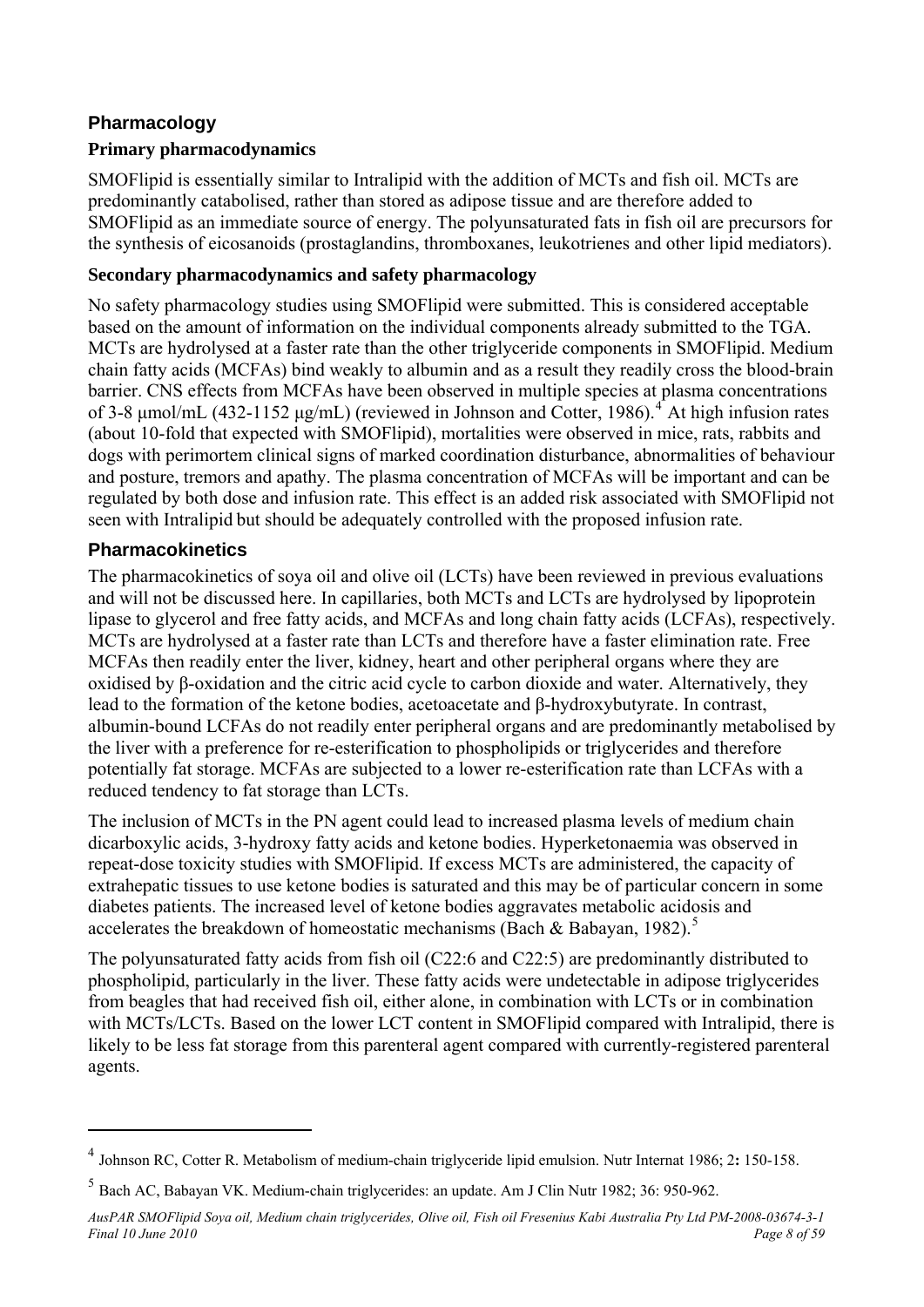## <span id="page-8-0"></span>**Toxicology General toxicity**

Submitted toxicity studies included studies with soya oil and MCFA-containing lipids. As the toxicity of these lipids has been evaluated previously they are not discussed here. The toxicity of parenteral fish oil products has not been previously evaluated by the TGA. Submitted studies with intravenously (IV)-administered Omegaven 10% included two single dose studies in mice and rats, and two repeat-dose studies (with soya oil). A number of rats that had received the maximum single dose of Omegaven had loose faeces but no other treatment-related effects were observed. There were no toxicities observed in the repeat-dose studies that could be attributed to the fish oil at the maximum tested doses. In rats and dogs, these were equivalent to 2 and 7 times, respectively, the clinical dose of fish oil on a body surface area (BSA) basis from the maximum dose of SMOFlipid.

Studies using the clinical formulation of SMOFlipid included a single dose toxicity study in rats and repeat-dose studies up to 13 weeks duration in dogs. Doses used in the toxicity studies were low based on relative exposures (Table 1), but are typical for nonclinical studies with PN agents. Of note, though, infusion rates were considerably higher than that proposed clinically ( $\geq$  5-times on a BSA basis). This is considered adequate, as some of the toxicities (particularly neurotoxicity with MCTs) will depend largely on peak plasma concentrations achieved, rather than total time-weighted systemic exposure.

In a single dose toxicity study, no clinical signs or gross necropsy findings were observed in rats at  $\leq$  18 g/kg (approximately equivalent to the clinical dose based on BSA). All ten animals treated with 36 g/kg (ER (exposure ratio) = 2, based on BSA) died in the 24 hours following infusion. Prior to death, animals had reduced motility, ataxia, catalepsy, reduced muscular tonus and dyspnoea. Mortality rates and peri-mortem clinical signs were similar with those observed in rats treated with similar doses (and infusion rates) of Intralipid or Lipovenös.

| <b>Species</b><br>(Strain) | Study;<br>duration     | <b>Dose</b><br>(g/kg/day) | <b>Relative dose</b><br>(based on<br>g/kg) | <b>Dose</b><br>$(g/m^2/day)^a$ | <b>Relative dose</b><br>(based on<br>$g/m^2$ | <b>Infusion</b><br>rate<br>(g/kg/h) | <b>Relative</b><br>infusion<br>rate<br>(based<br>on $g/m^2$ ) |
|----------------------------|------------------------|---------------------------|--------------------------------------------|--------------------------------|----------------------------------------------|-------------------------------------|---------------------------------------------------------------|
| Rat(SD)                    | 9356/95<br>single dose | 0, 9, 18, 36              | 0, 3, 6, 12                                | 0, 18, 108,<br>216             | 0, 0.2, 1, 2                                 | 6                                   | 7                                                             |
| Dog (Beagle)               | 9358/1/95<br>4 weeks   | 0, 9                      | 0, 3                                       | 0,180                          | 0, 2                                         | 1.5                                 | 6                                                             |
| Dog (Beagle)               | 10825/97<br>13 weeks   | 0, 3, 6                   | 0, 1, 2                                    | 0, 60, 120                     | 0, 0.7, 1.2                                  |                                     | $\overline{4}$                                                |
| Human                      |                        | 3                         | -                                          | 99                             |                                              | 0.15                                |                                                               |

Table 1: Relative dose of SMOFlipid used in toxicity studies

<sup>a</sup>Using a g/kg to g/m<sup>2</sup> conversion factor of 6, 20 and 33 for rats, dogs and humans.

In dogs, the toxicity profile of SMOFlipid in toxicity studies up to 13 weeks was as expected for each of its individual components: soft or loose faeces (fish oil), hyperketonaemia (MCTs), mild thrombocytopenia (olive and soya oils), granulomatous pneumonia associated with fatty deposits in the lungs (soya oil) and lipophilic deposits in the liver (soya oil, olive oil and MCTs). Fatty changes in the liver had not completely reversed after a 4 week treatment-free period. The No Observable Adverse Effect Level (NOAEL) for toxicity was 6 g/kg/day (ER=1.2 based on BSA). As toxicities noted in SMOFlipid -treated animals did not appear to occur with greater incidence or severity than in animals that had received identical doses of the individual lipid components, there are no toxicological concerns with SMOFlipid that are in addition to those with currently-registered PN agents.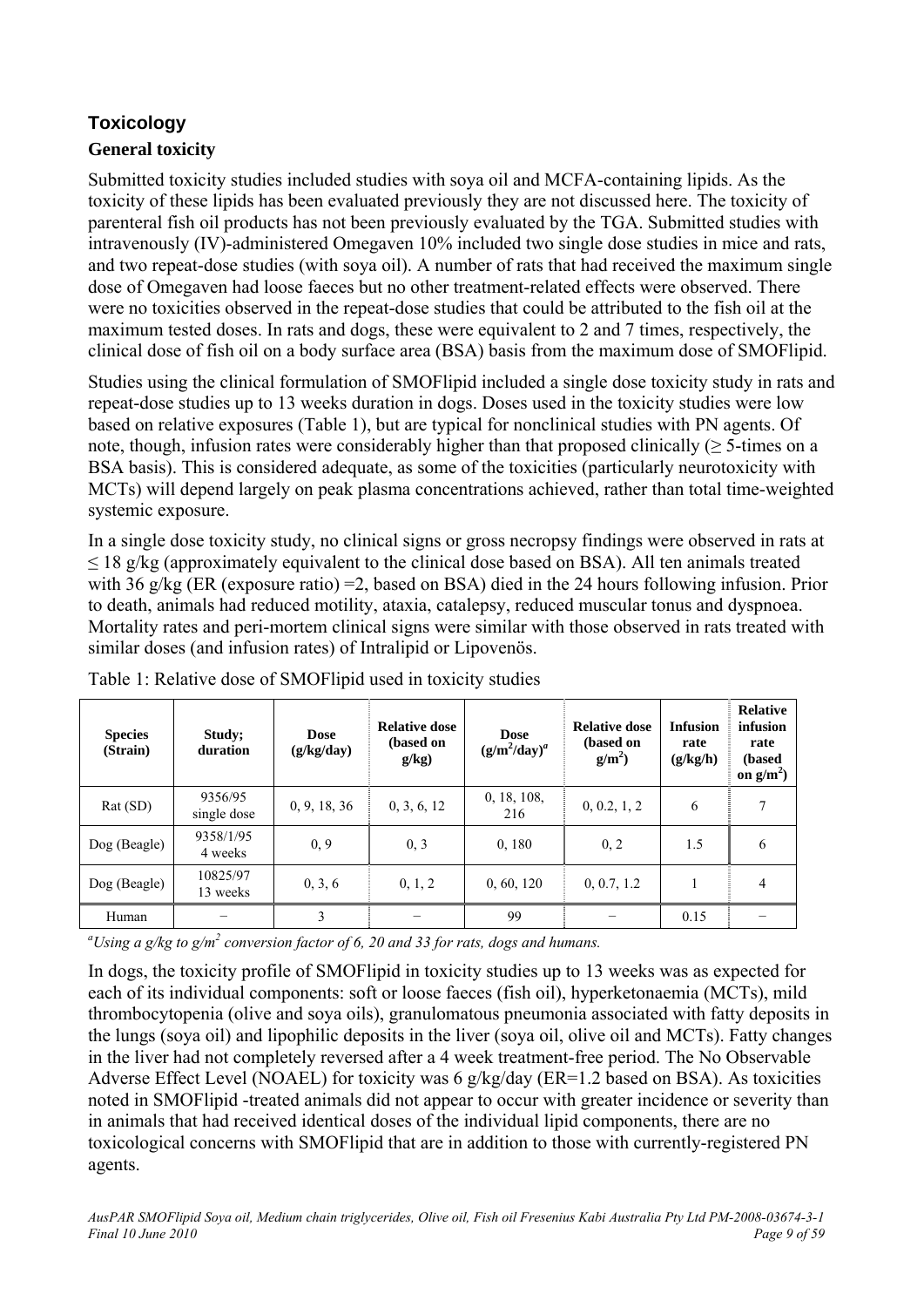## **Genotoxicity**

A standard battery of genotoxicity studies was conducted with the clinical formulation. As expected for this type of product, SMOFlipid was apparently not genotoxic. No carcinogenicity studies with SMOFlipid were submitted. Carcinogenicity studies performed by the National Toxicology Program with tricaprylin (an MCT), safflower oil, which contains polyunsaturated fats, and corn oil, which is a mixture of poly- and mono-unsaturated fats identified significant dose-related increases in the incidence of pancreatic exocrine hyperplasia and adenoma and increased incidences of proliferative lesions of the forestomach in F344/N rats that had received  $> 4.8$  g/kg/day tricaprylin orally for 5 days/week for 2 years. The No Observable Effect Level (NOEL) was 2.4 g/kg/day orally (NTP, 1994).<sup>[6](#page-9-0)</sup> These neoplastic and hyperplastic formations are likely attributable to the high metabolic load associated with continued administration of large amounts of fat. As these would occur irrespective of the nature of the lipid, there is unlikely to be an increased risk in tumour formation from SMOFlipid compared with currently registered PN agents.

## **Reproductive toxicity**

No studies using SMOFlipid were submitted. Previous reproductive toxicity studies with PN agents indicate that soya oil was not embryotoxic or teratogenic in rats and rabbits up to 9 g/kg. Intralipid (soya oil), the combination of soya and olive oil, and the combination of MCFAs and LCFAs have not been adequately tested in reproductive toxicity studies. No adverse effects were observed in rats that had received (orally) docosahexaenoic acid (C22:6ω3)(DHA) and eicosapentaenoic acid  $(C20:5\omega3)$  (EPA), the fatty acids in fish oil (this submission). An increase in resorptions, prolonged gestation duration and increased pup birth and postnatal weights were observed in female rats that had received 1.2 g/kg/day 20% MCT/LCT for 14 days prior to mating (below the clinical dose on a BSA basis). Embryofetal toxicity (resorptions) and skeletal abnormalities were observed in rabbits following infusion of 20% MCT/LCT (3:1) during the period of organogenesis at 4.28 g/kg/day, but not 1 g/kg/day; no adverse effects were seen in rats (Henwood *et al*, 199[7](#page-9-1)).<sup>7</sup> Similarly, embryotoxicity and an increased incidence of skeletal variations were observed in an embryofetal development study in rabbits that had received a combination of MCFAs and LCFAs. This was attributed to high maternal plasma levels of MCFAs, hyperketonaemia and possibly hypoglycaemia. Due to the presence of MCTs, SMOFlipid may be more embryotoxic than Intralipid or the combination of soya and olive oil and should not be used during pregnancy unless the potential benefit to the mother outweighs the risk to the fetus.

## **Use in children**

No studies have been performed in juvenile animals.

## **Local tolerance**

 $\overline{a}$ 

There were no treatment-related local changes after intra-arterial, paravenous or subcutaneous (SC) administration of SMOFlipid in rabbits. Thrombosis was observed in 1/6 IV-treated animals with more distinct local changes of inflammation and necrosis after intramuscular (IM) administration. These local effects were similar to those seen for Intralipid. These local effects diminished after 14 days. Omegaven 10% was a moderate sensitiser in guinea pigs.

<span id="page-9-0"></span><sup>6</sup> NTP. Comparative toxicology studies of corn oil, safflower oil and tricaprylin (CAS Nos8001-30-7, 8001-23-8 and 538-23-8) in male F344/N rats as vehicles for gavage. Natl Toxicol Program Tech Rep Ser 1994; 426: 1-314.

<span id="page-9-1"></span> $<sup>7</sup>$  Henwood S, Wilson D, White R, Trimbo S. Developmental toxicity study in rats and rabbits administered an emulsion</sup> containing medium chain triglycerides as an alternative caloric source. Fund Appl Toxicol 1997; 40: 185-190.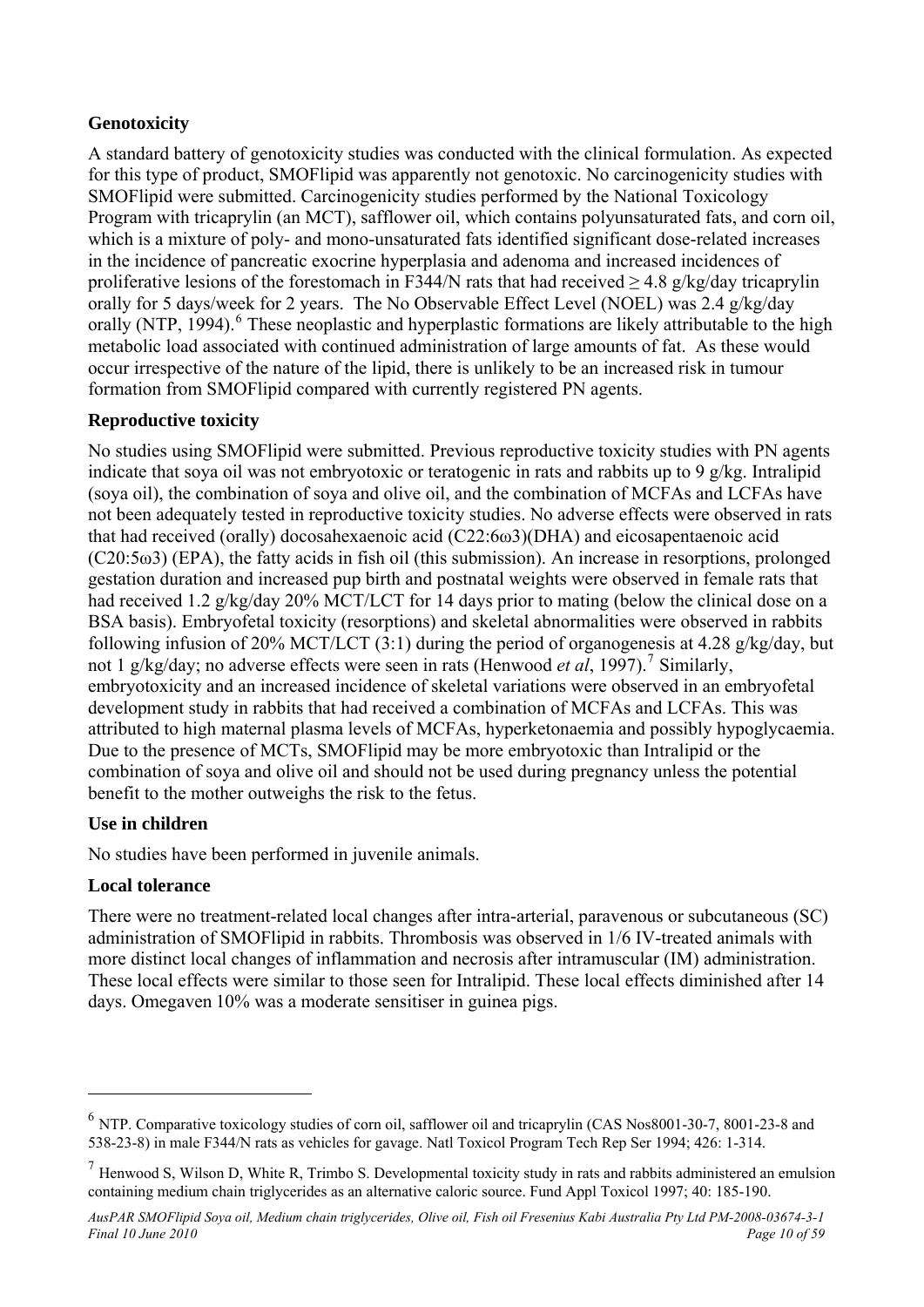## <span id="page-10-0"></span>**Impurities**

Several potential impurities were identified for SMOFlipid. These included migrants from the plastic containers, phytosterols, the residual solvent, petroleum ether and the degradant, lysophosphatidylcholine. The sponsor provided expert reports discussing the safety of most of these compounds. Toxicological qualification of the migrants relied largely on data following oral administration, rather than the proposed clinical route (IV). As all of these, except one, are orally bioavailable, adequate toxicological assessments could be made for the current application. According to data provided by the sponsor, that particular impurity is not orally bioavailable and therefore assessment of the safety of this compound assumed 0.1% bioavailability. This is not strictly correct and an adequate assessment of this compound has not been supplied. However, as the "Excel" bag is identical to that used in Intralipid products and only slight differences in migration would be expected with differences in lipid composition, the levels of the migrants proposed are considered acceptable. There were no toxicological concerns associated with the levels of the other impurities that would preclude registration of SMOFlipid.

## **Nonclinical Summary and Conclusions**

Fresenius Kabi Australia Pty Ltd applied to register the new chemical entity, SMOFlipid, containing soya, olive and fish oils and medium chain triglycerides (MCTs), as a parenteral nutrition (PN) agent. The maximum proposed dose of MCTs, soy and olive oils from SMOFlipid is less than in currently-registered parenteral agents.

Submitted nonclinical studies using the proposed clinical formulation included an acute toxicity study in rats, 2 repeat-dose toxicity studies of up to 13 weeks duration in dogs, a full set of genotoxicity studies and a number of local tolerance studies.

Toxicity studies with SMOFlipid revealed no novel or exacerbated toxicities compared with currently-registered PN agents.

As with existing PN agents, SMOFlipid was not genotoxic, and an increased risk in tumour formation compared with currently-registered PN agents is considered unlikely.

Reproductive studies with soya oil- and olive oil-containing PN agents have been inadequate. In rats, infusion of 20% MCT/LCT (long chain triglyceride) for 2 weeks prior to mating was associated with increased resorptions, prolonged gestation and increased pup birth and postnatal weights. In rabbits, infusion of 20% MCT/LCT during organogenesis elicited increased resorptions and skeletal abnormalities. SMOFlipid should not be used during pregnancy.

No studies have been performed in juvenile animals.

SMOFlipid was well-tolerated in rabbits after intra-arterial, paravenous, SC and IV administration. Similar to currently-registered PN agents, IM administration of SMOFlipid caused reversible inflammation and necrosis. The fish oil component of SMOFlipid is a moderate sensitiser.

There are no toxicological concerns from several potential impurities in the product.

There are no objections on nonclinical grounds to the registration of SMOFlipid.

## *IV. Clinical Findings*

## **Introduction**

This was described as a hybrid application containing published literature and company sponsored clinical studies, and while this may be true for the nonclinical part of the application, the literature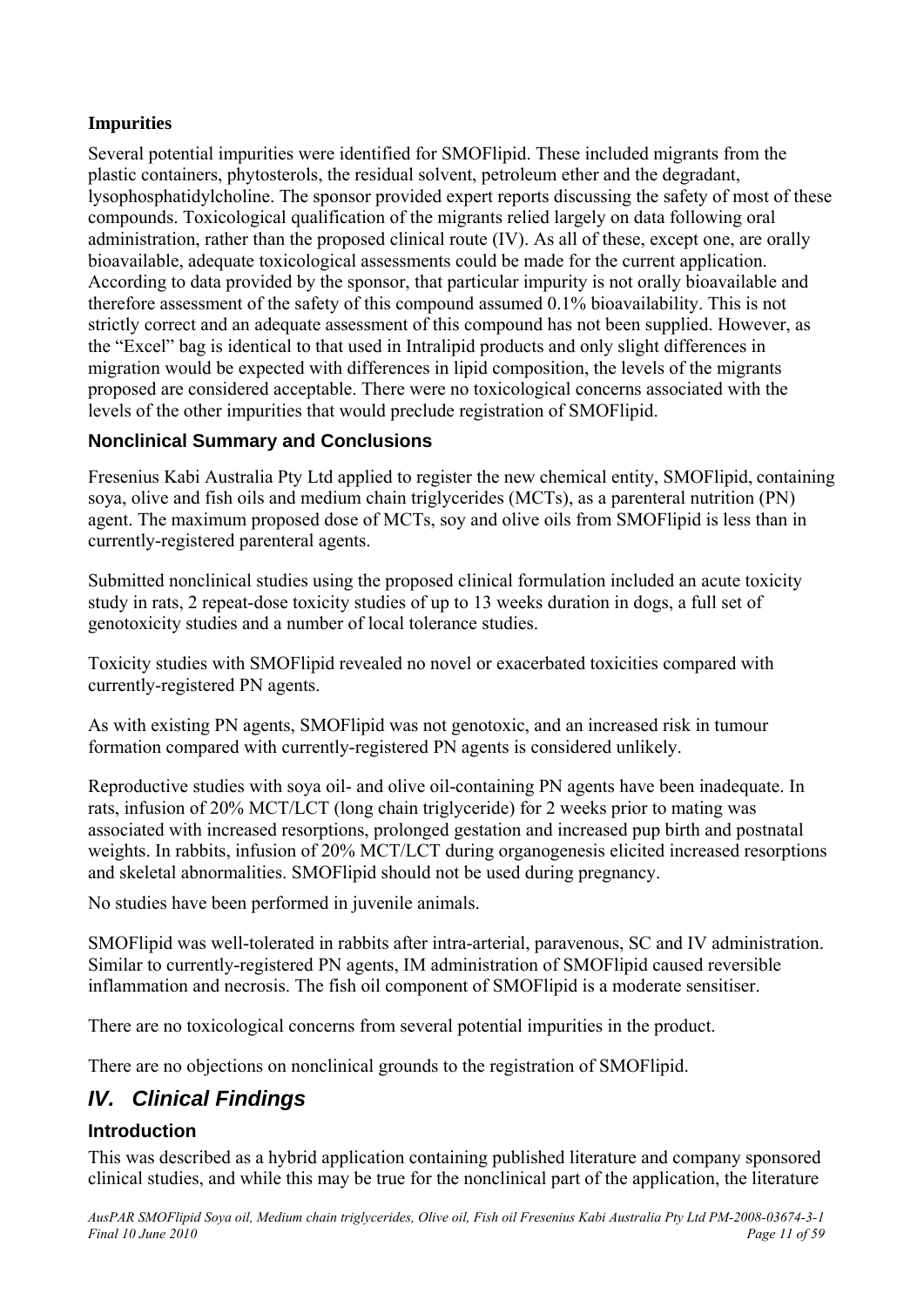supplied with the clinical part of the application was described as articles cited and included the Swedish delegate's Executive Summary and Risk Benefit Assessment.

There are no EU guidelines on assessment of lipid emulsions. The reference guidelines in the provided literature include excerpts of the Austrian Society Clinical Nutrition (but not even the complete parenteral nutrition section). While this was dated 2008 it did not appear to be more than a consensus statement protocol without supporting references. The American Society of Enteral and Parenteral Nutrition Guidelines were approved in October 2001 and they were provided in their entirety and contain references. However, not all the constituents related to this submission are registered in the US and the guidelines are thus very limited in content and value. The Guidelines on Paediatric Nutrition of the European Society for Paediatric Gastroenterology, Hepatology and Nutrition (ESPGHAN), the European Society for Clinical Nutrition and Metabolism (ESPEN) and the European Society for Paediatric Research (ESPR) are more comprehensive, containing references and more importantly the search strategy from 1992 to December 2003.

The submission included:

#### *Pivotal Study of Efficacy*

• FE-SM-03-DE: Study of efficacy, safety and tolerance of SMOF 20% vs. Lipovenos 20% during 5 days parenteral nutrition in surgical patients (126 on SMOF).  $8.9$  $8.9$  $8.9$ 

#### *Non-Pivotal Studies of Efficacy ± Safety in Infants and Children*

- 00-SMOF-002: A Study of safety and efficacy of SMOF 20% vs. Intralipid 20% in infants and children (15 on SMOF) requiring long-term parenteral nutrition (4-5 days/week for 4 weeks).
- 00-SMOF-004: A Study of the safety, tolerability and efficacy of SMOF 20% vs. Intralipid 20% (for 7-14 days) in premature infants (30 on SMOF).
- 03-SMOF-005: -A Study of the safety, tolerability and efficacy of SMOF 20% vs. Intralipid 20% (for 7-14 days) in premature infants (42 on SMOF).

#### *Studies Evaluable for Safety Only*

- FE-SM-04-CH: Study of safety and tolerance of SMOF 20% vs. Lipovenos 20% in (16 on SMOF) patients requiring long-term parenteral nutrition (for 10-14 days).
- 03-3CB7-001: Study of the safety and tolerance of 3CB SMOF EL compared to Kabiven in post-operative subjects (26 on SMOF) requiring parenteral nutrition (for 5-7 days).
- 03-3CB8-001: Safety and tolerance of 3CB SMOF Peri EL compared to Kabiven Peripheral in 27 patients for 5-7 days.

#### *Pharmacokinetic Studies*

 $\overline{a}$ 

• FE-SM-0l-BE: Intravascular metabolism of SMOF 20% vs. Lipovenos 20% in healthy subjects.

<span id="page-11-0"></span><sup>8</sup> The leukotriene findings have been published by Grimm H, Mertes N, Goeters C, Schlotzer E, Mayer K, Grimminger F, Furst P. Improved fatty acid and leukotriene pattern with a novel lipid emulsion in surgical patients. Eur J Nutr 2006; 45: 55-60.

<span id="page-11-1"></span><sup>9</sup> Based on patient numbers, authors etc. this appears to have been published as Mertes N, Grimm H, Furst P, Stehle P. Safety and efficacy of a new parenteral lipid emulsion (SMOFlipid) in surgical patients: A randomized, double-blind, multicentre study. Ann Nutr Metab 2006; 50: 253-9.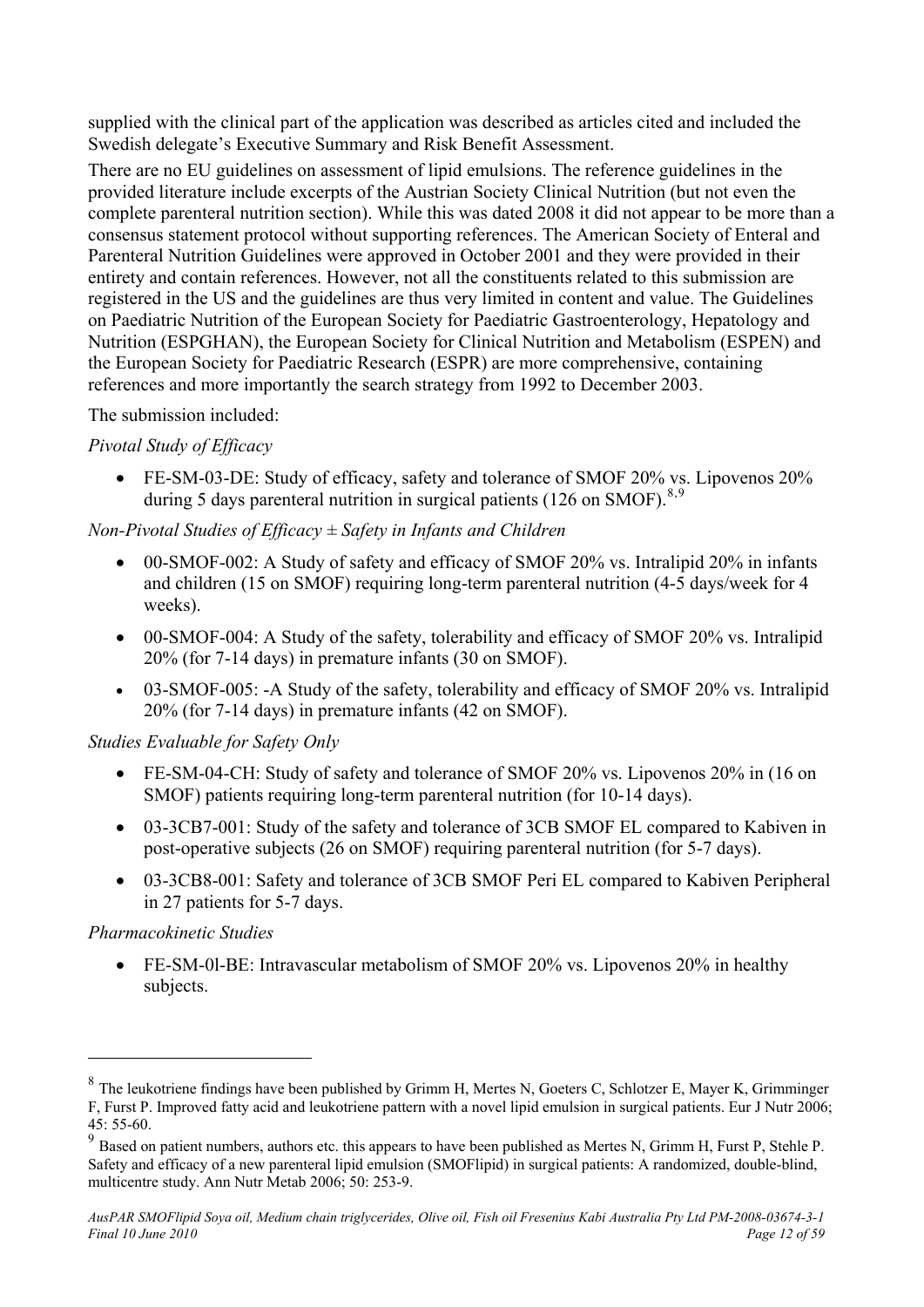<span id="page-12-0"></span>• FE-SM-02-DE: Clinical study of the safety, tolerability and elimination of SMOF 20%, vs. Lipovenos 20% during and after an IV infusion to healthy male volunteers.

There was no literature review submitted, in particular there was no systematic literature review in relation to efficacy and safety.<sup>[10](#page-12-1)</sup> There was, however, prior agreement between TGA and the sponsor on a non-systematic search for this submission.

The sponsor's non-clinical pharmacokinetic (PK) Written Summary contained considerable information on the digestion, absorption and first pass metabolism of the principal constituents. The formulation used in the PK studies contained less fish oil (20 g/L), and more olive oil (60 g/L). The formulation used in the pivotal studies was that proposed for marketing in Australia.

#### **Pharmacokinetics**

The PKs were discussed by the sponsor in its Non-Clinical PK Written Summary: the PKs in the sponsor's Clinical Summary only related to the PK studies submitted. Being given intravenously, only distribution and elimination are relevant. $^{11}$  $^{11}$  $^{11}$ 

#### **Study FE-SM-01-BE**

 $\overline{a}$ 

Study FE-SM-01 was an open-label, randomised, 2-treatment, 2-period crossover study to compare the intravascular metabolism of SMOFlipid 20% vs. Lipovenos 20% (soya based) in 10 healthy male volunteers (Table 2).

| Design;<br><b>Study population;</b><br><b>PK</b> methods                                                                                                                                                                                                                                                                                                                                                                                                                              | Subjects;<br><b>Treatment;</b><br>Dose, Duration                                                                                                                                                                                                                                                                                                                                                                                                                                                                                                                                                                                                                                                                                                                   | <b>PK Results</b>                                                                                                                                                                                                                                                                                                                                                                                                                                        | <b>Safety</b>                                                                                                                                                                                                                                                                                                                                                                                 |
|---------------------------------------------------------------------------------------------------------------------------------------------------------------------------------------------------------------------------------------------------------------------------------------------------------------------------------------------------------------------------------------------------------------------------------------------------------------------------------------|--------------------------------------------------------------------------------------------------------------------------------------------------------------------------------------------------------------------------------------------------------------------------------------------------------------------------------------------------------------------------------------------------------------------------------------------------------------------------------------------------------------------------------------------------------------------------------------------------------------------------------------------------------------------------------------------------------------------------------------------------------------------|----------------------------------------------------------------------------------------------------------------------------------------------------------------------------------------------------------------------------------------------------------------------------------------------------------------------------------------------------------------------------------------------------------------------------------------------------------|-----------------------------------------------------------------------------------------------------------------------------------------------------------------------------------------------------------------------------------------------------------------------------------------------------------------------------------------------------------------------------------------------|
| Open-label,<br>randomized, 2-<br>treatment, 2-period<br>crossover study, to<br>compare the<br>intravascular<br>metabolism of<br>SMOFlipid 20% vs.<br>Lipovenos 20% (soya<br>based) in healthy<br>volunteers.<br>Primary efficacy<br>variables were<br>infusion rate to<br>maintain plasma<br>triglycerides at<br>$3mmol/L$ and<br>elimination rate after<br>stopping infusion.<br>Secondary variables<br>were concentrations of<br>lipids, apolipoproteins<br>and fatty acid pattern. | 10 volunteer Males<br>Age: mean 28y (range 21-36y).<br>Weight: mean 72.4kg (range 61-<br>84kg).<br>All fasted $\geq$ 10h, then 2.5h prior they<br>received concomitantly by peripheral<br>IV infusion glucose 0.25g/kg for first<br>hour, then 0.16g/kg/h and amino<br>acids 0.05g/kg/h to achieve low<br>levels of gluconeogenesis and<br>ketogenesis and fatty acid<br>mobilisation from endogenous stores.<br>These continued throughout for a<br>total of $8-8.3h$ .<br>One of the two lipid products was<br>given by peripheral IV infusion of 1g<br>of triglycerides/kg/h for 6 min, then<br>approx 0.15g triglycerides/kg/h (to<br>maintain plasma triglycerides at<br>3mmol/L ) for a total of 4h.<br>Approx. 4-week washout between<br>treatment periods. | During last 2h of infusion:<br>SMOF $0.151 \pm 0.039$ g/kg/h<br>maintained plasma<br>triglyceride at 3.2mmol/L.<br>Lipovenos 0.138<br>$\pm 0.039$ g/kg/h maintained<br>plasma triglyceride at<br>$3.0$ mmol/L.<br>There was no statistical<br>difference.<br>Triglyceride mean $T_{1/2}$ (decay<br>to 50% of the difference<br>before/after infusion) was:<br>SMOF 21.92 minutes<br>Lipovenos 26.96 minutes<br>(There was no statistical<br>difference). | Lipovenos: 3 had AE<br>mild headache.<br>SMOF: 4 had AE<br>mild headache, 1 had<br>stinging and<br>itchiness hands<br>(latter felt possibly<br>related to study<br>drug).<br>No clinically<br>relevant abnormal<br>changes in<br>laboratory results.<br>$\alpha$ -tocopherol<br>increased with<br>SMOF but not<br>Lipovenos, $\gamma$ -<br>tocopherol increased<br>with both<br>preparations. |

Table 2: Details of Study FE-SM-01-BE

<span id="page-12-1"></span> $10$  The literature search is described as non systemic. The actual notes of the pre submission meeting and teleconference use the term non-systematic.

<span id="page-12-2"></span>*AusPAR SMOFlipid Soya oil, Medium chain triglycerides, Olive oil, Fish oil Fresenius Kabi Australia Pty Ltd PM-2008-03674-3-1 Final 10 June 2010 Page 13 of 59 Page 13 of 59 Page 13 of 59 Page 13 of 59*  $11$  pp. 99 - 106 of Rules 1998 (3C) - 3CC3a Pharmacokinetic Studies in Man.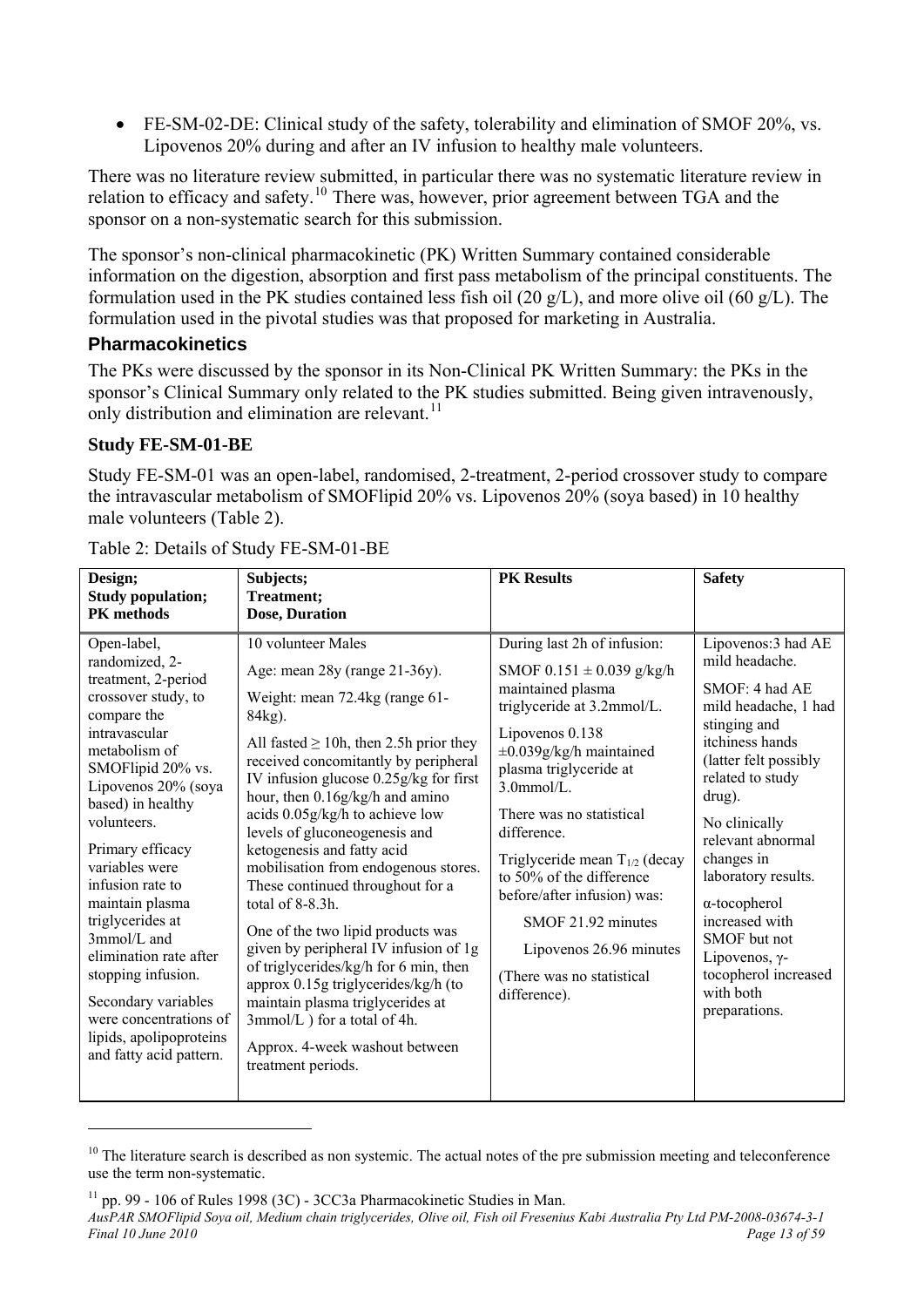Primary efficacy variables were infusion rate to maintain plasma triglycerides at 3 mmol/ $L^{12}$  $L^{12}$  $L^{12}$  and elimination rate after stopping infusion (Table 3).

|                          | SMOF $(N = 10)$  | Lipovenos ( $N = 10$ )                                               | Difference SMOF-Lipovenos (N=10)                                                                   |
|--------------------------|------------------|----------------------------------------------------------------------|----------------------------------------------------------------------------------------------------|
|                          |                  | Rate of lipid infusion (g TG/kg/h), mean over last 2h                |                                                                                                    |
| Mean                     | 0.151            | 0.138                                                                | 0.013                                                                                              |
| Median                   | 0.160            | 0.142                                                                | 0.008                                                                                              |
| <b>SD</b>                | 0.039            | 0.039                                                                | 0.033                                                                                              |
| Range                    | $0.0.95 - 0.203$ | $0.083 - 0.200$                                                      | $-0.044 - 0.063$                                                                                   |
| $95\%$ CI <sup>a</sup>   |                  |                                                                      | $[-0.006; 0.032]$                                                                                  |
| $p.value^{\overline{a}}$ |                  |                                                                      | 0.163                                                                                              |
|                          |                  | Enzymatic triglyceride conc. (mmol/L), mean over last 2hours(3h, 4h) |                                                                                                    |
| Mean                     | 3.213            | 2.992                                                                | 0.221                                                                                              |
| Median                   | 3.236            | 3.067                                                                | 0.112                                                                                              |
| <b>SD</b>                | 0.260            | 0.451                                                                | 0.496                                                                                              |
| Range                    | $2.644 - 3.621$  | $1.866 - 3.578$                                                      | $-0.358 - 1.262$                                                                                   |
|                          |                  |                                                                      | Half-life (Decay of Plasma triglycerides to 50% of the difference Before/After Infusion) (Minutes) |
| Mean                     | 21.92            | 26.96                                                                | $-5.04$                                                                                            |
| Median                   | 19.11            | 24.04                                                                | $-1.39$                                                                                            |
| <b>SD</b>                | 8.15             | 12.69                                                                | 9.20                                                                                               |
| Range                    | 13.20 - 37.81    | $13.52 - 52.41$                                                      | $-18.91 - 5.20$                                                                                    |
| $95\%$ CI <sup>a</sup>   |                  |                                                                      | $[-11.57; 1.49]$                                                                                   |
| p.value <sup>a</sup>     |                  |                                                                      | 0.113                                                                                              |

Table 3: SM-01. Summary of rate of lipid infusion and decay of plasma triglycerides

<sup>a</sup> Based on the ANOVA model: Variable = treatment sequence + subject + treatment + visit. CI= confidence intervals

 $\overline{a}$ 

Secondary variables were concentrations of lipids, apolipoproteins and fatty acid pattern. One of the lipid preparations was given by peripheral IV infusion for a total of 4 hours with a 4-week washout before the other lipid was infused for 4 hours. There was no statistical difference in either of the primary variables. Non esterified fatty acids at 1, 2, and 4 hours increased significantly more for SMOF than for Lipovenos (this is presumed due to the greater MCT content from which fatty acids were more rapidly released). There was an increase in triglycerides that occurred mostly in the very low density lipoprotein (VLDL) with SMOF resulting in an ~10% greater rise. There was very little difference or change in the major apolipoproteins in plasma (A-I, A-II, and B), while for most apolipoproteins the component in VLDL doubled by 4 hours then fell for both preparations.

Looking at the fatty acid profiles, the sum of caprylic and capric acids (products of MCTs) rose considerably with SMOF while Lipovenos showed almost no change. Ω- 9 levels were maintained with SMOF while they fell with Lipovenos.  $\Omega$ -6 levels rose with SMOF, but there was a much greater rise with Lipovenos. Of the  $\omega$ -3 acids;  $\alpha$ -linolenic rose more with Lipovenos, while DHA

<span id="page-13-0"></span><sup>&</sup>lt;sup>12</sup> The reference for this level was given as Carpentier Y A, Kinney JM. Siderova VS, Richelle M, Nishiwaki H, Olivecrona T. Deckelbaum R. Hypertriglyceride clamp: a new model for studying lipid metabolism. Clin Nutr 1990; 9: Spec Suppl; however, this described the technique but used higher plasma triglyceride targets (~6 mmol/L) to show differences between 2 lipids. The reason for choosing 3 mmol/L was not given.

*AusPAR SMOFlipid Soya oil, Medium chain triglycerides, Olive oil, Fish oil Fresenius Kabi Australia Pty Ltd PM-2008-03674-3-1 Final 10 June 2010 Page 14 of 59 Page 14 of 59 Page 14 of 59 Page 14 of 59*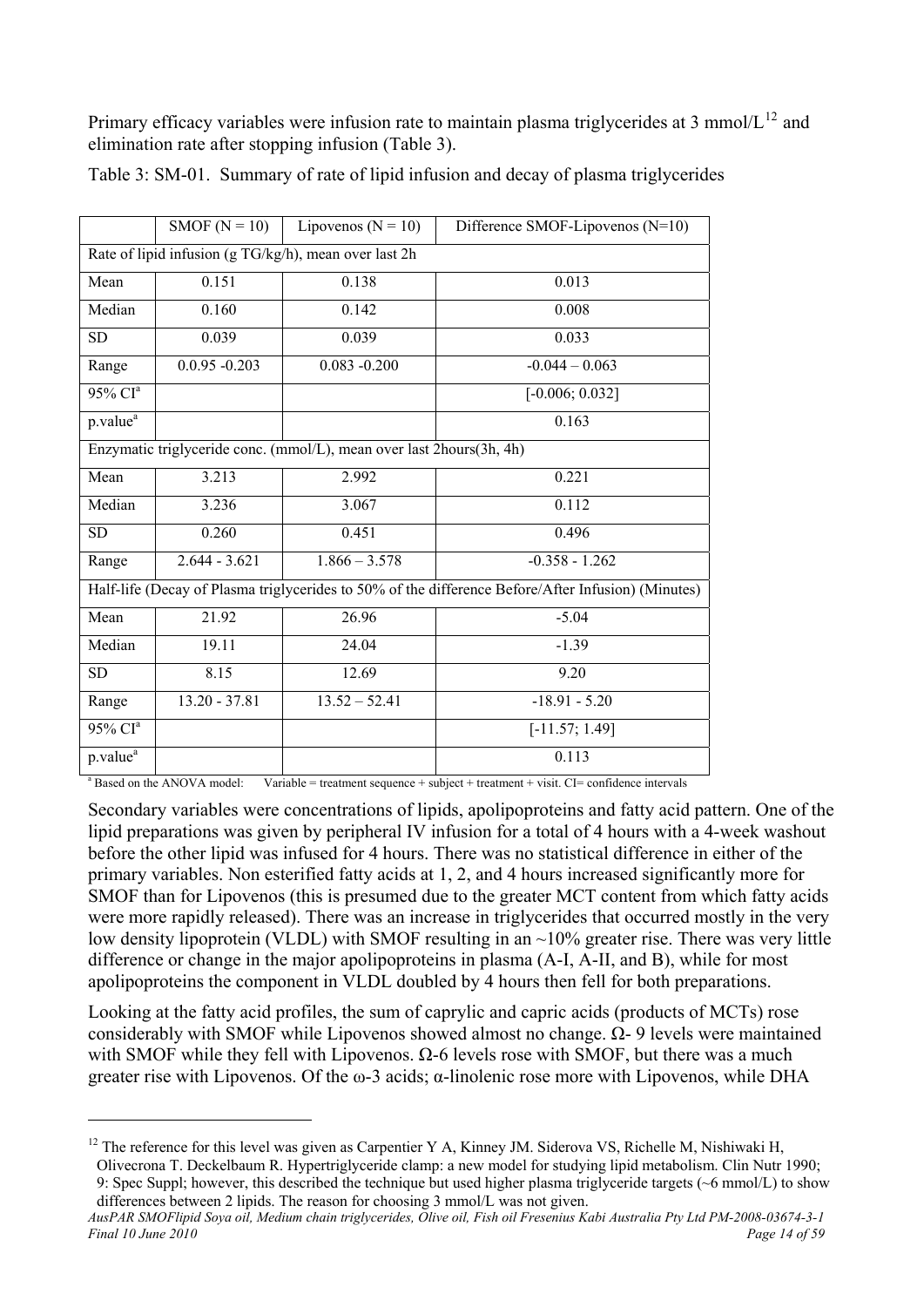and EPA rose more with SMOF. The individual exposure range was not given but mean exposure could be calculated as  $\sim$  52 g with a recommended daily exposure of 72-144 g.

#### **Study FE-SM-02-DE**

Study FE-SM-02-DE was a double-blind, randomized, active- 2-treatment, 2-period crossover study to compare, the safety, tolerability and elimination of triglycerides, and PK of lipid parameters of SMOFlipid 20% vs. Lipovenos 20% in 12 healthy male volunteers (Table 4).

| Design;<br><b>Study population;</b><br><b>PK</b> methods                                                                    | Subjects;<br><b>Treatment;</b><br>Dose, Duration                                                                                                                                                                                                                                                         | <b>PK Results</b>               | <b>Safety</b>                          |                    |                    |                                                       |                                        |  |  |                                |                    |                    |                |                                         |
|-----------------------------------------------------------------------------------------------------------------------------|----------------------------------------------------------------------------------------------------------------------------------------------------------------------------------------------------------------------------------------------------------------------------------------------------------|---------------------------------|----------------------------------------|--------------------|--------------------|-------------------------------------------------------|----------------------------------------|--|--|--------------------------------|--------------------|--------------------|----------------|-----------------------------------------|
| Double-blind,<br>randomized, active-2-<br>treatment, 2-period                                                               | 12 volunteer males<br>Age: mean 25.67<br>(range 18-30)years<br>Weight: mean<br>72.74 (range 57.8-<br>$105.1$ ) $kg$<br>All fasted $\geq 10h$<br>prior and until<br>after the 9h bloods<br>were taken.<br>Infusion of lipid<br>occurred over 6h at<br>$0.125g/kg/h$ with a<br>washout of $\geq$<br>6days. | Parameter<br>(mean $\pm$<br>SD) | <b>SMOF</b>                            | Lipovenos          | Statistic          | Lipovenos: 1 AE<br>(herpes).<br>SMOF: 2 had AEs       |                                        |  |  |                                |                    |                    |                |                                         |
| crossover study to<br>compare, the safety,<br>tolerability and                                                              |                                                                                                                                                                                                                                                                                                          | $AUC_{0-t}^a$<br>$[mg*h/dL)$    | $3002 +$<br>1331                       | $3341 \pm$<br>1352 |                    | of headache (1<br>thought possibly<br>related), 3 had |                                        |  |  |                                |                    |                    |                |                                         |
| elimination of<br>triglycerides, and PKs of<br>lipid parameters of<br>SMOFlipid 20% vs.<br>Lipovenos 20%.                   |                                                                                                                                                                                                                                                                                                          |                                 | $C_{\text{max}}^{\qquad b}$<br>[mg/dL] | $291 \pm$<br>144   | $349 \pm 158$      |                                                       | abnormal sensation<br>hands (thought   |  |  |                                |                    |                    |                |                                         |
|                                                                                                                             |                                                                                                                                                                                                                                                                                                          |                                 | $t_{max}^{\circ}$ [h]                  | $3.50 \pm$<br>0.80 | $5.44 \pm$<br>0.82 |                                                       | possibly related), 1<br>had dizziness. |  |  |                                |                    |                    |                |                                         |
| Primary endpoints:<br>serum triglycerides                                                                                   |                                                                                                                                                                                                                                                                                                          |                                 |                                        |                    |                    |                                                       |                                        |  |  | $\lambda_z$ <sup>6</sup> [L/h] | $2.30 \pm$<br>0.88 | $1.42 \pm$<br>0.71 | $P =$<br>0.003 | All AEs were mild.<br>2 subjects showed |
| Tolerability (lab. results,<br>ECG, pulse, BP,<br>temperature $&$ AEs).                                                     |                                                                                                                                                                                                                                                                                                          | $t_{1/2}^{\text{e}}$ [h]        | $0.34 +$<br>0.11                       | $0.59 +$<br>0.25   | $P =$<br>0.0007    | mild to moderate<br>increases in<br>bilirubin         |                                        |  |  |                                |                    |                    |                |                                         |
| Secondary endpoints:<br>serum phospholipids,<br>cholesterol, free fatty<br>acids, and free glycerol,<br>local tolerability. |                                                                                                                                                                                                                                                                                                          |                                 |                                        |                    |                    |                                                       |                                        |  |  |                                |                    |                    |                |                                         |

Table 4: Details of Study FE-SM-02-DE

a:  $AUC_{0-t}$  = area under the plasma concentration time curve from time zero to time t, b: maximal plasma concentration, c: time to maximal concentration, d:  $\lambda_{z, e}$ : t<sub>1/2: half-life</sub>

Primary endpoints were serum triglycerides and tolerability (laboratory results, electrocardiogram (ECG), pulse, blood pressure (BP), temperature and adverse effects (AEs). Secondary endpoints were serum phospholipids, cholesterol, free fatty acids, free glycerol, and local tolerance. Infusion of lipid occurred over 6 hours at  $0.125g/kg/h$  with a washout of  $\geq$  6days. Increase in triglycerides was greater with Lipovenos the difference being statistically significant ( $p = 0.0325$ ) only at 6 hours (Table 5, Figure 1). Clearance was greater for SMOF ( $p = 0.003$ ) and  $t_{1/2}$  was shorter ( $p = 0.0007$ ).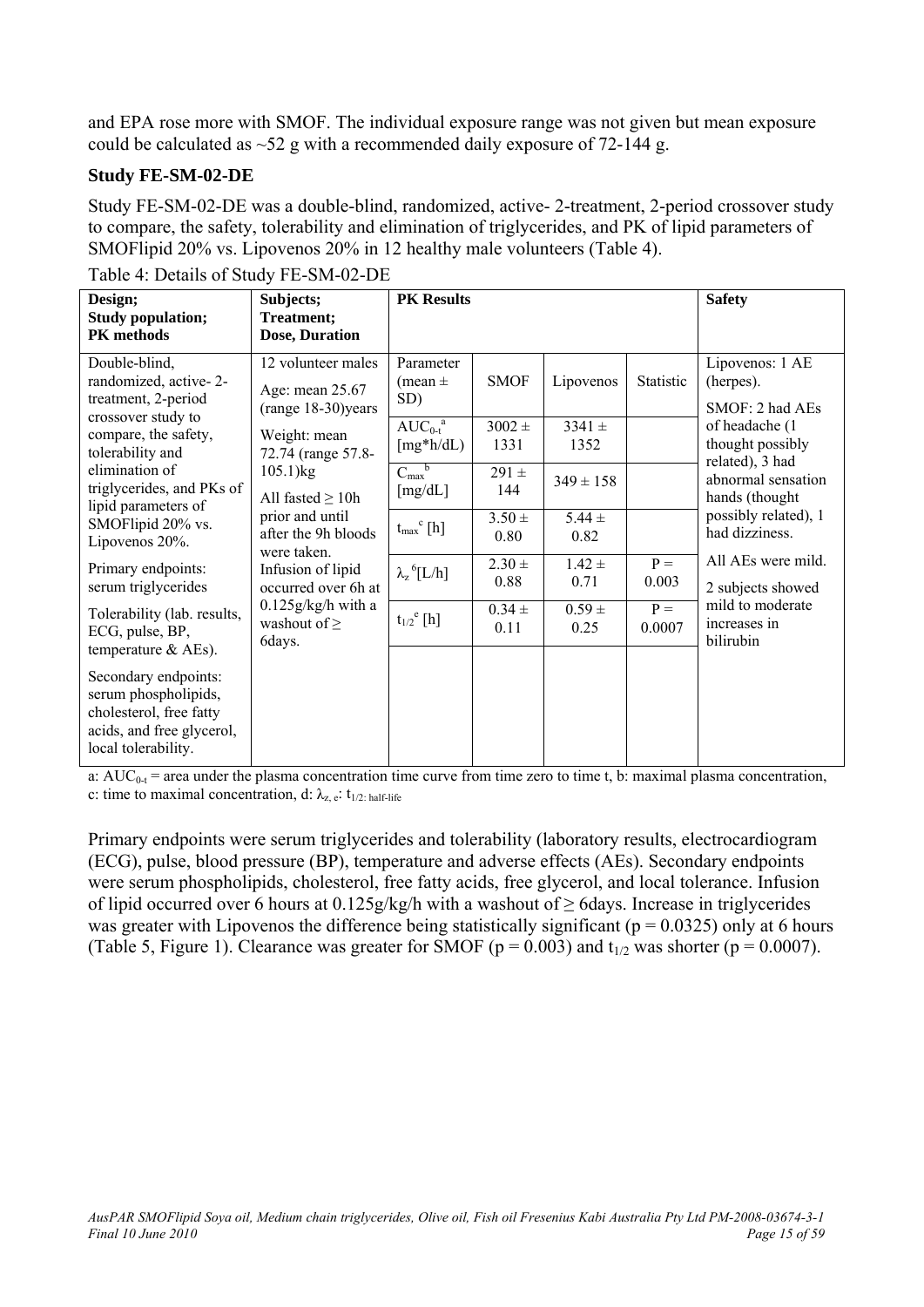| Parameter                                                                                                                                                              | SMOF 20% mean $\pm$ SD<br>median (range) | Lipovenos 20% mean $\pm$ SD<br>median (range) | <b>Statistic</b> |
|------------------------------------------------------------------------------------------------------------------------------------------------------------------------|------------------------------------------|-----------------------------------------------|------------------|
| $\mathrm{AUC}_{0\text{-}t}$                                                                                                                                            | $3002 \pm 1331$                          | $3341 \pm 1352$                               |                  |
| [mg*h/Dl]                                                                                                                                                              | 2598 (1288 - 6164)                       | 3177 (1844 - 6099)                            |                  |
| $C_{\text{max}}$                                                                                                                                                       | $291 \pm 144$                            | $349 \pm 158$                                 |                  |
| [mg/dL]                                                                                                                                                                | $260(100 - 657)$                         | $348(137 - 678)$                              |                  |
| $\tau_{\rm max}$                                                                                                                                                       | $3.50 \pm 0.80$                          | $5.44 \pm 0.82$                               |                  |
| $[h] \centering \includegraphics[width=0.8\textwidth]{Figures/PD1.png} \caption{The 3D (black) model for a different region of the parameter $\Omega$.} \label{fig:1}$ | $3.00 (3.00 - 5.00)$                     | $6.00(4.00 - 6.17)$                           |                  |
| $\lambda_{\rm z}$                                                                                                                                                      | $2.30 \pm 0.88$                          | $1.42 \pm 0.71$                               | $P = 0.003$      |
| [L/h]                                                                                                                                                                  | $1.95(1.27 - 4.28)$                      | $1.17(0.71 - 2.65)$                           |                  |
| $t_{1/2}$                                                                                                                                                              | $0.34 \pm 0.11$                          | $0.59 \pm 0.25$                               | $P = 0.0007$     |
| $[h] \centering \includegraphics[width=0.8\textwidth]{Figures/PD1.png} \caption{The 3D (black) model for a different region of the parameter $\Omega$.} \label{fig:1}$ | $0.35(0.16 - 0.54)$                      | $0.60(0.26 - 0.89)$                           |                  |
| $C_{4h}$                                                                                                                                                               | $264 \pm 127$                            | $315 \pm 141$                                 | $P = 0.136^a$    |
| [mg/dL]                                                                                                                                                                | $225(100 - 598)$                         | $276(129 - 583)$                              |                  |
| $\mathrm{C_{5h}}$                                                                                                                                                      | $263 \pm 144$                            | $333 \pm 150$                                 | $P = 0.058^a$    |
| [ $mg/dL$ ]                                                                                                                                                            | $216(90 - 657)$                          | $315(137 - 647)$                              |                  |
| $\mathrm{C_{6h}}$                                                                                                                                                      | $244 \pm 126$                            | $331 \pm 150$                                 | $P = 0.0325$     |
| [mg/dL]                                                                                                                                                                | $198(88 - 550)$                          | 348 (114 - 576)                               |                  |

Table 5: SM-02.1 PKs of Triglycerides after 6h of SMOF and Lipovenos to Healthy Subjects

<sup>a</sup> not significant

Figure 1: SM-02.2 Mean plots of triglyceride concentration following 6h infusions of SMOF and Lipovenos.



Free fatty acids rose with a time course similar to triglycerides with SMOF slightly lower than Lipovenos (Table 6, Figure 2).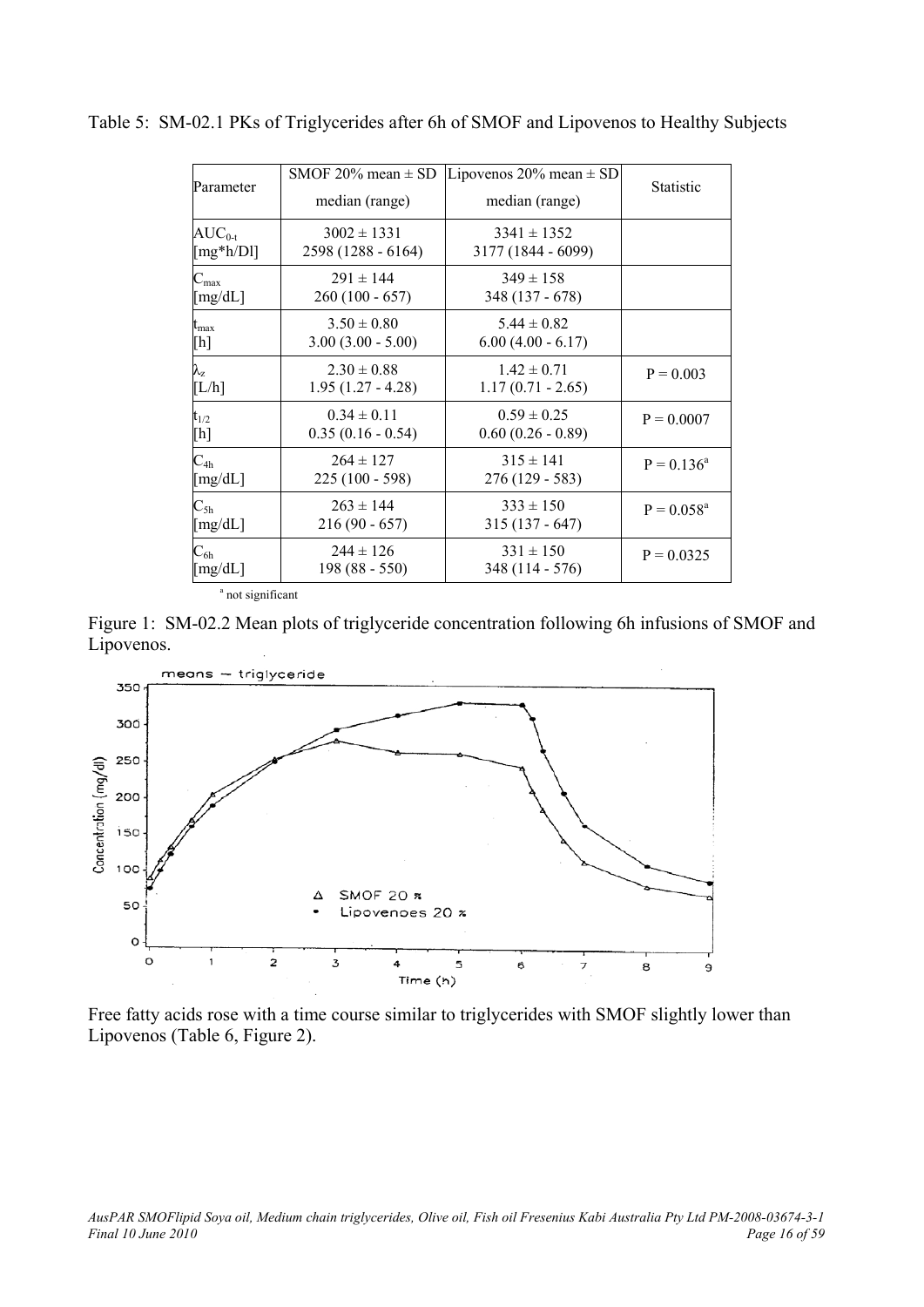|                                 | SMOF 20% mean $\pm$ SD                 | Lipovenos 20% mean $\pm$ SD            |  |  |
|---------------------------------|----------------------------------------|----------------------------------------|--|--|
| Parameter                       | median (range)                         | median (range)                         |  |  |
| $AUC_{0-t}$                     | $15.4 \pm 2.81$                        | $15.4 \pm 1.88$                        |  |  |
| $[mg*h/dL]$                     | $15.5(11.2 - 20.9)$                    | $15.1(12.3 - 19.2)$                    |  |  |
| $C_{\text{max}}$<br>[ $mg/dL$ ] | $1.04 \pm 0.23$<br>$0.98(0.79 - 1.68)$ | $1.16 \pm 0.29$<br>$1.12(0.82 - 1.69)$ |  |  |
| $t_{\rm max}$                   | $4.25 \pm 2.01$                        | $5.75 \pm 1.55$                        |  |  |
| [h]                             | $3(3-9)$                               | $6(3-9)$                               |  |  |

Table 6: SM-02.3 PKs of free fatty acids following administration of SMOF and Lipovenos.

Figure 2: SM-02.4 Mean plots of serum free fatty acid concentration following 6h infusions of SMOF and Lipovenos.



While free glycerol rose somewhat similarly for SMOF, with Lipovenos there was a delayed and lower rise, this was felt to reflect the faster hydrolysis of SMOF (Table 7, Figure 3). Table 7:.SM-02.5 PKs of free glycerol following administration of SMOF and Lipovenos.

|                  | SMOF 20% mean $\pm$ SD | Lipovenos 20% mean $\pm$ SD |  |  |
|------------------|------------------------|-----------------------------|--|--|
| Parameter        | median (range)         | median (range)              |  |  |
| $AUC_{0-t}$      | $33.5 \pm 20.9$        | $26.9 \pm 11.0$             |  |  |
| $[mg*h/dL]$      | $31.1 (5.30 - 83.8)$   | $24.3(10 - 45.6)$           |  |  |
| $C_{\text{max}}$ | $2.52 \pm 1.13$        | $2.08 \pm 0.77$             |  |  |
| [mg/dL]          | $2.1(1.4 - 4.9)$       | $1.9(1.3 - 3.9)$            |  |  |
| $t_{\rm max}$    | $2.83 \pm 2.62$        | $7.01 \pm 6.56$             |  |  |
| [h]              | $3.0(0-9)$             | $7.5(0 - 24)$               |  |  |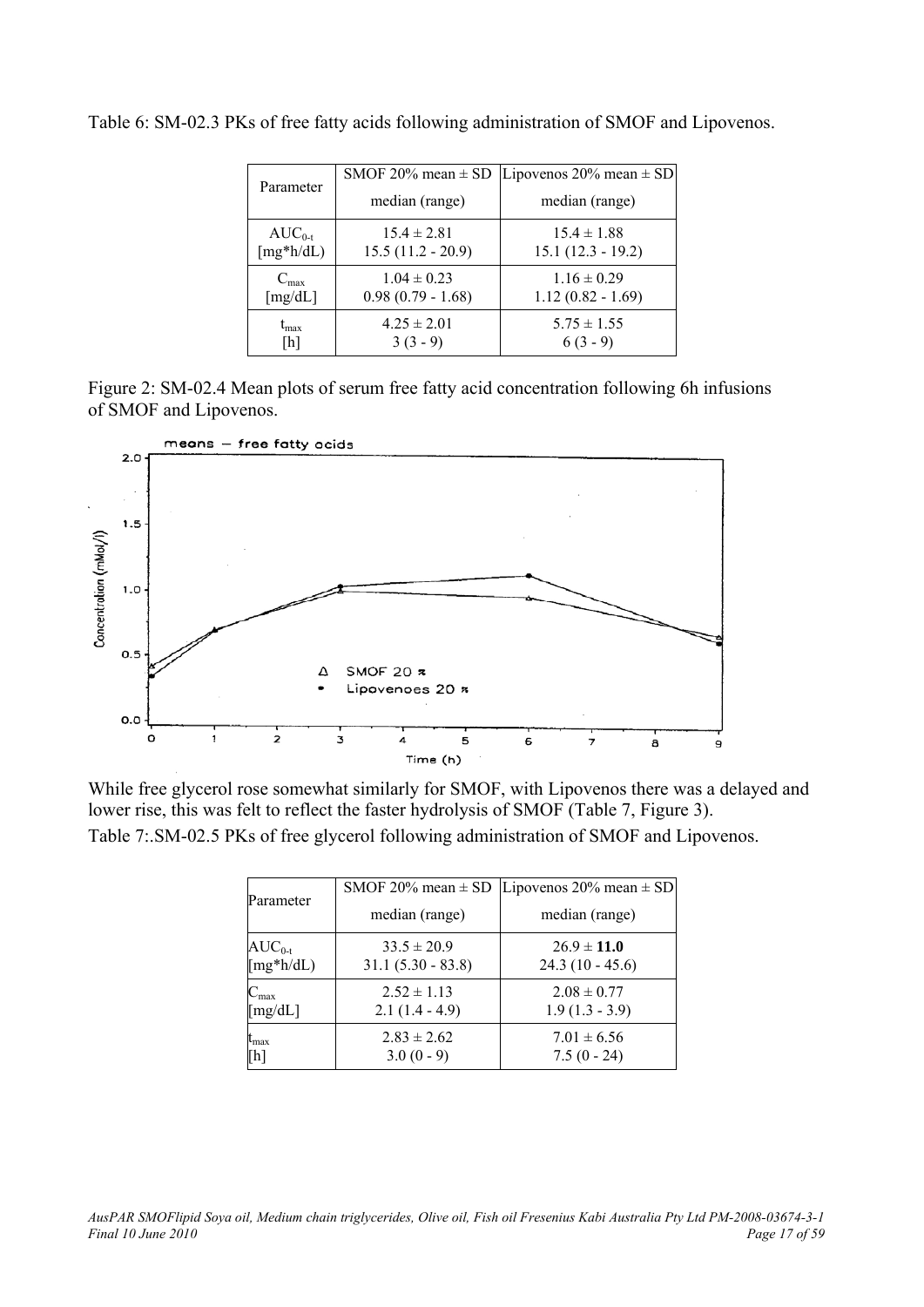<span id="page-17-0"></span>Figure 3: SM-02.6 Mean plots of free glycerol concentration following 6h infusions of SMOF and Lipovenos.



Total cholesterol did not vary greatly. Phospholipids rose slightly. Total dose infused was 0.75 g/kg, again lower than recommended daily dose.

The evaluator expressed uncertainties about the strength of the findings in the PK studies and did not support the proposed insertion in the PK subsection of the proposed PI. Alternative PK text later suggested by the Delegate was included in the final approved PI.

## **Drug Interactions**

No specific clinical drug-drug interaction studies were carried out but SMOFlipid 20%, as well as the control study medications of Intralipid 20% and Lipovenos 20% have been widely used with no known adverse drug-drug interactions. From marketing experience in other countries, there were no cases of any drug interactions reported. However, the addition of other medications or substances directly to SMOFlipid 20% should generally be avoided unless compatibility is known. Some medicinal products, like insulin, may interfere with the body's lipase system. This kind of interaction seems, however, to be of limited clinical importance.

Heparin given in clinical doses causes a transient release of lipoprotein lipase into the circulation. This may result initially in increased plasma lipolysis followed by a transient decrease in triglyceride clearance.

Soya-bean oil has a natural content of vitamin  $K_l$ . However, the concentration in SMOFlipid 20% is so low that it is not expected to significantly influence the coagulation process in patients treated with coumarin derivatives.

## **Pharmacodynamics**

There were neither pharmacodynamic (PD) studies nor literature search evidence submitted for the combination or the individual components. It was argued that the individual lipid components had been examined in detail in many years of previous research. As already stated, however, two of the components were new chemicals entities (NCEs).

The lipids are in particles similar to chylomicrons in that they have a triglyceride core stabilised by a surface layer of emulsifier (an egg derived phospholipid). Unlike chylomicrons however they contain no lipoprotein, so they acquire circulating lipoprotein. They bind to endothelial lipoprotein lipase (for example, in muscle, adipose tissue) with hydrolysis of triglycerides yielding fatty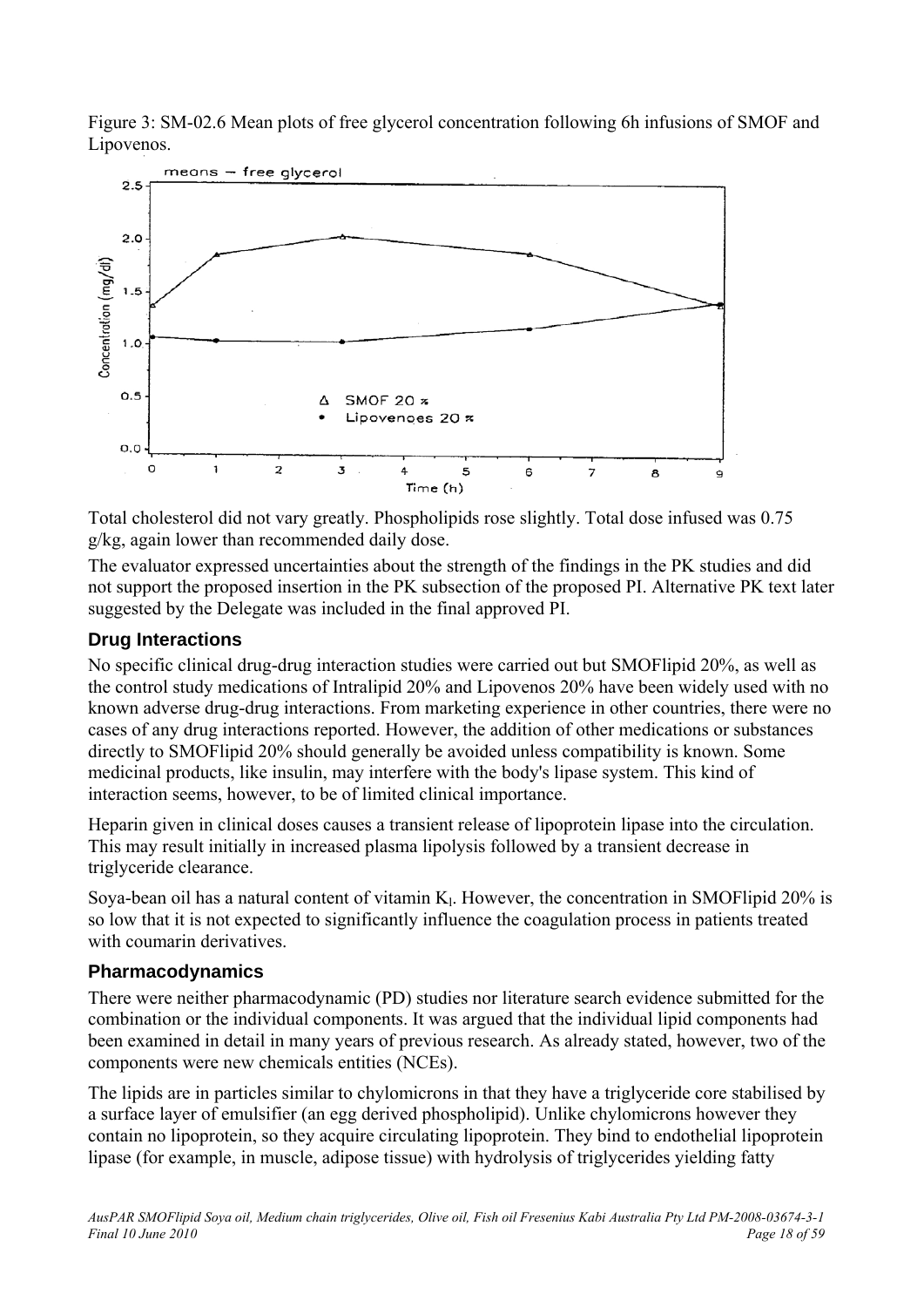acids.2,[13](#page-18-0),[14](#page-18-1),[15](#page-18-2) As they give up triglyceride the emulsion particles may take up circulating cholesterol in a process that can lead to hypercholesterolemia. Some similar smaller particles (lioposomes) may form in the emulsion *ex vivo* from excess of emulsifier; these competitively inhibit chylomicronlike particle lipolysis and similarly can uptake cholesterol and bind to albumin and some apoproteins.[16](#page-18-3) Hence there are recommendations in the literature concerning intermittent infusion and at limited infusion rate in order to clear these smaller particles, and using a 20% lipid rather than 10% to diminish the relative effect of the excess of emulsifier. The Guidelines on Paediatric Nutrition of ESPGHAN, ESPEN & ESPR however recommends continuous 24 hour infusions in infants, newborn and premature infants.

Fatty acids have four metabolic pathways in the body

- as cell membrane,

 $\overline{a}$ 

- storage in adipose tissue,
- synthesis of eicosanoids, and
- oxidation to provide energy.<sup>[17](#page-18-4)</sup>

The soya oil component contains poly unsaturated, long chain triglycerides (LCTs) including the essential fatty acids with an excess (7:1) of linoleic acid ( $\omega$ -6) over  $\alpha$ -linolenic acid ( $\omega$ -3). These fatty acids are incorporated into the membrane phospholipids of immunologic cells. In the inflammatory immune response they serve as a substrate for eicosanoid synthesis, with linoleic acid (ω-6) forming arachidonic acid, and α-linolenic acid (ω-3) forming eicosapentaenoic acid. There is competition for the same enzymatic path, so that an excess of linoleic acid ( $\omega$ -6) will result in more arachidonic acid, the products of which are pro inflammatory (including prostaglandin  $E_2$ , leukotriene  $B_4$ , thromboxane<sub>2</sub>, and platelet aggregation factor).<sup>2,[18](#page-18-5)</sup>

The MCT component is more water soluble (100 x ) and medium chain fatty acids have a lower affinity for albumin, they undergo hydrolysis to fatty acids faster and undergo more rapid oxidation (transport of MCTs into the mitochondria is largely independent of carnitine). They are more used for energy generation rather than deposition in the tissues when compared with LCTs.<sup>2,13</sup>

The olive oil component contains considerable amounts of monounsaturated oleic acid ( $\omega$ -9) which competes with ω-3 and ω-6 for incorporation into membrane phospholipids. A decrease in synthesis of pro inflammatory eicosanoids is seen.[19](#page-18-6),[20](#page-18-7) Poly unsaturated fatty acids decrease plasma LDLcholesterol but also decrease the beneficial HDL-cholesterol, whereas monounsaturated acids reduce LDL-cholesterol whilst having little effect on the beneficial HDL-cholesterol.

<span id="page-18-0"></span><sup>&</sup>lt;sup>13</sup> Carpentier YA, Dupont IE. Advances in intravenous lipid emulsions. World J Surg 2000; 24: 1493-7.

<span id="page-18-1"></span><sup>&</sup>lt;sup>14</sup> Driscoll DF. Lipid injectable emulsions. Nutr Clin Pract 2006; 21:381-6.

<span id="page-18-2"></span><sup>&</sup>lt;sup>15</sup> Ulrich H, Pastores SM, Katz DP, Kvetan V. Parenteral use of medium-chain triglycerides: a reappraisal. Nutrition 1996; 12: 231-8.

<span id="page-18-3"></span><sup>&</sup>lt;sup>16</sup> Lai H-S, Lin W-H, Wu H-C, Chang K-J, Chen W-J. Effects of a medium-chain triacylglycerol/long-chain triacylglycerol fat emulsion containing a reduced ratio of phospholipid to triacylglycerol in paediatric surgical patients. Nutrition 2005; 21:825-30.

<span id="page-18-4"></span><sup>17</sup> Gentili A, Pigna A, lannella E, Mondardini MC, Ceccarelli PL, Baccarini E, Baroncini S. Prolonged neonatal parenteral nutrition with a fat emulsion containing medium-chain triglycerides. Rivista Italiana di Nutrizione Parenterale ed Enterale 2000; 18:134--42.

<span id="page-18-5"></span><sup>&</sup>lt;sup>18</sup> Lee S, Gura KM, Kim S, Arsenault DA, Bistrian BR, Puder M. Current clinical applications of omega-6 and omega-3 fatty acids. Nutr Clin Pract 2006; 21:323-41.

<span id="page-18-6"></span><sup>&</sup>lt;sup>19</sup> G Wanten. An Update on Parenteral Lipids and Immune Function: only smoke or is there fire. Current Opinion in Clin Nutr Metabol Care 2006; 9: 79-83.

<span id="page-18-7"></span><sup>&</sup>lt;sup>20</sup> Vahedi K, Atlan P, Joly F, Le Brun A, Evard D, Perennec V, Roux-Haguenau D, Bereziat G, Messing B. A 3-month double-blind randomised study comparing an olive oil- with a soyabean oil-based intravenous lipid emulsion in home parenteral nutrition patients. Br J Nutr 2005; 94: 909-16.

*AusPAR SMOFlipid Soya oil, Medium chain triglycerides, Olive oil, Fish oil Fresenius Kabi Australia Pty Ltd PM-2008-03674-3-1 Final 10 June 2010*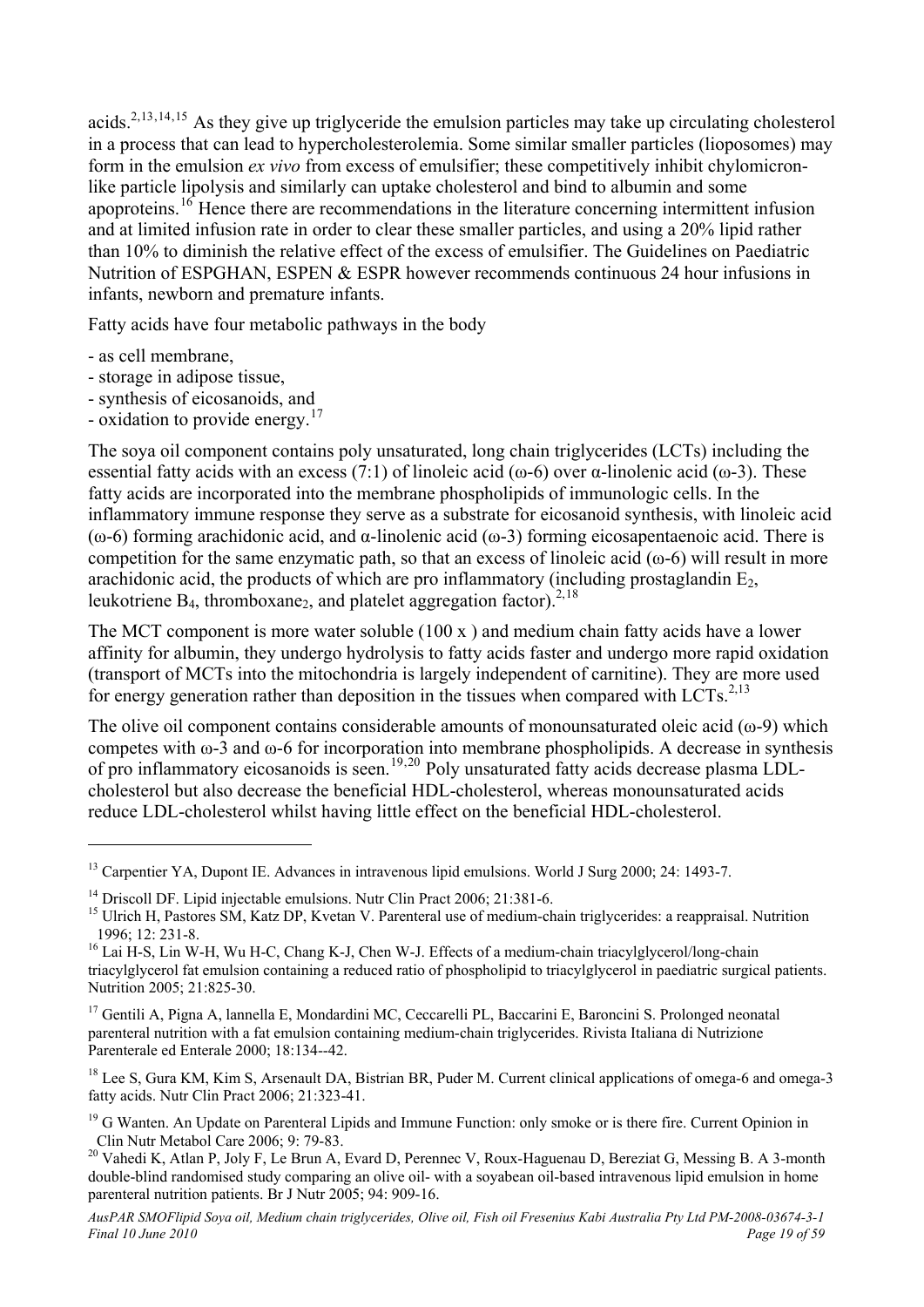<span id="page-19-0"></span>The fish oil component, with a predominance of  $\omega$ -3 LCTs (principally of eicosapentaenoic acid), also alters the ratio of  $\omega$ -3 to  $\omega$ -6 in the membrane phospholipids favouring a further decrease in pro-inflammatory eicosanoids. Additionally, there is an improvement in liver function (serum liver enzymes and bilirubin levels). $^{21}$  $^{21}$  $^{21}$ 

Peroxidation may occur during manufacture, storage and IV delivery (when TPN is unprotected from light and UV therapy). It may occur *in vivo* in infants and in adults on home TPN, as indicated by the presence of malonic dialdehyde (MDA) in the urine.<sup>13</sup> Polyunsaturated fatty acids can act as substrates for the formation of lipid hyperoxides (which may in themselves be pro-inflammatory),<sup>[22](#page-19-2)</sup> mediated by free radicals. Olive oil, with its lower content of polyunsaturated fatty acids, undergoes less peroxidation *in vivo* and *in vitro.[23](#page-19-3)*

α-Tocopherol acts as a free radical scavenger both *in vivo* and *in vitro* countering the risk of hyperoxide damage. The content varies with the source of the oils. α-Tocopherol is inserted between phospholipids in cell membranes and lipoprotein surfaces.

The evaluator noted that the pharmacodynamics information came from a review of the literature provided. The evaluator expressed concerns about the selection of references in the absence of a submitted search process (see Conclusion). However, there was a prior agreement with the TGA and the sponsor on a non-systematic search for this submission.

In the primary efficacy study (FM-SM-03-DE) a secondary variable assessed were the eicosanoids LTB<sub>4</sub>, LTB<sub>5</sub>, TBX<sub>2</sub> & TBX<sub>3</sub>. There was a statistical difference shown for LBT<sub>5</sub> between SMOFlipid and Lipovenos, but not for any other parameter or their ratios. Leukocyte phospholipids after treatment showed significant differences in change for EPA, DHA and linoleic acid, while platelet phospholipids had significant differences in change for oleic acid as well as for EPA, DHA and linoleic acid.

**Pre-term infants** require DHA and AA for rapid body and brain growth. There is no appreciable intrinsic δ-6 desaturase activity to form them from precursors ALA and LA, thus DHA and AA provision is obligatory.

#### **Efficacy**

 $\overline{a}$ 

The indications require assessment of efficacy of 3 parameters in patients, as part of a parenteral nutrition regimen, when oral or enteral nutrition is impossible, insufficient or contra-indicated, as follows:

- Supply of energy
- Supply of essential fatty acids
- Supply of omega-3 fatty acids

#### **Pivotal Study FM-SM-03-DE**

This was a prospective, randomised, parallel group, double-blind, controlled study in patients needing TPN after surgery (Table 8). The study was multicentre in Belgium, France and Germany.

SMOF 20% and Lipovenos 20% were given continuously over 24 hours at 1.5 g fat/kg/day (recommended dose  $= 1-2$  g/day).

Amino acids ( $\sim 1.5$  g/kg/d) and glucose (3.0-4.0 g/kg/d) were to be given concurrently.

<span id="page-19-2"></span><span id="page-19-1"></span><sup>&</sup>lt;sup>21</sup> G Wanten, P Calder Immune Modulation by Parenteral Lipid Emulsions Am J Clin Nutr 2007: 85: 1171-84. <sup>22</sup> Trebble T. Arden NK, Stroud MA, Wootton SA, Burdge GC, Miles EA Ballinger AB, Thompson RL, Calder PC. Inhibition of tumour necrosis factor-alpha and interleukin 6 production by mononuclear cells following dietary fish-oil supplementation in healthy men and response to antioxidant co-supplementation. Br J Nutr 2003; 90: 405-12.

<span id="page-19-3"></span><sup>&</sup>lt;sup>23</sup> Pironi L, Guidetti M, Zolezzi C, Fasano MC, Paganelli F, Merli C, Bersani G, Pizzoferrato A, Miglioli M. Peroxidation potential of lipid emulsions after compounding in all-in-one solutions. Nutrition. 2003; 19:784-8.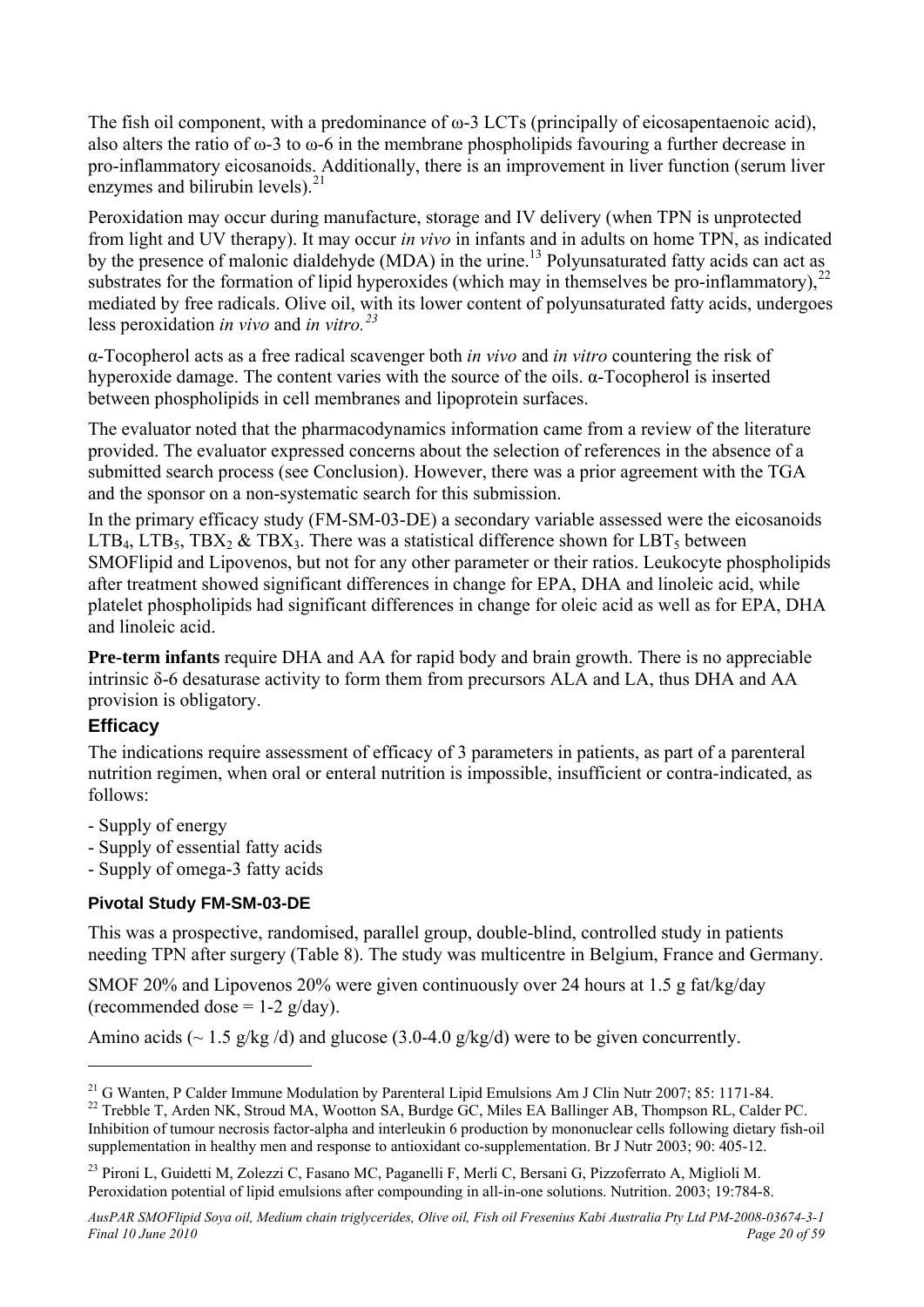| Design;                                                                                                                                                                                                                                                                                                                                  | <b>Treatments;</b>                                                                                                                                                                                                                                                                                                                                                                                                                                                                                                                                                                                                                                                                                                                                                        | <b>Efficacy</b>                                                                                                                                                                                                                                                                                                                                                                                                                                                                                                                                                                                                                                                                             | <b>Efficacy results</b>                                                                                                                                                                                                                                                                                                                                                                                                                                                                                                                                                                                                                                                                                                                                                                                                                                                                                                                                                                                                                                            | <b>Safety</b>                                                                                                                                                                                                                                                                                                                                                                                                                                                                                                                                                                                                                                                                                                                                                                                                                                                                                                       |
|------------------------------------------------------------------------------------------------------------------------------------------------------------------------------------------------------------------------------------------------------------------------------------------------------------------------------------------|---------------------------------------------------------------------------------------------------------------------------------------------------------------------------------------------------------------------------------------------------------------------------------------------------------------------------------------------------------------------------------------------------------------------------------------------------------------------------------------------------------------------------------------------------------------------------------------------------------------------------------------------------------------------------------------------------------------------------------------------------------------------------|---------------------------------------------------------------------------------------------------------------------------------------------------------------------------------------------------------------------------------------------------------------------------------------------------------------------------------------------------------------------------------------------------------------------------------------------------------------------------------------------------------------------------------------------------------------------------------------------------------------------------------------------------------------------------------------------|--------------------------------------------------------------------------------------------------------------------------------------------------------------------------------------------------------------------------------------------------------------------------------------------------------------------------------------------------------------------------------------------------------------------------------------------------------------------------------------------------------------------------------------------------------------------------------------------------------------------------------------------------------------------------------------------------------------------------------------------------------------------------------------------------------------------------------------------------------------------------------------------------------------------------------------------------------------------------------------------------------------------------------------------------------------------|---------------------------------------------------------------------------------------------------------------------------------------------------------------------------------------------------------------------------------------------------------------------------------------------------------------------------------------------------------------------------------------------------------------------------------------------------------------------------------------------------------------------------------------------------------------------------------------------------------------------------------------------------------------------------------------------------------------------------------------------------------------------------------------------------------------------------------------------------------------------------------------------------------------------|
| <b>Population</b>                                                                                                                                                                                                                                                                                                                        | Dose, Duration;<br><b>Subjects</b>                                                                                                                                                                                                                                                                                                                                                                                                                                                                                                                                                                                                                                                                                                                                        | measures/<br>outcomes                                                                                                                                                                                                                                                                                                                                                                                                                                                                                                                                                                                                                                                                       |                                                                                                                                                                                                                                                                                                                                                                                                                                                                                                                                                                                                                                                                                                                                                                                                                                                                                                                                                                                                                                                                    |                                                                                                                                                                                                                                                                                                                                                                                                                                                                                                                                                                                                                                                                                                                                                                                                                                                                                                                     |
| Double-<br>blind,<br>randomized<br>, active-<br>controlled,<br>parallel-<br>group study<br>of efficacy,<br>safety, and<br>tolerance of<br>SMOFlipid<br>(SMOF)<br>20% vs.<br>Lipovenos<br>20%<br>following<br>major<br>abdominal.<br>thoracic, or<br>urological<br>surgery.<br>249<br>randomised<br><b>SMOF: 126</b><br>Lipovenos:<br>123 | Continuous<br>infusion over 24h<br>per day for 5days<br>post-op.<br>SMOFlipid 20% or<br>Lipovenos 20%<br>$1.5$ g fat/kg/d by<br>central IV infusion<br>together with<br>amino acids ( $\sim$ 1.5<br>$g/kg/d)$ and<br>glucose $(3.0-4.0)$<br>$g/kg/d)$ . The doses<br>of lipids and<br>glucose could each<br>be optionally<br>reduced by up to<br>50% on the first<br>post-operative day.<br>$SMOF: (ITT =$<br>126, $PP = 99$<br>M/F 58(58.6%)/<br>$41(41.4\%)$ ; Age<br>mean $60.5 \pm 14.15y$<br>(range $23 - 89y$ );<br>Weight: mean 70.5<br>$\pm$ 11.70 kg (range<br>45-92kg);<br>Lipovenos: $(ITT =$<br>123 PP = 100).<br>M/F<br>65(65%)/35(35%).<br>Age: mean $60.2 \pm$<br>13.75y (range $19 -$<br>84y). Weight: mean<br>$71.6 \pm 12.81$ kg<br>(range 39-104.5kg). | Primary: AUC of<br>the difference<br>between baseline<br>serum triglyceride<br>and concentrations<br>at each<br>measurement point<br>up to day 6.<br>Secondary:<br>• the plasma and<br>cell membrane fatty<br>acid profile and<br>eicosanoid<br>synthesis(at<br>selected study<br>centres).<br>the clinical<br>$\bullet$<br>outcome, mortality<br>and length of stay<br>(LOS) in an ICU<br>and in hospital.<br>• other<br>parameters of lipid<br>metabolism (serum<br>total cholesterol<br>and phospholipids).<br>• Safety variables<br>including<br>laboratory<br>parameters, vital<br>signs, and AEs),<br>and at selected<br>study centres<br>plasma vitamin E<br>$(α-, γ-tocomherols)$ . | Primary: SMOF lipid<br>infusion as assessed by<br>Serum concentration of<br>triglycerides mean daily AUC<br>(difference from baseline)<br>was non-inferior to<br>Lipovenos infusion.<br>Secondary:<br>Plasma fatty acid change<br>$\bullet$<br>for $\omega$ 3 & $\omega$ 9 acids reflected<br>the composition of the<br>infusions.<br>• Plasma fatty acids in<br>phospholipids and Leukocyte<br>phospholipids showed<br>significant differences in<br>change for EPA, DHA and<br>linoleic acid, as did platelet<br>phospholipids with<br>significant differences in<br>change for oleic acid as well.<br>Mean LOS for the<br>$\bullet$<br>SMOF group was15.688 days<br>and 17.827 days for the<br>Lipovenos group, LOS in<br>ICU was 4.66 vs. 5.19 days.<br>Mean serum total<br>$\bullet$<br>cholesterol and phospholipids<br>were comparable at all time<br>points across treatment<br>groups.<br>Eicosanoids. There was a<br>statistical difference shown<br>for LBT <sub>5</sub> between SMOFlipid<br>and Lipovenos, but not for<br>$LTB4$ , $TBX2$ or $TBX3$ . | 7 deaths none related to<br>study drug.<br>12 SMOF and 11<br>Lipovenos patients had 37<br>possibly or probably<br>treatment-related AEs,<br>including:<br>SMOF; nausea (5),<br>vomiting (4), dysgeusia<br>(2), cholestatic hepatitis<br>(2), hyperglycaemia (2),<br>hypertriglyceridaemia (2)<br>(1 had severe nausea and<br>vomiting).<br>Lipovenos; nausea (5)<br>vomiting (4),<br>hepatocellular damage (2),<br>cholestasis,<br>hyperglycaemia,<br>hypertriglyceridaemia, and<br>headache (1 each) (1 had<br>severe hyperglycaemia).<br>Most treatment-related<br>AEs were mild or<br>moderate. There was one<br>accidental overdose of<br>Lipovenos that produced<br>nausea and vomiting (the<br>only treatment-related<br>SAE).<br>Patient discontinuations<br>(treatment-related):<br>SMOF; nausea and<br>vomiting $(2)$ , vomiting $(1)$ .<br>Lipovenos;<br>hyperglycaemia and<br>hypertriglyceridaemia (1). |

#### Table 8: Details of Study FM-SM-03-DE

Depending on the metabolic condition of the patient, the doses of lipids and glucose could each be optionally reduced by up to 50% on the first post-operative day. Electrolytes, trace elements and vitamins were to be administered as required. Treatment was to start on the morning of the day after surgery, and to continue for 5 days. No enteral nutrition during the first 5 post-operative days except for water and tea was allowed, however it was not listed as a reason for exclusion from the study.

Medications to treat concomitant diseases were permitted except for corticosteroids in those centres analysing eicosanoid synthesis. Low weight heparin could be given for prophylaxis of thrombosis.

The objectives were to determine the efficacy, safety and tolerance of SMOF 20% during parenteral nutrition of patients following major abdominal, major thoracic or major urological surgery, compared to standard lipid emulsion Lipovenos 20%.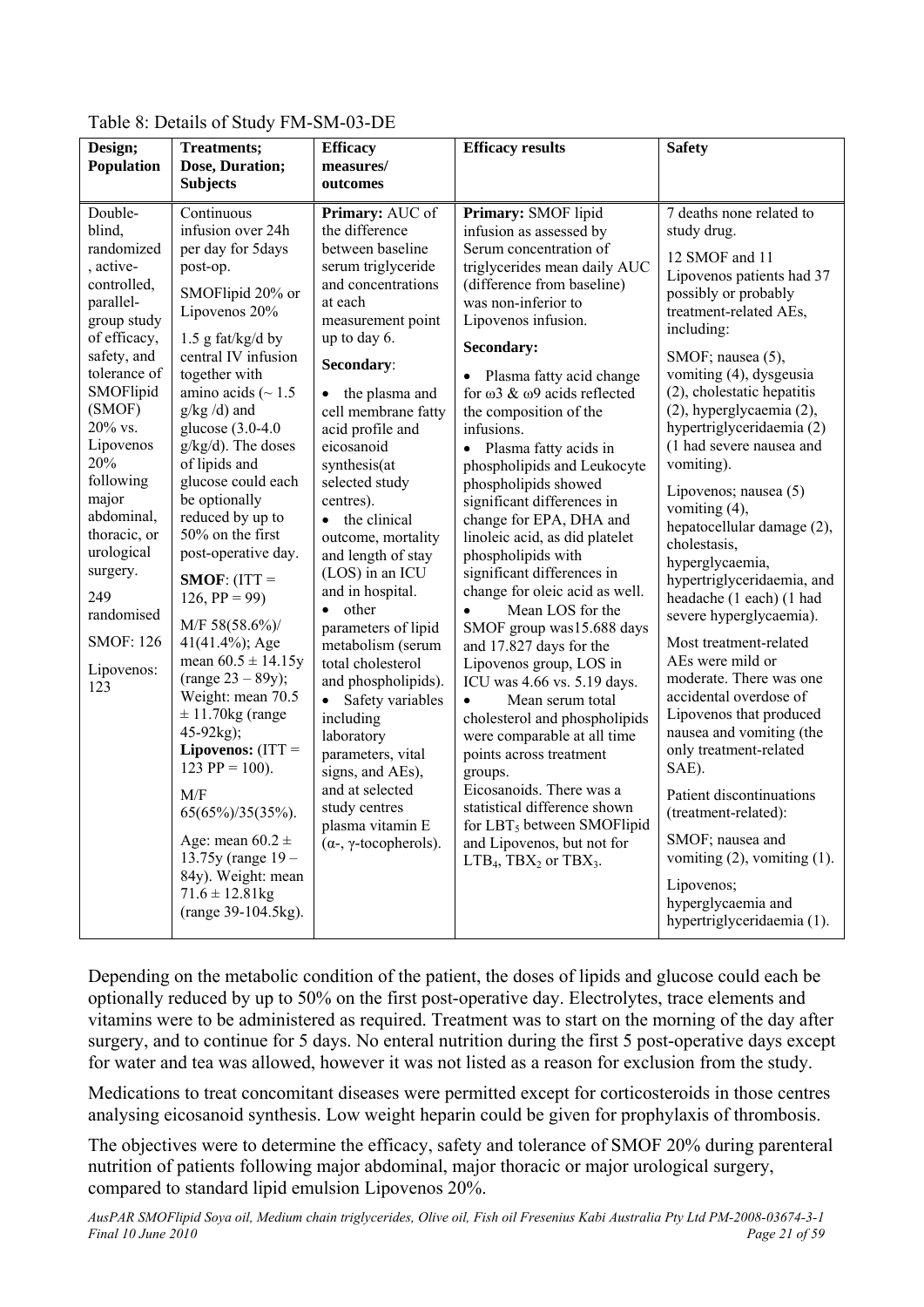The study primary hypothesis was that the elimination of SMOF 20%, based on the serum concentrations of triglycerides<sup>[24](#page-21-0)</sup>, would be at least as fast as the elimination of Lipovenos 20%.

Secondary hypotheses were:

- the mean leukotriene (LT)  $B_5$  values on day 6 would be statistically significant different between the treatment groups (Protocol Amendment 5 December 1997).
- rapid and substantial incorporation of long-chain fatty acids into plasma and cell membrane phospholipids of platelets and leukocytes in the SMOF group, would result in a lower arachidonic acid/EPA ratio compared to the Lipovenos group.
- an associated increase in EPA-derived eicosanoids.
- the two lipid emulsions were expected to be equally well tolerated.

Inclusion criteria**:** Patients who were in the immediate post-operative period after major abdominal, major thoracic or major urological surgery, e.g. gastrectomy, colectomy, colon resection, pancreatectomy, oesophagectomy or cystectomy, and had an indication for parenteral nutrition over at least 5 days.

Exclusion criteria included:

- hyperlipidaemia (fasting serum triglycerides >250 mg/dL, total cholesterol > 300 mg/dL).
- renal or hepatic insufficiency.

It was possible to remove patients from therapy with serum triglyceride concentration >500 mg/dL on 2 consecutive days.

#### **Endpoints**

 $\overline{a}$ 

The primary efficacy variable was the AUC of the difference between baseline<sup>[25](#page-21-1)</sup> serum triglyceride concentrations and concentrations at each measurement point up to day 6 (corresponding to 5 complete days of infusion).

Secondary efficacy variables were:

- the plasma and cell membrane fatty acid profile and eicosanoid synthesis (at selected study centres)
- the clinical outcome, mortality and length of stay (LOS) in an intensive care unit (ICU) and in hospital.
- other parameters of lipid metabolism (serum total cholesterol and phospholipids).

Safety variables including laboratory parameters, vital signs, and AEs), and at selected study centres plasma vitamin E ( $α$ -,  $γ$ -tocopherols).

<span id="page-21-0"></span> $^{24}$  The initial stage in utilisation of the lipid infusions involves binding to endothelial lipoprotein lipase (e.g. in muscle, adipose tissue) with hydrolysis of triglycerides yielding fatty acids.

<span id="page-21-1"></span> $25$  Amended to pre-infusion 16 November 1998. This was in order to take into account the greater variability in postoperative (but pre-infusion) serum triglyceride concentrations compared to baseline values.

*AusPAR SMOFlipid Soya oil, Medium chain triglycerides, Olive oil, Fish oil Fresenius Kabi Australia Pty Ltd PM-2008-03674-3-1 Final 10 June 2010 Page 22 of 59 Page 22 of 59 Page 22 of 59 Page 22 of 59*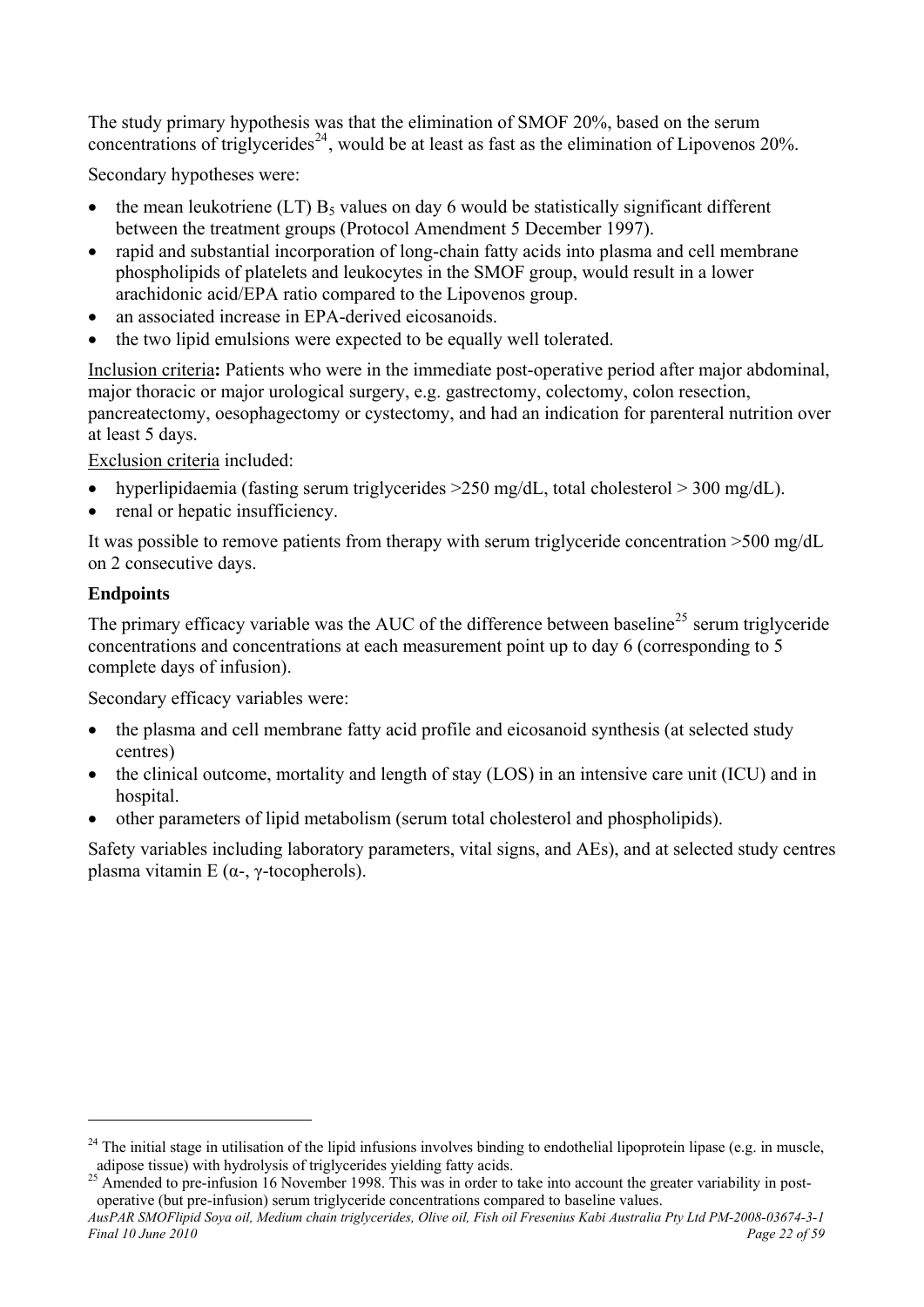#### **Statistical methods**

The AUC of the difference between the serum concentration of triglycerides' baseline value and the values stated at each measurement point up to day 6 for the PP population was analysed. The difference between treatment means (mean AUC of difference for Lipovenos - mean for SMOF) and a one sided 95% CI was calculated. The non-inferiority margin was -8mg/dL/day or 20% of the expected value of the AUC for the Lipovenos therapy. If non- inferiority was shown then superiority was to be sought. The overall type I error had an  $\alpha \leq 5\%$ . The analyses were repeated using results for the ITT population with the last observation carried forward (LOCF) for a missing value, as well as an observed case analysis. Following protocol amendment, missing values in both the PP and ITT results could be replaced by imputation.

Sample size determinations<sup>[26](#page-22-0)</sup> indicated 100 patients /treatment group would give an 89% power to show non-inferiority and an 81% power to show superiority. The protocol was also modified to justify the sample size of 15/treatment group for the analysis of eicosanoids  $(LTB<sub>5</sub>)$  that had a power of 86.6% to detect a statistically significant difference.

A justification of the sample size of 15 patients per treatment group to detect a significant difference in  $LTB<sub>5</sub>$  of 18ng/ml with a power of 86% was made by protocol amendment (5 December 1997).

Patient enrolment, disposition and characteristics are summarised in Table 8. 263 patients were enrolled: 126 were randomised to the SMOF group ( $ITT = 123$ ,  $PP = 99$ ) and 123 were randomised to the Lipovenos group (ITT = 121,  $PP = 100$ ). 5 randomised patients were excluded because no triglyceride assessment had been performed after receiving treatment. The two groups were wellmatched.

#### **Primary efficacy results**

 $\overline{a}$ 

For the PP population serum concentration of mean daily triglycerides (difference from baseline) for SMOFlipid was 0.7340 mmol/L and for Lipovenos it was 0.7197mmol/L with a difference of treatment means of 0.0142. The lower limit of the one sided 95% CI for the difference of the treatment means was -0.0891, that is, the SMOF lipid infusion as assessed by this means was noninferior to Lipovenos infusion. However because this value was not  $> 0$ , testing for superiority could not occur. An analysis of variance (ANOVA) did not reveal any statistically significant effects by treatment ( $p = 0.7729$ ) or by centre ( $p = 0.3354$ ).

Mean concentrations before surgery on day 0 were 1.436 and 1.410 mmol/L for the SMOF and Lipovenos groups, respectively. On day 1, pre-infusion mean concentrations had decreased to 0.920 and 0.894 mmol/L, respectively. From day 2 to day 5, mean concentrations were increased from 1.651 to 1.994 mmol/L for the SMOF group and from 1.638 to 2.004 mmol/L for the Lipovenos group. On day 6, mean concentrations were lower but still above baseline, at 1.874 and 1.926 mmol/L for the SMOF and Lipovenos groups, respectively.

The ITT treatment difference was 0.0499mmol/L (lower 95% CI -0.0474) (Table 9).

<span id="page-22-0"></span><sup>&</sup>lt;sup>26</sup> Protocol amendment 16 November 1998. Originally 88/group gave 85% power for non-inferiority and 77% for superiority. The source of the assumptions on which these calculations were based is not given but the original is said to be inconsistent with Chapter 3.1.in protocol amendment 4.

*AusPAR SMOFlipid Soya oil, Medium chain triglycerides, Olive oil, Fish oil Fresenius Kabi Australia Pty Ltd PM-2008-03674-3-1 Final 10 June 2010 Page 23 of 59 Page 23 of 59 Page 23 of 59 Page 23 of 59 Page 23 of 59 Page 23 of 59*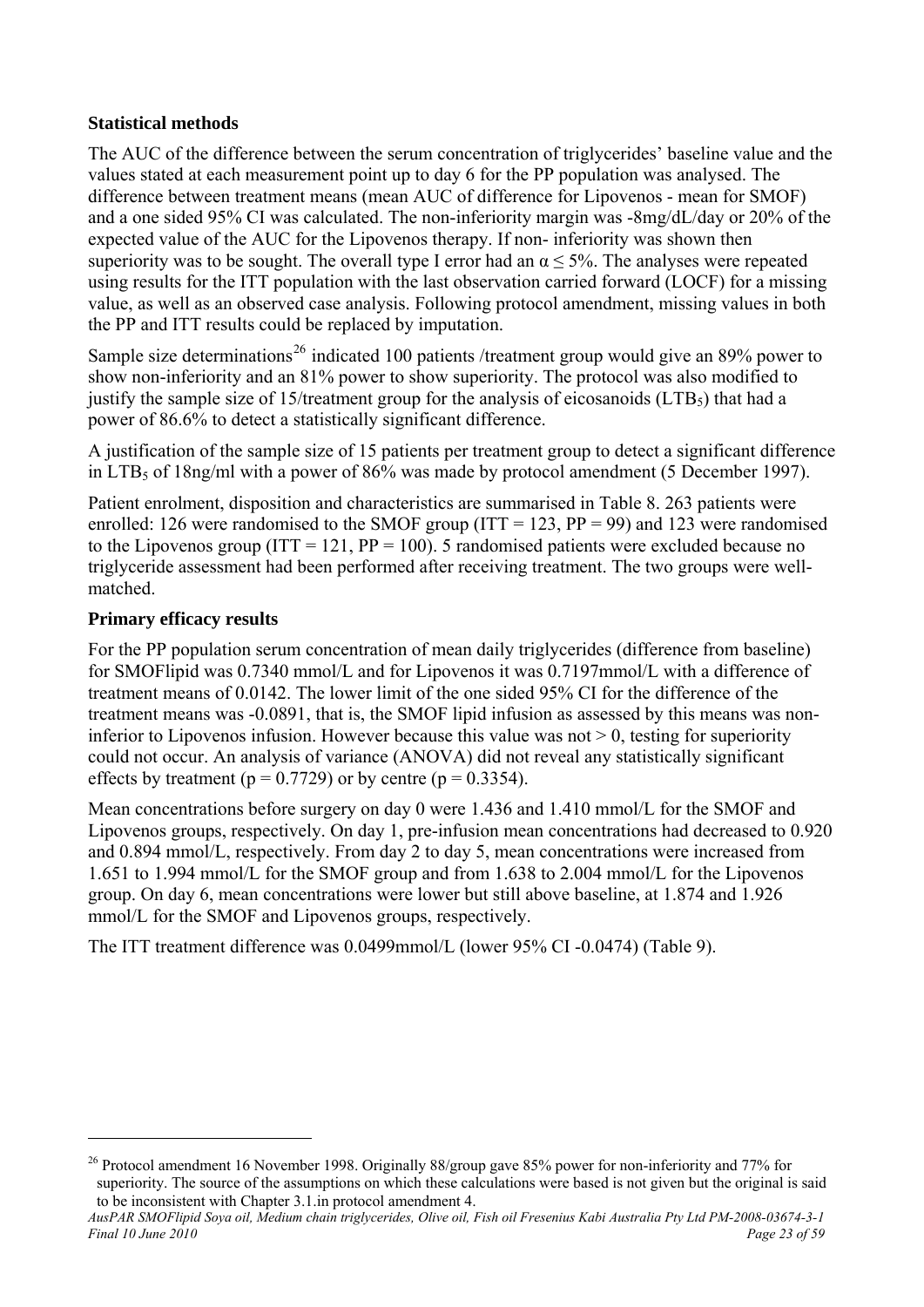Table 9: Serum concentration of triglycerides (mmol/L): mean daily AUC (difference from baseline) ITT Population.

| Serum concentration of triglycerides                                          |           | SMOF N = 123   Lipovenos N = 121 |  |
|-------------------------------------------------------------------------------|-----------|----------------------------------|--|
| Mean daily AUC (difference from baseline)                                     | 0.7806    | 0.7307                           |  |
| Difference of treatment means                                                 | $-0.0499$ |                                  |  |
| Lower limit of the one sided 95% CI for the difference of the treatment means | $-0.0474$ |                                  |  |

Note: in cases of missing triglyceride assessments the following methods were used: if assessments were missing on days 0, 1,3 or 6, safety laboratory data were used. In all other cases, the mean of the first non-missing values preceding and succeeding the missing value was used. If this latter method was not possible the 'LOCF method' was used.

#### **Secondary and efficacy outcomes**

Mean serum concentrations of total cholesterol were comparable in the treatment groups at all time points, as were mean serum concentrations of phospholipids.

Mean LOS in Hospital was shorter for the SMOF group (15.688 days) than for the Lipovenos group (17.827 days). However, standard deviations and confidence limits were larger for the Lipovenos group than for the SMOF group. The Mean LOS in ICU was similar for the two treatment groups (4.66 versus 5.19 days).

A subgroup analysis of Fatty Acids (only 19 SMOFlipid and 14 Lipovenos patients) showed:

- Plasma fatty acid profiles were similar at baseline, after treatment there were significant differences between treatments in the change of  $\omega$ 3 &  $\omega$ 9 acids reflecting the composition of the infusions.
- Plasma fatty acids in phospholipids were approximately similar at baseline but after treatment there were significant differences in the change of EPA, DHA and linoleic acid. This was also true for leukocyte phospholipids, while platelet phospholipids had significant differences in change for oleic acid as well as for EPA, DHA and linoleic acid.

Eicosanoid<sup>[27](#page-23-0)</sup> Synthesis (again only 19 SMOFlipid and 14 Lipovenos patients):

- Leukotrienes: There was a statistical difference for  $LTB<sub>5</sub>$  between the treatment groups (but this had a significant centre effect); there was no significant change reported for  $LTB<sub>4</sub>$  between treatments nor in the  $LTB<sub>5</sub>/LTB<sub>4</sub>$  ratios.
- Thromboxanes: There was no significant difference reported in the changes between treatments for TBX<sub>3</sub> or for TBX<sub>2</sub> or for the TBX<sub>3</sub>/TBX<sub>2</sub> ratio.

#### **Other Efficacy Results- Children**

 $\overline{a}$ 

There was one study submitted in children and infants and two studies in premature infants.

#### **Study 00-SMOF-002 in Infants and Children**

This was a double-blind, randomised, active-controlled, parallel-group study of safety and efficacy of SMOF 20% vs. Intralipid 20% in infants and children requiring long-term parenteral nutrition (Table 10).

<span id="page-23-0"></span><sup>&</sup>lt;sup>27</sup> Leukotrienes (LT) and thromboxanes (TX) are formed from fatty acids LTB<sub>5</sub> and TXB<sub>3</sub> are derived from EPA ( $\omega$ 3 fatty acid), while  $LTB_4$  and  $TXB_2$  are derived from AA ( $\omega$ 6 fatty acid).

*AusPAR SMOFlipid Soya oil, Medium chain triglycerides, Olive oil, Fish oil Fresenius Kabi Australia Pty Ltd PM-2008-03674-3-1 Final 10 June 2010 Page 24 of 59*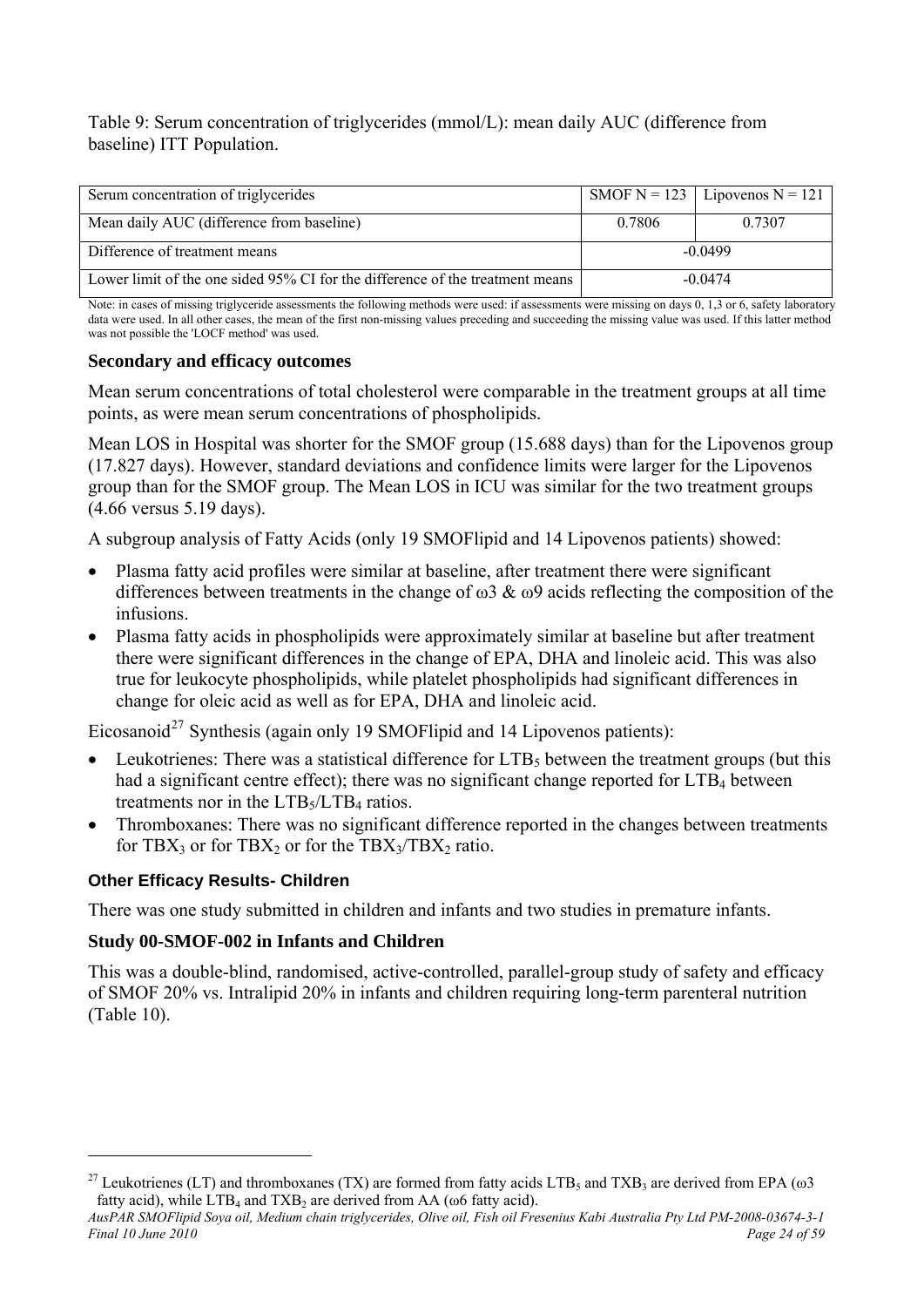| Design;<br><b>Population</b>                                                                                                                                                                                                                           | <b>Treatments;</b><br>Dose, Duration;<br><b>Subjects</b>                                                                                                                                                                                                                                                                                                                                                                                          | <b>Efficacy</b><br>measures/<br>outcomes                                                                                                                                                                                                                | <b>Efficacy results</b>          |                                                                                                                                                                                                                          |                                                                                                                                   |                                                                                                                                      | <b>Safety</b>                                                                                                                                                                                                                                                                                                                                                                                                                           |
|--------------------------------------------------------------------------------------------------------------------------------------------------------------------------------------------------------------------------------------------------------|---------------------------------------------------------------------------------------------------------------------------------------------------------------------------------------------------------------------------------------------------------------------------------------------------------------------------------------------------------------------------------------------------------------------------------------------------|---------------------------------------------------------------------------------------------------------------------------------------------------------------------------------------------------------------------------------------------------------|----------------------------------|--------------------------------------------------------------------------------------------------------------------------------------------------------------------------------------------------------------------------|-----------------------------------------------------------------------------------------------------------------------------------|--------------------------------------------------------------------------------------------------------------------------------------|-----------------------------------------------------------------------------------------------------------------------------------------------------------------------------------------------------------------------------------------------------------------------------------------------------------------------------------------------------------------------------------------------------------------------------------------|
| Randomized,<br>double-blind,<br>active-control,<br>parallel-group study<br>of safety and<br>efficacy of SMOF<br>20% vs. Intralipid<br>20% in infants and<br>children requiring<br>long-term parenteral<br>nutrition (4-<br>5days/week for 4<br>weeks). | 1 week prior to<br>study Intralipid<br>20%.<br>1 day washout<br>(TPN no lipid).<br>SMOFlipid 20%<br>or Intralipid 20%<br>as 2g fat/kg/d<br>over 12-14h per<br>day by central IV<br>infusion for 4-5<br>days per week<br>over 4 weeks.<br>Oral/enteral<br>intake $\leq 50\%$ of<br>calories.<br>SMOF:<br>1-24 months: 7<br>patients<br>$2-11$ years: 8<br>patients.<br>Intralipid:<br>$1-24$ months: $6$<br>patients<br>2-11 years: 7<br>patients. | Primary:<br>Safety of<br>long-term<br>treatment<br>with<br>SMOFlipi<br>d 20% vs.<br>Intralipid<br>20% in<br>children.<br>Secondary<br>: Efficacy<br>of long-<br>term<br>treatment<br>with<br>SMOFlipi<br>d 20% vs.<br>Intralipid<br>20% in<br>children. | weight<br>(kg)<br>height<br>(cm) | <b>SMOF</b><br>Intralipid<br><b>SMOF</b><br>Intralipid<br>Secondary variables similar except for<br>SMOF increase in $\omega$ -3 fatty acids in<br>plasma & RBC membrane and increase<br>in plasma $\alpha$ -tocopherol. | Baseline<br>mean $\pm$<br><b>SD</b><br>$12.34 \pm$<br>4.72<br>$16.05 \pm$<br>8.06<br>$86.40 \pm$<br>17.17<br>$91.85 \pm$<br>18.67 | Change<br>day 29,<br>mean $\pm$<br><b>SD</b><br>$0.31 \pm$<br>0.19<br>$0.30 \pm$<br>0.33<br>$1.56 \pm$<br>1.52<br>$1.08 \pm$<br>0.95 | SMOF mean 27.3<br>$\pm$ 0.6 days of 1.43<br>$\pm$ 0.50g fat/kg/d <sup>28</sup><br>$(1.54 \pm 0.45$ g<br>fat/kg/d for $1-24$<br>months age and<br>$1.38 \pm 0.52$ g<br>fat/kg/d for 2-<br>$11y$ ).<br>Intralipid mean<br>$27.5 \pm 0.5$ days of<br>$1.41 \pm 0.50$ g<br>fat/kg/d.<br>2 SAEs (1 on<br>each treatment),<br>no treatment-<br>related SAEs or<br>$AES$ .<br>Most AEs were<br>mild or moderate,<br>1 severe on<br>Intralipid. |

Table 10: Details of Study 00-SMOF-002

The study involved male and female infants and children with stable disease requiring PN for at least 4 weeks with 13 patients aged 1 month to 2 years and 15 patients aged 2-11 years. There appeared to be no statistical rationale for the population size. For one week prior to the study all received Intralipid 20%, then there was a one day washout (PN but no lipids), then SMOFlipid 20% or Intralipid 20% as 2 g fat/kg/day was administered over 12-14 hours per day by central IV infusion for 4-5 days per week over weeks. The recommended rate was 0.125 g fat/kg/h with a maximum of 0.15g fat/kg/h. Oral/enteral intake was  $\leq 50\%$  of calories. Additional parenteral nutrition (amino acids and glucose) varied dependant on patient total body weight group.

Amendments: Due to technical reasons lipoprotein X evaluation was omitted; single  $\alpha$ - tocopherol supplementation was removed from the list of admixtures – multivitamin preparations were given to both groups.

Patient enrolment, characteristics and disposition are summarised in Table 10. In terms of matching of the two groups, not only were there differences between the treatment groups in mean weight overall and when separated into the two age groups, but this was also true for mean BMI where the differences were approximately 10%.

 $\overline{a}$ 

<span id="page-24-0"></span><sup>&</sup>lt;sup>28</sup> The text uses the unit g fat/kg/PN –PN = parenteral nutrition.

*AusPAR SMOFlipid Soya oil, Medium chain triglycerides, Olive oil, Fish oil Fresenius Kabi Australia Pty Ltd PM-2008-03674-3-1 Final 10 June 2010 Page 25 of 59 Page 25 of 59 Page 25 of 59 Page 25 of 59*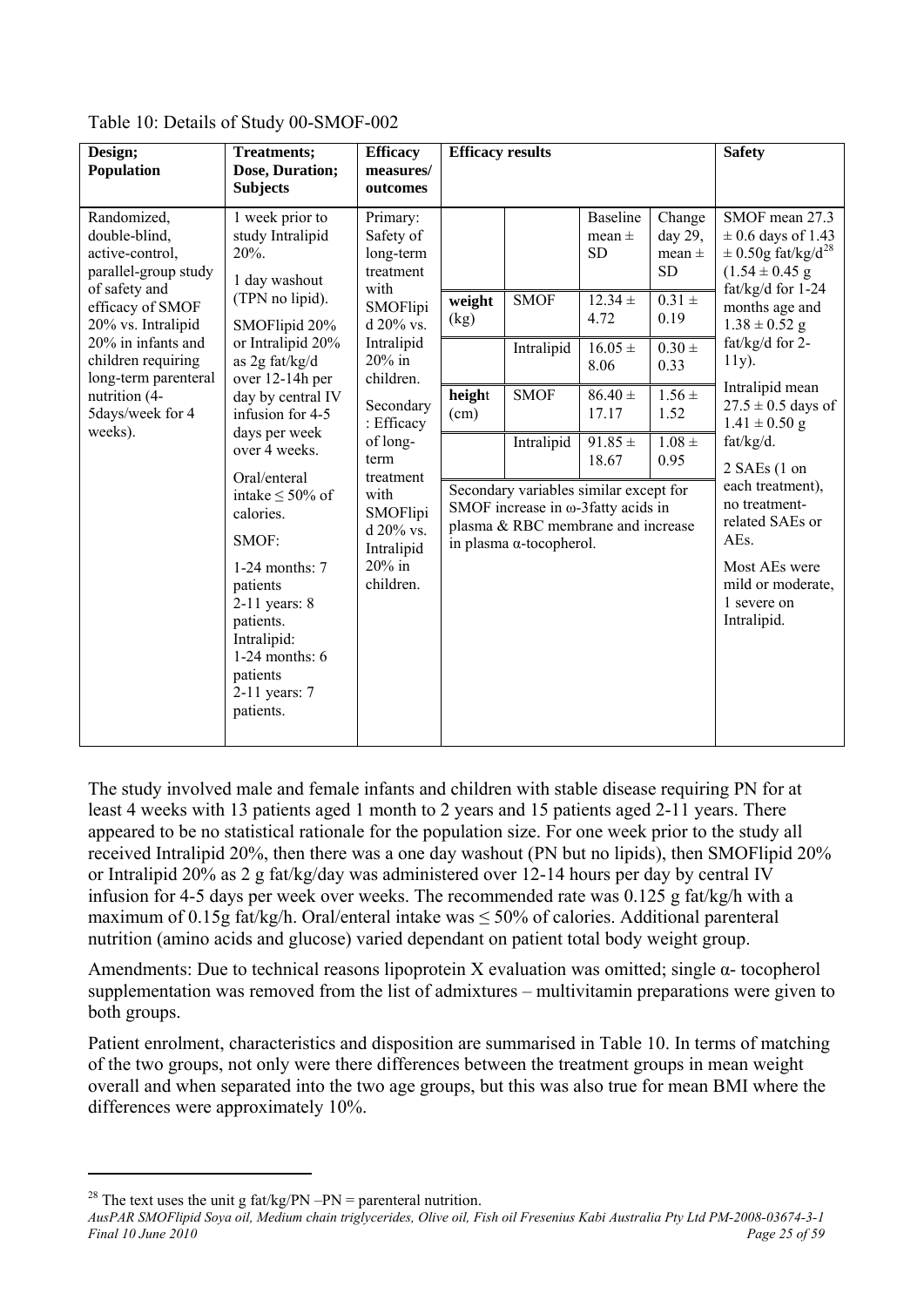## **Endpoints**

The primary objective was the safety of long-term treatment with SMOFlipid 20% vs. Intralipid 20% in children.

The secondary objective was efficacy of long-term treatment with SMOFlipid 20% vs. Intralipid 20% in children as determined by fatty acid profile in plasma and RBC phospholipids.

Primary efficacy variables included body weight, body height and body mass index. Secondary efficacy variables included retinol binding protein, transthyretin (pre-albumin), and albumin.

Mechanism of action (laboratory parameters) variables included plasma leptine, fatty acid pattern in plasma and red blood cells: C16:0, C18:1 n-9, C18:2 n-6, C20:3 n-9 / C20:4 n-6, C20:4 n-6, C18:3 n-3, C20:5 n-3 + C22:6 n-3, n-3/n-6, phospholipids, plasma anti-oxidative capacity, plasma αtocopherol, LDL-TBARS (thio barbituric acid reactive substance - a measure of serum lipid peroxidation); Apo (apolipoprotein) A-1, Apo 8-100.

Statistical methods involved standard summary statistics and two-tailed 95% confidence intervals (CIs). All group comparisons were to be hypothesis generating, that is, p-values resulting from statistical tests were to be interpreted in an exploratory way.

#### **Primary efficacy results**

SMOF infusion patients:

- Baseline **weight,** mean  $12.34 \pm 4.72$ kg, median  $10.40$ kg. Increase by day 29, mean  $0.31 \pm 0.19$ kg, median  $0.20$ kg.
- Baseline **height**, mean  $86.40 \pm 17.17$ cm, median 79.00cm. Increase by day 29, mean  $1.56 \pm 1.52$ cm, median 1.00cm.

Intralipid infusion patients:

- Baseline **weigh**t, mean  $16.05 \pm 8.06$ kg, median 12.80kg. Increase by day 29, mean  $0.30 \pm 0.33$ kg, median  $0.30$ kg.
- Baseline **height**, mean  $91.85 \pm 18.67$ cm, median 89.00cm. Increase by day 29, mean  $1.08 \pm 0.95$ cm, median 1.00cm.

For BMI, SMOF infusion patients showed a small decrease while Intralipid infusion patients showed a small increase. The evaluator noted that, overall, both groups showed similar results.

#### **Other efficacy results**

Other efficacy results are shown in Table 11.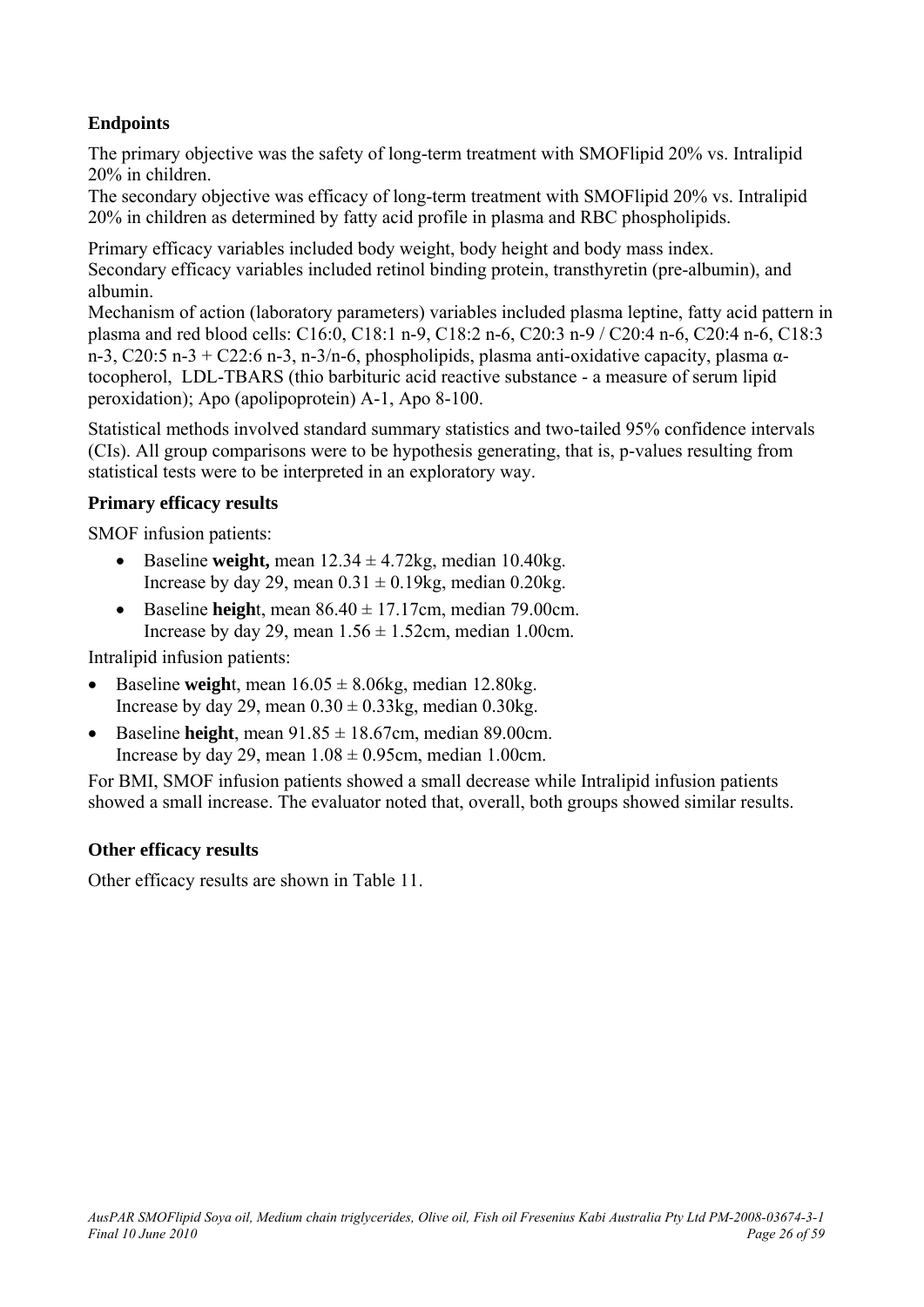|                             |                 | <b>SMOF</b>         |        | Intralipid          |          |
|-----------------------------|-----------------|---------------------|--------|---------------------|----------|
|                             |                 | Mean $\pm$ SD       | Median | Mean $\pm$ SD       | Median   |
| Plasma Phospholipids        | <b>Baseline</b> | $1.437 \pm 0.333$   | 1.500  | $1.880 \pm 0.324$   | 1.950    |
| (mmol/L)                    | Change          | $0.283 \pm 0.441$   | 0.165  | $-0.100 \pm 0.366$  | $-0.100$ |
| Plasma $\alpha$ -tocopherol | <b>Baseline</b> | $12.618 \pm 5.074$  | 13.175 | $16.642 \pm 8.068$  | 17.50    |
| (mcmol/L)                   | Change          | $15.675 \pm 15.900$ | 10.025 | $5.438 \pm 15.151$  | 1.700    |
| LDL-TBARS                   | <b>Baseline</b> | $43.292 \pm 18.344$ | 43.050 | $37.504 \pm 20.054$ | 40.250   |
| (mcmol/L)                   | Change          | $7.835 \pm 19.017$  | 1.40   | $8.750 \pm 37.389$  | 0.00     |
| Apo A1                      | <b>Baseline</b> | $0.754 \pm 0.123$   | 0.775  | $0.765 \pm 0.216$   | 0.700    |
| (g/L)                       | Change          | $0.075 \pm 0.122$   | 0.050  | $-0.023 \pm 0.224$  | $-0.050$ |
| Apo B100                    | <b>Baseline</b> | $0.479 \pm 0.140$   | 0.475  | $0.608 \pm 0.263$   | 0.450    |
| (g/L)                       | Change          | $0.039 \pm 0.175$   | 0.050  | $0.012 \pm 0.227$   | $-0.050$ |

Table 11: Secondary Efficacy Results

The evaluator noted that there were similar results except in fatty acid profiles (reflecting the composition of the infusions) and a more pronounced change in α-tocopherol with SMOF. Only 2/15 children received no additional oral/enteral feed. This section of the paediatric population does not differ from the adult population, in terms of indications, based on the references submitted.

#### *Post hoc analysis*

After completion of the report, a review of the amount of amino acids and glucose administered was added.

## **Other Efficacy Results- Infants**

Infants differ from adults in the Indication applied for and handling of lipids.

During the last trimester of gestation  $\omega$ -3 and  $\omega$ -6 LCTs are deposited in rapidly growing fetal tissues, particularly in the brain and in the retina. Newborn infants and especially prematures, often have a low capacity to synthesise essential fatty acids (for example, arachidonic acid and docosahexaenoic acid) from linoleic and a-linolenic acids. Neonates should therefore preferably receive an adequate and balanced supply of ω-3 and ω-6 fatty acids when needed.

## **Study 00-SMOF-004**

This was a double-blind, randomized, active-controlled, parallel-group study of the safety and tolerability of 7-14 days of treatment with SMOFlipid 20% vs. Intralipid 20% in premature infants (Table 12).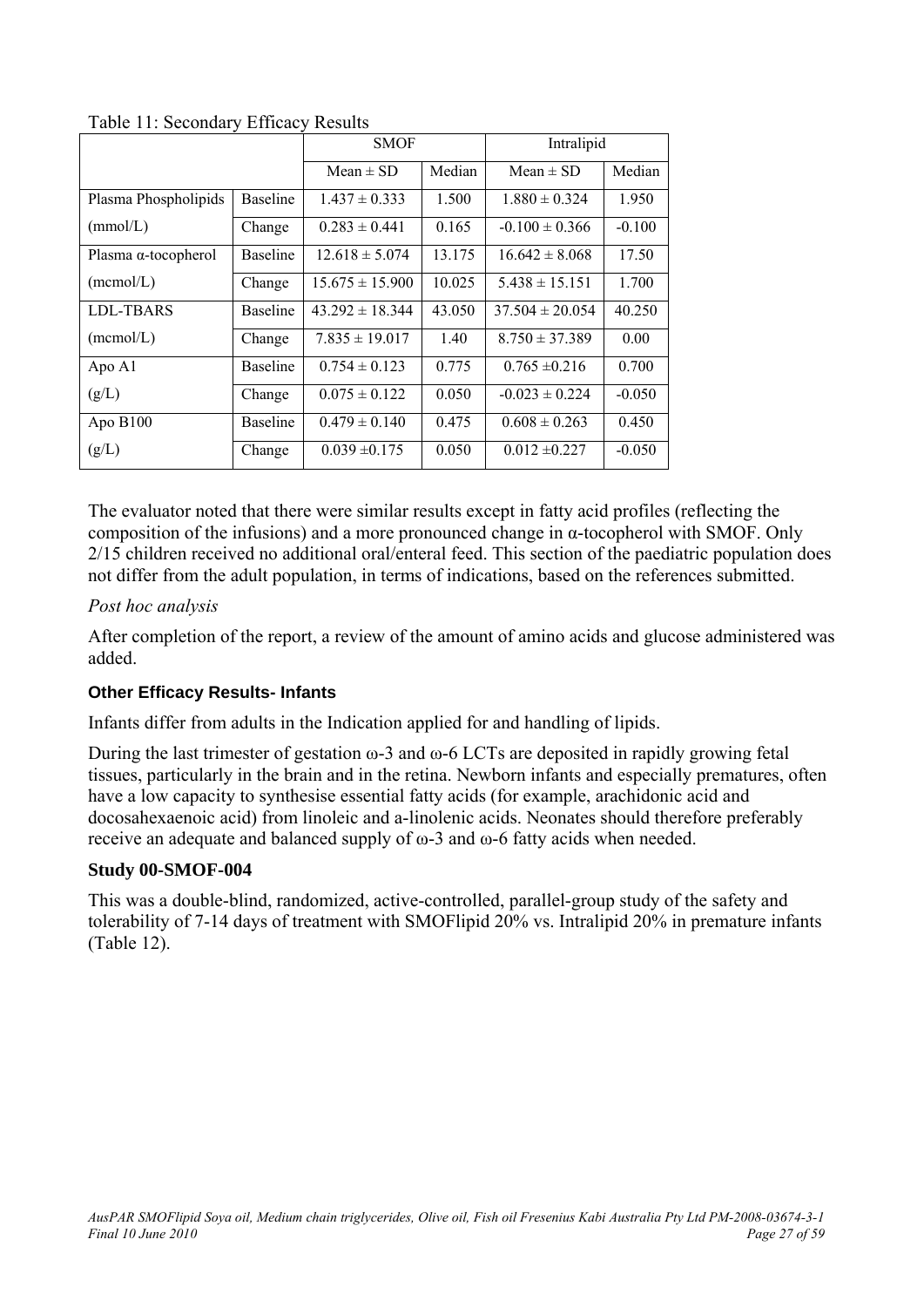|                                                                                                                                                                                                                                                                                                                                                                                       | <b>Treatments;</b>                                                                                                                                                                                                                                                                                                                                                          |                                                                                                                                                                                                                                                                                                                                           | <b>Efficacy results</b>                                                                                 |         |                                                                                       |         |                                                                        | <b>Safety</b>                                                                                                                                                                                                                                                                                                                                                                                                            |
|---------------------------------------------------------------------------------------------------------------------------------------------------------------------------------------------------------------------------------------------------------------------------------------------------------------------------------------------------------------------------------------|-----------------------------------------------------------------------------------------------------------------------------------------------------------------------------------------------------------------------------------------------------------------------------------------------------------------------------------------------------------------------------|-------------------------------------------------------------------------------------------------------------------------------------------------------------------------------------------------------------------------------------------------------------------------------------------------------------------------------------------|---------------------------------------------------------------------------------------------------------|---------|---------------------------------------------------------------------------------------|---------|------------------------------------------------------------------------|--------------------------------------------------------------------------------------------------------------------------------------------------------------------------------------------------------------------------------------------------------------------------------------------------------------------------------------------------------------------------------------------------------------------------|
| Design;<br>Population                                                                                                                                                                                                                                                                                                                                                                 | Dose,<br>Duration;<br><b>Subjects</b>                                                                                                                                                                                                                                                                                                                                       | <b>Efficacy</b><br>measures/outcomes                                                                                                                                                                                                                                                                                                      |                                                                                                         |         |                                                                                       |         |                                                                        |                                                                                                                                                                                                                                                                                                                                                                                                                          |
| Double-<br>blind,<br>randomized,<br>active-<br>controlled.<br>parallel-<br>group study<br>of safety &<br>tolerability<br>of 7-14d of<br>SMOFlipid<br>$20\%$ vs.<br>Intralipid<br>$20\%$ in<br>premature<br>infants birth<br>weight $1,000$<br>to $2,500$ g<br>and requiring<br>PN including<br>fat for $\geq$<br>7days<br>Age<br>gestation $\leq$<br>34 weeks; 0<br>to 7 days<br>old. | Infusion over<br>20-24 h/d for 7<br>$-14$ days of<br>SMOFlipid<br>$20\%$ or<br>Intralipid 20%<br>via umbilical<br>artery or<br>peripherally.<br>Dose (in $g$<br>fat/kg/d)<br>Day 1: $0.5$ ;<br>Day 2: 1.0,<br>Day 3: 1.5,<br>Days 4-14: 2.0<br>Additional<br>oral/enteral<br>intake $\leq 30\%$ of<br>energy intake<br>on days 1-3 and<br>$\leq 50\%$ on days<br>$4 - 14$ . | Primary: Safety and<br>tolerability of 7 - 14<br>days of treatment<br>with SMOFlipid<br>20% vs. Intralipid<br>20% in premature<br>infants.<br>Secondary: Efficacy<br>of $7 - 14$ days of<br>treatment with<br>SMOFlipid 20% vs.<br>Intralipid 20% in<br>premature infants<br>assessed by relative<br>increase in body<br>weight on Day 8. | <b>Birth</b><br>weight<br>Overall<br>The number of patients without oral<br>from 10 to 0 on Intralipid. | N<br>30 | Body weight on Day 8 (%<br>increase) Mean $\pm$ SD<br><b>SMOF</b><br>$5.0 \pm$<br>6.5 | N<br>30 | Intralipid<br>$5.1 \pm 6.6$<br>nutrition fell from 14 to 2 on SMOF and | Changes in Serum<br>triglycerides were<br>similar with<br>similar numbers<br>changing to high<br>levels.<br>29 AEs in 13<br>patients on SMOF<br>and 28 AEs in 14<br>patients on<br>Intralipid, all mild<br>or moderate, none<br>treatment-related.<br>No deaths,<br>discontinuations<br>due to AEs nor<br>any SAEs. Only<br>clinically relevant<br>changes in<br>laboratory values<br>were for CRP due<br>to infections. |

Table 12: Details of Study 00-SMOF-004

It involved an IV infusion over 20-24 hours per day for 7 - 14 days of SMOFlipid 20% or Intralipid 20% via umbilical artery or peripheral infusion. The dose is shown in Table 12 as is a summary of patient enrolment, characteristics and disposition. Sixty patients were enrolled, 20 to each birth range, and they were then randomised within the range to either SMOF or Intralipid. Nine patients terminated the study prematurely (4 on SMOF) – 2 after consent was withdrawn and 7 due to higher oral/enteral feeding.

## **Endpoints**

The primary variable was the measurement of serum triglycerides (although this is listed as a safety variable). Secondary and other variables included:

- Relative change in body weight between Day 0 and Day 8.
- CRP level, sepsis score, days with antibiotic therapy, the use of oxygen therapy (days with supportive/artificial ventilation) and the change in height during the treatment period.
- Fatty acid pattern in erythrocytes (RBC) (w-3 fatty acids, w-6 fatty acids, EPA, DHA, eicosanoids, arachidonic acid, α-linoleic acid).
- Phospholipids,  $\alpha$ -tocopherol, lipid peroxidation in plasma.
- Usual safety variables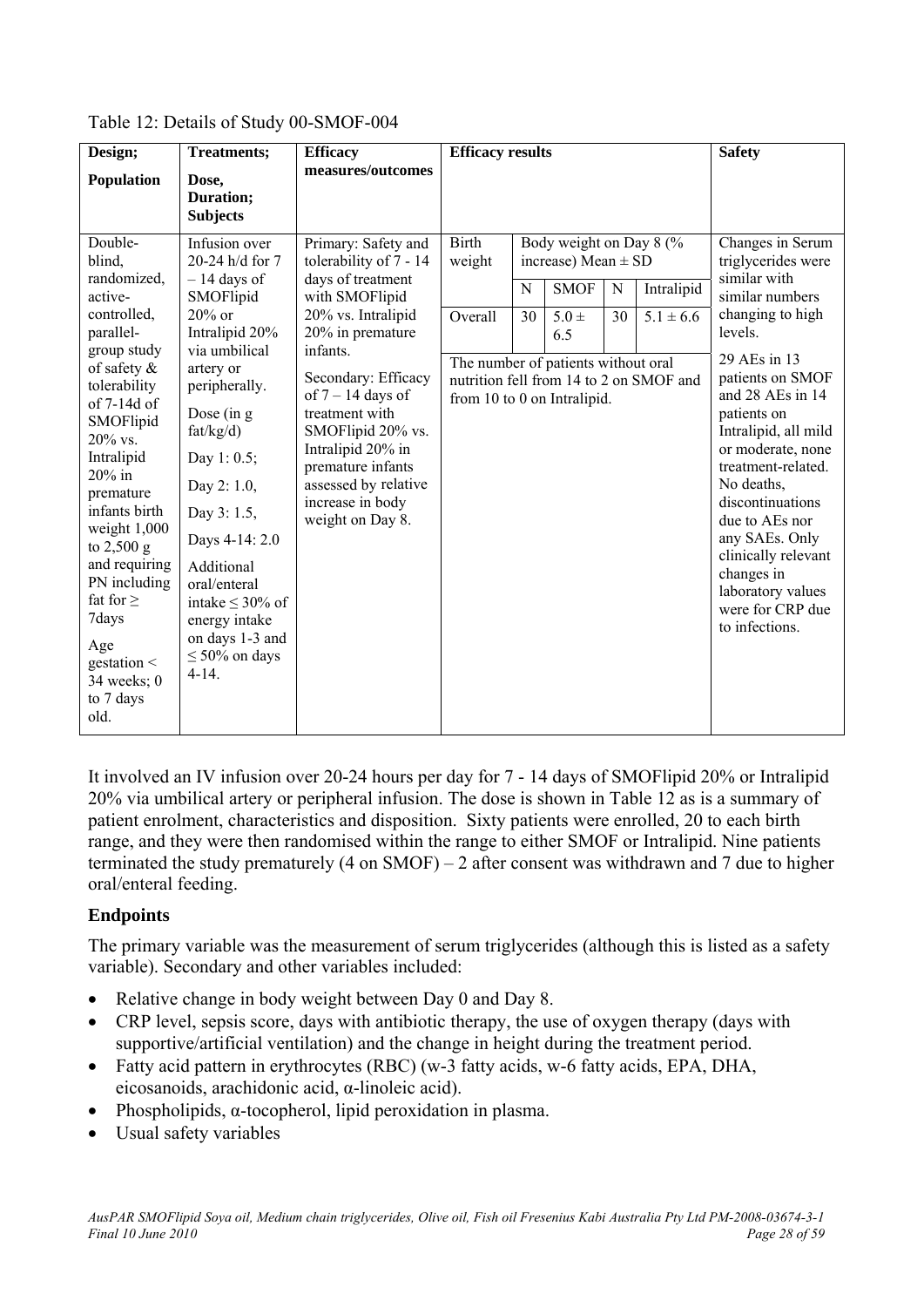Standard summary statistics and two-tailed 95% CIs were calculated. All group comparisons were to be hypothesis generating, that is, p-values resulting from statistical tests were to be interpreted in an exploratory way.

#### **Efficacy results**

The mean increase in body weight is shown in Table 12. While overall the weight gains were similar, there were variations within the strata, probably reflecting the small numbers involved.

Mean RBC fatty acid profiles at baseline were similar between the SMOF and Intralipid groups. There were some differences between and among the age groups at baseline. By Day 8 the profiles in RBC differed with an overall greater ω-3 content increase with SMOF (especially eicosapentaenoic acid, while docosahexaenoic acid decreased in both); there was overall a ω-6 increase with Intralipid with a much greater overall decrease with SMOF; with both treatments ω-9 increased - more so with SMOF. This reflected the composition of the infusions. Other secondary variables are shown in Table 13.

Table 13: Secondary variables

|                                       |         | <b>SMOF</b>         |         | Intralipid         |         |  |
|---------------------------------------|---------|---------------------|---------|--------------------|---------|--|
|                                       |         | $Mean \pm SD$       | Median  | $Mean \pm SD$      | Median  |  |
| Plasma $\alpha$ -tocopherol           | Day 0   | $14.197 \pm 5.894$  | 13.76   | $13.535 \pm 4.542$ | 13.22   |  |
| (mmol/L)                              | Day 8   | $26.974 \pm 18.318$ | 22.17   | $8.733 \pm 11.409$ | 7.34    |  |
| Plasma malondialdehyde <sup>a</sup> , | Day $0$ | $2.949 \pm 0.828$   | 3.02    | $2.931 \pm 0.962$  | 3.02    |  |
| (mmol/L)                              | Day 8   | $-0.686 \pm 1.108$  | $-0.55$ | $-0.770 \pm 0.920$ | $-0.90$ |  |

<sup>a</sup> measure of serum lipid peroxidation. No measurable changes in height

Sepsis score assessment not submitted. 'Due to the small number of patients with signs of sepsis, the mean total score displayed negligible changes during the study.

It was noted that the report discussed the influence of oral nutrition affecting efficacy results across the strata.

## **Study 03-SMOF-005**

This study was entitled a study of the safety, tolerability and efficacy of SMOF 20% vs. Intralipid 20% (for 7-14 days) in premature infants. There were multiple protocol amendments during the trial, and the patients in one centre (31/84 or 37% of ITT) received incorrectly calculated treatment doses. Since patients were treated very differently in the two study centres included, the study report also evaluated centres separately. Centre 2 included most of the patients treated according to the protocol, while in Centre 1 the daily routine practice differed considerably from the study protocol and resulted in protocol variations especially with regard to the lipid dose given. The primary variable, triglyceride levels, was considered safety related and the study revealed no statistical difference between the groups although non inferiority on the basis of serum triglycerides could not be shown in a confirmatory way. Changes in body weight and length were considered biased due to the considerable difference in demographic characteristics between patients of the two centres. Fatty acid data were only presented for Centre 2 as Centre 1 was considered biased. Three patients given SMOF and two given Intralipid received insulin, while five in each group received bicarbonate.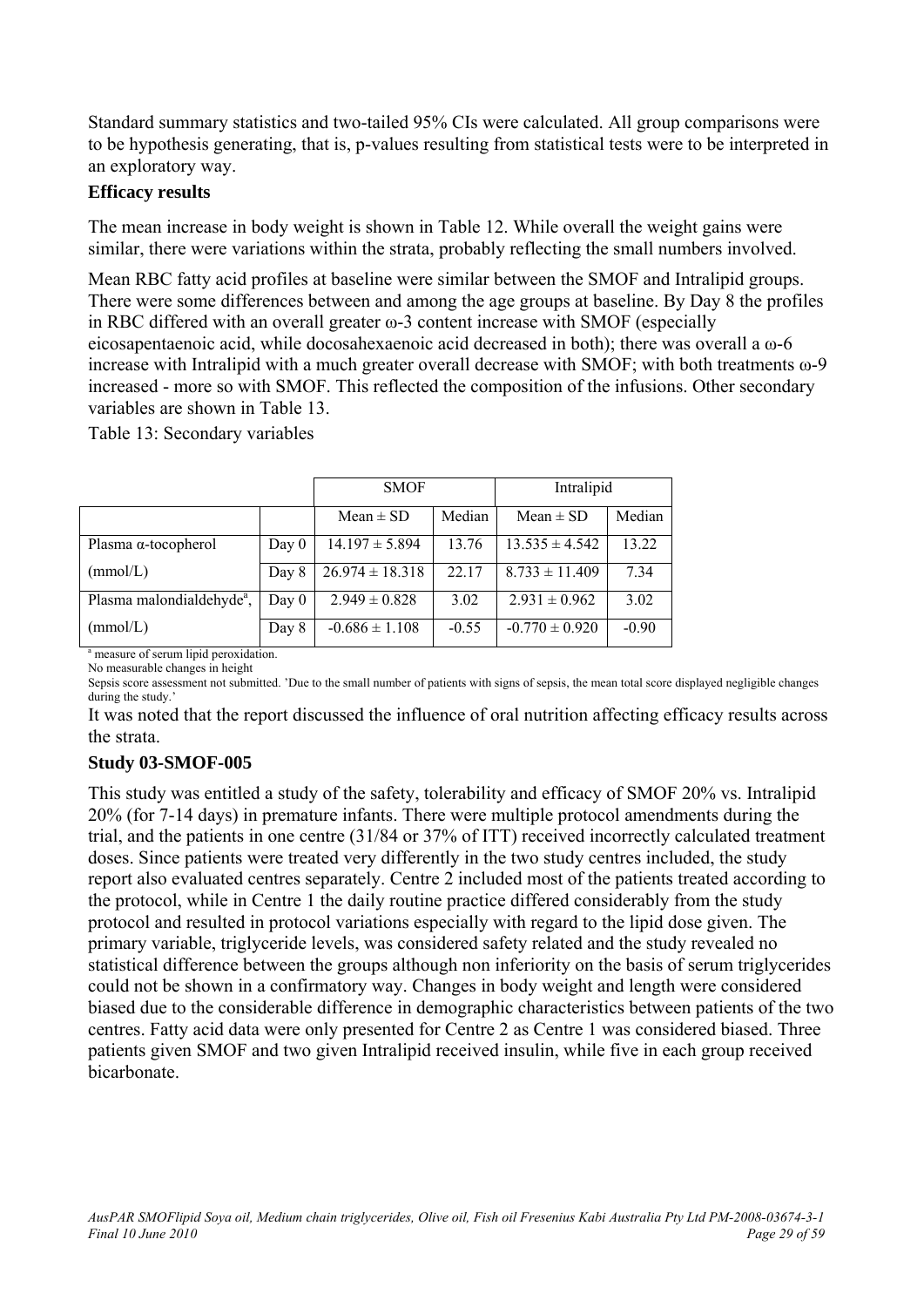#### **Conclusions regarding efficacy**

As indicated at the start of this section, there are three requirements to be shown for efficacy for part of total or partial PN.

#### *Supply of energy to patients, as part of a parenteral nutrition regimen*

The possibility to provide condensed energy by using lipids based on soybean oil (Intralipid) which also contains the essential fatty acids enabled smaller daily requirements of glucose to be used which decreased the associated problems with hyperglycemia and insulin requirement. In assessing efficacy by equivalence or non-inferiority it is assumed that superior efficacy of the standard treatment over placebo has been proven for a given indication.<sup>[29](#page-29-0)</sup>

The superiority of Intralipid over placebo for the supply of energy to patients, as part of a parenteral nutrition regimen lies in the easier and better control of glucose concentration and associated insulin requirements seen when Intralipid is added compared to where no lipid is given as part of the parenteral nutrition regimen. This was not presented or discussed. The sponsor argues that the comparison to placebo would not have been ethical. Among the literature submitted was a 2002 study (with ethical approval) that used glucose infusion as a placebo comparator.  $30$ 

Plasma triglyceride levels for a given lipid emulsion will depend on the rate of lipid infusion selected, as well as the rate of conversion of that lipid to fatty acids by lipase. This will depend not just on a simple additive effect of the constituent lipids of an infusion as suggested but on: how together they form into chylomicron like particles; how these structures behave in relation to the adherence of apolipoprotein; their behaviour after the adherence of apolipoprotein; and as triglycerides are gradually removed by lipase, leaving an increasing ratio of outer phospholipid shell to internal triglyceride.

The resultant fatty acids have four metabolic pathways in the body:

as cell membrane,

 $\overline{a}$ 

- storage in adipose tissue.
- synthesis of eicosanoids
- and oxidation to provide energy

Physical characteristics (for example, weight, growth) are measures of anabolism and act as an assessment of adequacy of nutrition, that is, the balance of nutritional input, both enteral plus parenteral (glucose, amino acids and fat) versus metabolism (catabolism and anabolism). There are thus multiple variables between the input of lipid and maintenance or gain in weight. In Study -004 while overall weight gain was similar, it varied among the strata where enteral input and ventilation (respiratory energy requirement) varied. Likewise in study -002 overall weight gain was similar but was different between the age groups and as a relative gain.

#### *Supply of essential fatty acids as part of a parenteral nutrition regimen*

To assess efficacy the submission needs to show that the supply of essential fatty acids is adequate either by comparison of plasma levels with Intralipid (or Lipovenos) or by showing evidence of the prevention of deficiency (requires a trial of adequate duration). Without appropriate lipid

<span id="page-29-0"></span> $29$  Scott IA. Non-inferiority trials: determining whether alternative treatments are good enough. MJA 2009; 190: 326-330.

<span id="page-29-1"></span><sup>&</sup>lt;sup>30</sup> Schauder P. Rohn U. Schafer G, Korff G, Schenk HD. Impact of fish oil enriched total parenteral nutrition on DNA synthesis, cytokine release and receptor expression by lymphocytes in the postoperative period. Br J Nutr 2002; 87: S 103-110.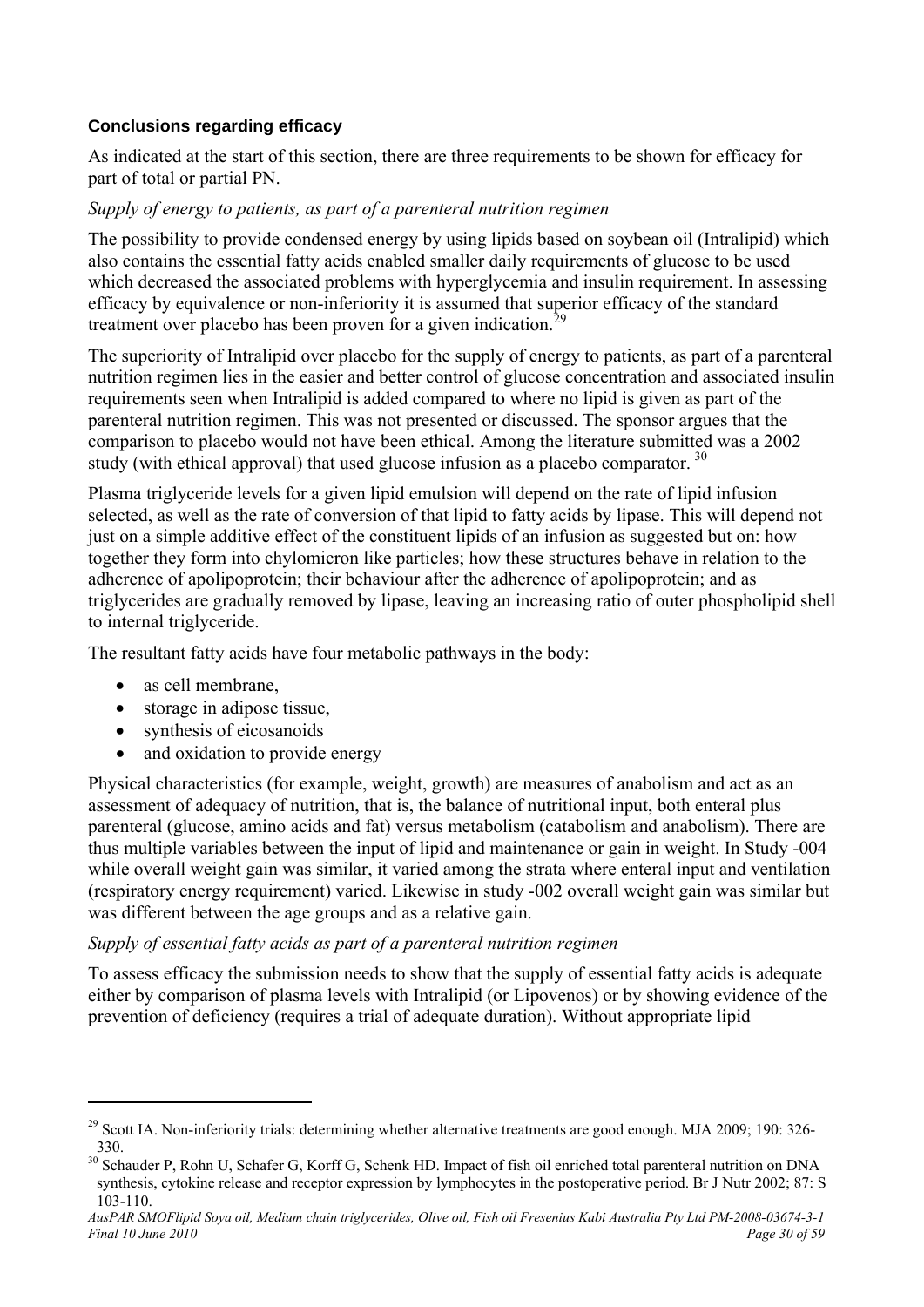supplementation essential fatty acid deficiency develops in adult patients on TPN in 2-4 weeks; changes are seen in 4-5 days in 6 month old infants.<sup>[31](#page-30-0)</sup> Some of the studies met these durations.

In study SM-03-DE, the mean sum of  $\omega$ -3 fatty acids in plasma phospholipids increased (from 6.76)  $\pm$  1.63 mol% by 4.33  $\pm$  1.66 mol%) on SMOFlipid, while the sum decreased (from 6.53  $\pm$  1.37 mol% by  $-1.60 \pm 1.42$  mol%) on Lipovenos. However, the mean sum of  $\omega$ -6 fatty acids decreased (from 29.46  $\pm$  3.34 mol% by -5.71  $\pm$  3.21 mol%) on SMOFlipid, while the sum increased (from  $30.51 \pm 1.97$  mol% by  $1.26 \pm 2.96$  mol%) on Lipovenos. The evaluator commented that the study was only five days – too short to expect manifestations of essential fatty acid deficiency to occur, while the results suggest that, compared to Lipovenos, SMOFlipid, while improving the  $\omega$ -3/ $\omega$ -6 ratio does not maintain essential ω-6 fatty acid levels in adults.

However, the sponsor noted that the ω-6 essential fatty acid linoleic acid is provided in a surplus in soybean oil based emulsions. Therefore after reduction of soybean oil as done in SMOFlipid the amount of linoleic acid still remains within the recommended amount in current guidelines: 7-10 g per day (Staun et al. 2009 ESPEN HPN guidelines). This is also reflected by the measurements in leukocyte and platelet phospholipids in the above mentioned study where there was an increase in linoleic acid after Intralipid treatment but also - to a slighter extent - after SMOFlipid treatment.

In the sponsor's Clinical Overview in relation to discussions on adequate supply of essential fatty acids, the comment is made:

*In preterm infants (study 03-SMOF-005) and children (study 00-SMOF-002), all individual values for the C20:3ω9/C20:4rω6 ratio (the so-called triene/tetraene ratio) were much lower than 0.2. A triene/tetraene ratio greater than 0.2 is seen as an indicator of essential fatty acid deficiency.* 

In study SMOF-002, the mean sum of  $\omega$ -3 fatty acids (ALA, EPA & DHA) in plasma lipoproteins increased (from 2.38 mol% by 1.54 mol%) on SMOFlipid, while the sum decreased (from 2.28 mol% by -0.14 mol%) on Intralipid. However, the mean sum of  $\omega$ -6 fatty acids (LA & AA) decreased (from 31.21 mol% by -2.45 mol%) on SMOFlipid, while the sum increased (from 29.77 mol% by 1.92 mol%) on Intralipid. The evaluator commented that the study was 4 weeks - long enough to expect manifestations of essential fatty acid deficiency to occur. This did not appear to happen, but in the study oral/enteral intake could be  $\leq 50\%$  of calories and only 2/15 patients on SMOFlipid received no enteral nutrition. Likewise compared to Intralipid, SMOFlipid, while improving ω-3/ω-6 ratio does not maintain essential ω-6 fatty acid levels in children.

The sponsor noted that in red blood cell phospholipids, the essential  $\omega$ -6 fatty acid linoleic acid slightly decreased in both groups, from 11.7 by  $-0.2$  mol% on SMOFlipid and from 13.7 by  $-1.2$ mol% on Intralipid, despite a larger supply in the Intralipid group. However, these slight changes of ω-6 fatty acids were not significant and not different between groups. Thus sufficient amounts of essential fatty acids are provided as observed by the study results and also according to the latest ESPGHAN/ESPEN guidelines on parenteral nutrition for paediatric patients.

In the infants Study 00-SMOF-004, the mean sum of ω-3 fatty acids (ALA, EPA & DHA) in RBC phospholipids increased (from 95.09 mcmol/L by 4.85 mcmol/L) on SMOFlipid, while the sum decreased (from 103.31 mcmol/L by -7.45 mcmol/L) on Intralipid. However, the mean sum of  $\omega$ -6 fatty acids (LA & AA) decreased (from 530.8 mcmol/L by -43.3 mcmol/L) on SMOFlipid, while the sum increased (from 591.7 mcmol/L by 23.5 mcmol/L) on Intralipid. The evaluator commented that the study was 7-14 days, long enough to expect manifestations of essential fatty acid deficiency to occur. This did not appear to happen, but in the study oral/enteral intake could be  $\leq 30\%$  of energy intake on days 1-3 and  $\leq 50\%$  on days 4-14 and only two patient on SMOFlipid received no

 $\overline{a}$ 

<span id="page-30-0"></span> $31$  Hamilton C, Austin T, Seidner DL. Essential fatty acid deficiency in human adults during parenteral nutrition. Nutr Clin Pract. 2006; 21:387-94.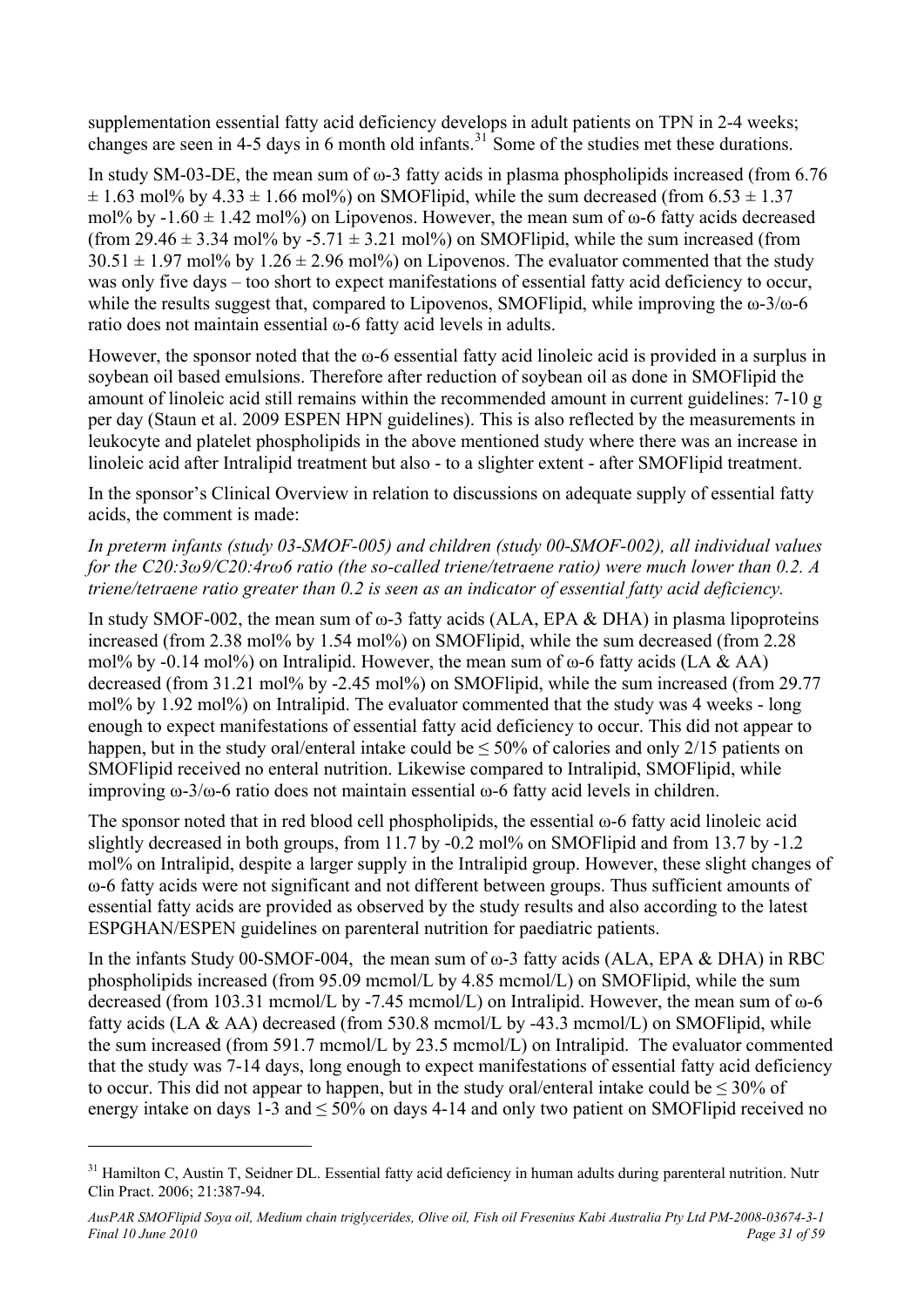<span id="page-31-0"></span>enteral nutrition. Compared to Intralipid, SMOFlipid, while improving ω-3/ω-6 ratio does not maintain essential ω-6 fatty acid levels in red blood cells in infants, however this should be distinguished from plasma level results. The studies do not appear to provide sufficient evidence to support that the supply of essential fatty acids is adequate for total parenteral nutrition.

However, the sponsor noted the essential ω-6 fatty acid linoleic acid in red blood cells increased in the SMOFlipid group as well as to a larger extent in the Intralipid group, while the non essential ω-6 fatty acid arachidonic acid decreased in both groups. By putting together the two fatty acids in order to assess the provision of essential fatty acids arachidonic acid masked the effect of the linoleic acid alone. Therefore it can be concluded that sufficient amounts of essential fatty acids are provided as observed by the study results and also according to the latest ESPGHAN/ESPEN guidelines on parenteral nutrition for paediatric patients.

#### *Supply of omega-3 fatty acids as part of a parenteral nutrition regimen*

This would appear to be a redundant statement in the submitted PI if the Indication of "Supply of essential fatty acids" were accepted  $(ω-3$  fatty acids are essential fatty acids).

As set out above, analysis of Study SM-03-DE in 19 SMOFlipid and 14 Lipovenos patients showed significant differences between treatments in change for ω3 fatty acids.

Of the -3 fatty acids, DHA is an important structural component of cell membranes, whereas EPA is a precursor of eicosanoids as prostaglandins, thromboxanes and leukotrienes. In the primary efficacy study (FM-SM-03-DE) secondary variables assessed were the eicosanoids  $LTB<sub>4</sub>$ ,  $LTB<sub>5</sub>$ , TBX<sub>2</sub> and TBX<sub>3</sub>. There was a statistical difference shown for LBT<sub>5</sub> between SMOFlipid and Lipovenos, but not for any other parameter or their ratios.

The additional ω-3 fatty acids are intended to decrease the pro-inflammatory effect of an excess of the ω-6 linoleic acid (as in soya lipid). The evaluator commented that no clinical effect from any observed difference was apparent. However, the sponsor noted that in a subgroup analysis of study FM-SM-03-DE, length of hospital stay was significantly shorter with SMOFlipid compared to the control group (13.4 $\pm$ 2.0 vs. 20.4 $\pm$ 10.0 days, p<0.05). In the primary efficacy study (FM-SM-03-DE) a secondary variable assessed was Mean LOS in Hospital which was shorter for the SMOF group (15.688 days) than for the Lipovenos group (17.827 days). However, standard deviations and confidence limits were larger for the Lipovenos group than for the SMOF group. The mean LOS in ICU was similar for the two treatment groups (4.66 vs. 5.19 days). Likewise in Study 00-SMOF-004, Days with Antibiotic Therapy and Days with Oxygen Therapy were similar; however this study was small and neither was designed to demonstrate statistically significant differences in clinical outcomes.

## **Safety**

The safety population is summarised in Table 14. Of 195 adult patients 11 patients (5.6%) had chronic pancreatitis, 9 (4.6%) had pancreatic cancer and 15 (7.7%) had had cholecystectomy.

Duration of exposure (mean  $\pm$ SD) for adults was  $5.3 \pm 2.51$  (range  $1 - 15$ ) days; for children it was  $28.3 \pm 0.62$  (27 – 29) days; and for preterm infants it was  $9.8 \pm 3.60$  (3 – 15) days.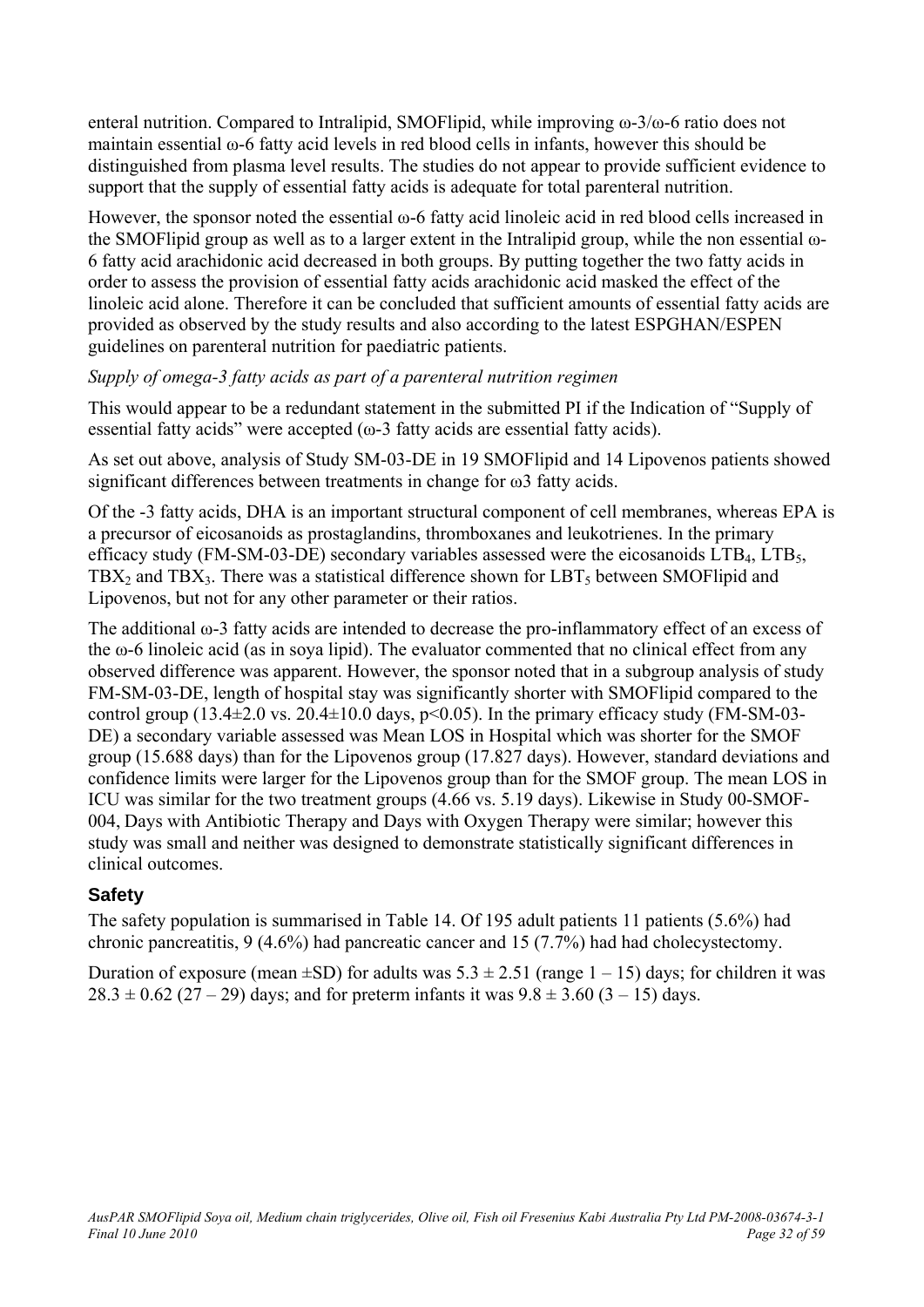| <b>Study</b>  | <b>Population</b>                 | <b>Treatment</b>       | N   | <b>Planned</b><br>duration |
|---------------|-----------------------------------|------------------------|-----|----------------------------|
| $FE-SM-01-BE$ | Volunteers                        | SMOFlipid 20%          | 10  | 4 hours                    |
| $FE-SM-02-DE$ | Volunteers                        | SMOFlipid 20%          | 12  | 6 hours                    |
| $FE-SM-03-DE$ | Adults                            | SMOFlipid 20%          | 126 | 5 days                     |
| $FE-SM-04-CH$ | <b>Adults</b>                     | SMOFlipid 20%          | 16  | 1 0-14 days                |
| 03-3CB7-001   | <b>Adults</b>                     | <b>SmofKabiven</b>     | 26  | 5-7 days                   |
| 03-3CB8-001   | <b>Adults</b>                     | SmofKabiven Peripheral | 27  | 5-7 days                   |
| 00-SMOF-002   | Children, infants and<br>toddlers | SMOFlipid 20%          | 15  | 4 weeks                    |
| 00-SMOF-004   | Preterm infants                   | SMOFlipid 20%          | 30  | $7-14$ days                |
| 03-SMOF-005   | Preterm infants                   | SMOFlipid 20%          | 42  | $7-14$ days                |

Table 14: Safety Studies and Populations

#### **Adverse events**

Adverse events were evaluated for each individual study.

The safety data from the clinical studies were pooled in order to create larger safety datasets for analysis and provided for all patients (adult and paediatric patients). In addition, there were multiple sub-group analyses of the pooled data (for example, by age groups, BMI, cancer status, diabetes status, hypertension status etc); most contained small numbers of patients so that the results were of limited value

## **Pivotal Study FM-SM-03-DE**

For SMOFlipid the mean daily dose was  $1.431 \pm 0.1581$  g/kg/d and mean duration was 4.714 days, while for Lipovenos it was  $1.447 \pm 0.1068$  g/kg/d for 4.765 days. Exposure to other components of TPN were stated to be similar between the groups.

A subgroup analysis showed mean plasma  $\alpha$ -  $\& \gamma$ -tocopherol concentrations (PP subset of 33) increased from Day 1-6 with significantly greater change for α-tocopherol with SMOFlipid, while for γ-tocopherol there was significantly greater change with Lipovenos.

Crude results are shown in Table 15. There were three SMOF deaths and four on Lipovenos with none related to study drug. Eight SMOF and nine Lipovenos patients experienced 30 possibly treatment-related AEs, with a further four SMOF and two Lipovenos patients having another seven AEs that were probably related. Five patients in each group had nausea and four in each group had vomiting that was treatment-related. Most treatment-related AEs were mild or moderate, with one SMOF patient having severe nausea and vomiting, and one Lipovenos patient having severe hyperglycaemia. For SMOF other treatment-related AEs included dysgeusia (2 patients), cholestatic hepatitis (2), hyperglycaemia (2), hypertriglyceridaemia (2), while for Lipovenos they included hepatocellular damage (2 patients), cholestasis, hyperglycaemia, hypertriglyceridaemia, and headache. There was one accidental overdose of Lipovenos that produced nausea and vomiting - the only treatment-related SAE.

Among SMOF patients, two with nausea and vomiting, and one with vomiting discontinued from intolerable treatment-related AEs. In the Lipovenos group, discontinuations with intolerable treatment-related AEs consisted of one patient with hyperglycaemia and hypertriglyceridaemia and one patient with increased therapeutic response (the accidental overdose).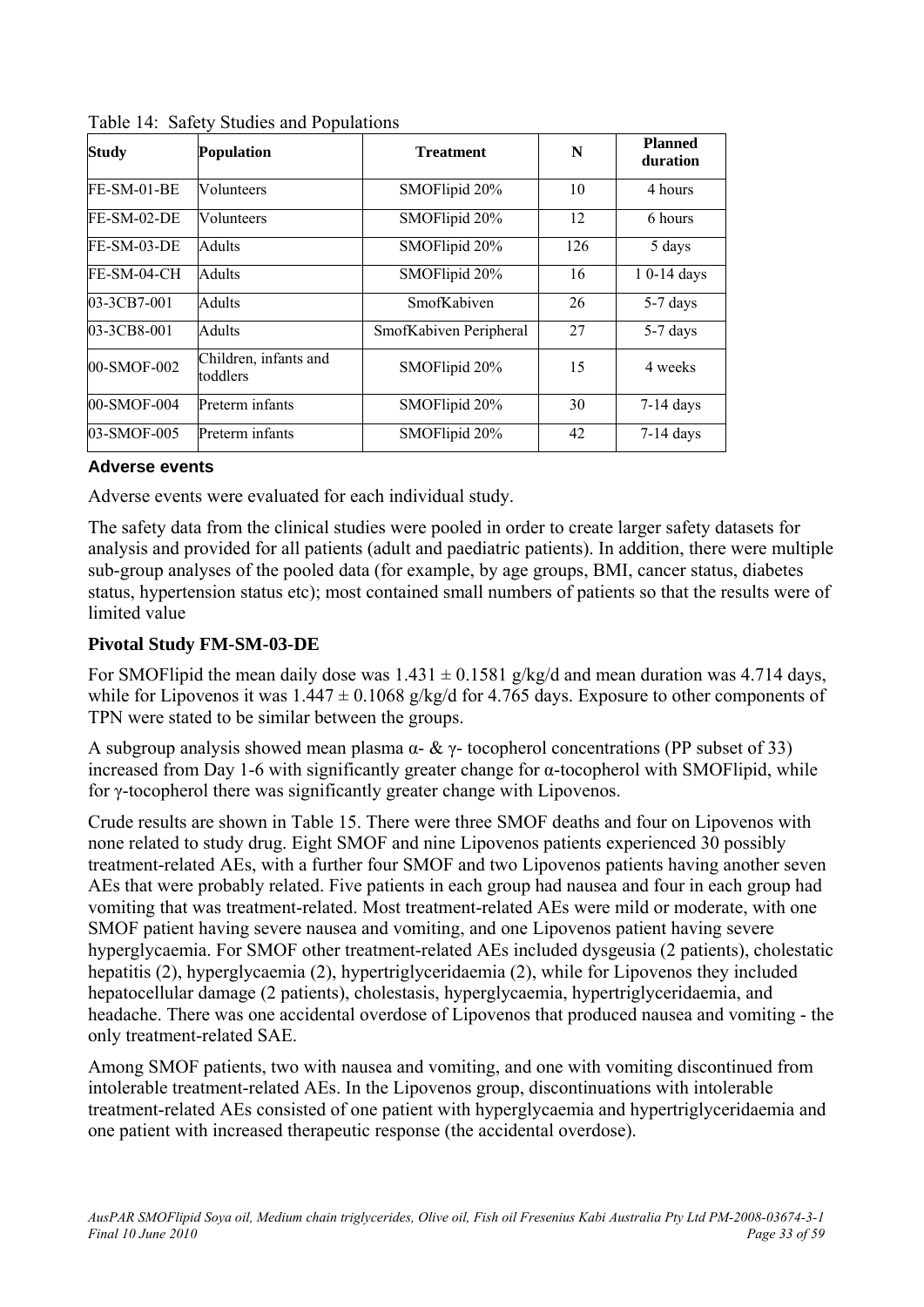There were no consistent trends for laboratory values. For individual changes more patients on Lipovenos had "normal baseline to above normal at final" for AST, ALT and alkaline phosphatase (ALP). Vital sign changes were consistent with post-operative status.

|                                      | <b>SMOF Group</b> |               | Lipovenos Group |               | Total          |               |  |
|--------------------------------------|-------------------|---------------|-----------------|---------------|----------------|---------------|--|
| Numbers of patients reporting<br>AEs | $(N=126)$         |               | $(N=123)$       |               | $(N=249)$      |               |  |
|                                      | N                 | $\frac{0}{0}$ | N               | $\frac{0}{0}$ | N              | $\frac{0}{0}$ |  |
| Nausea                               | 10                | 7.9           | 14              | 11.4          | 24             | 9.6           |  |
| Hyperglycaemia                       | 9                 | 7.1           | 5               | 4.1           | 14             | 5.6           |  |
| Vomiting                             | 6                 | 4.8           | 7               | 5.7           | 13             | 5.2           |  |
| Fever                                | 4                 | 3.2           | 5               | 4.1           | 9              | 3.6           |  |
| Pneumonia                            | 4                 | 3.2           | 3               | 2.4           | 7              | 2.8           |  |
| Hypertension                         | 4                 | 3.2           | $\overline{2}$  | 1.6           | 6              | 2.4           |  |
| Sepsis                               | 4                 | 32            | $\mathfrak{D}$  | 1.6           | 6              | 2.4           |  |
| Tachycardia                          | 4                 | 3.2           | 1               | 0.8           | 5              | 2.0           |  |
| Respiratory insufficiency            | $\theta$          | 0.0           | 4               | 3.3           | $\overline{4}$ | 1.6           |  |

Table 15: Individual treatment-emergent AEs - Safety Population.

## **Study FE- SM-04-CH**

This was a double-blind, randomized, active-controlled, parallel-group study of safety and tolerance of SMOFlipid 20% vs. Lipovenos 20% in patients requiring long-term TPN.

Patients received a continuous central IV infusion of SMOFlipid 20% or Lipovenos  $20\% \leq 2$  g fat/kg/d over 18-24 h/day for 10 - 14 days, together with amino acids 1-1.5 g/kg/d and glucose in the energy ratio of 50/50 with that of lipid. The maximum infusion rate was  $0.125$  g fat/kg/h and 2 g fat/kg/day. Endpoints were clinical chemistry parameters, haematology, coagulation parameters, vital signs and AEs.

Differences between the two treatment groups were to be described by means of 95% CIs for the mean or median, as appropriate. In the case of a parametric analysis it was planned to estimate the 95% CIs from an ANCOVA model for the last double-blind value including the effects of treatment and the log-transformed baseline value of the respective variable as covariates. Values at the end of double-blind treatment were planned to be log-transformed for the analysis and estimates antilogged in order to be expressed as ratios. In the case of a non-parametric analysis it was planned to estimate 95% CIs for the median and p-values for the differences (change from pre-study value) between the two treatment groups for each study day by Wilcoxon-Mann-Whitney-U-Tests.

Patients for inclusion had to need TPN for 10-14 days. Exclusion criteria were similar to those for Study FM-SM-03-DE with the additional exclusion of uncontrolled sepsis. The Safety Population consisted of:

- SMOF:16: M/F 12/4; mean age 52.67 (range 22-75) years; mean weight 59.9 (range 47-83) kg
- Lipovenos:16: M/F 9/7; mean age 59.95 (range 25-97) years; mean weight 60.73 (range 30-99) kg.

One SMOFlipid and two Lipovenos patients received enteral nutrition as well. In the SMOFlipid group, three received albumin and one colloids, while four and two respectively did so in the Lipovenos group.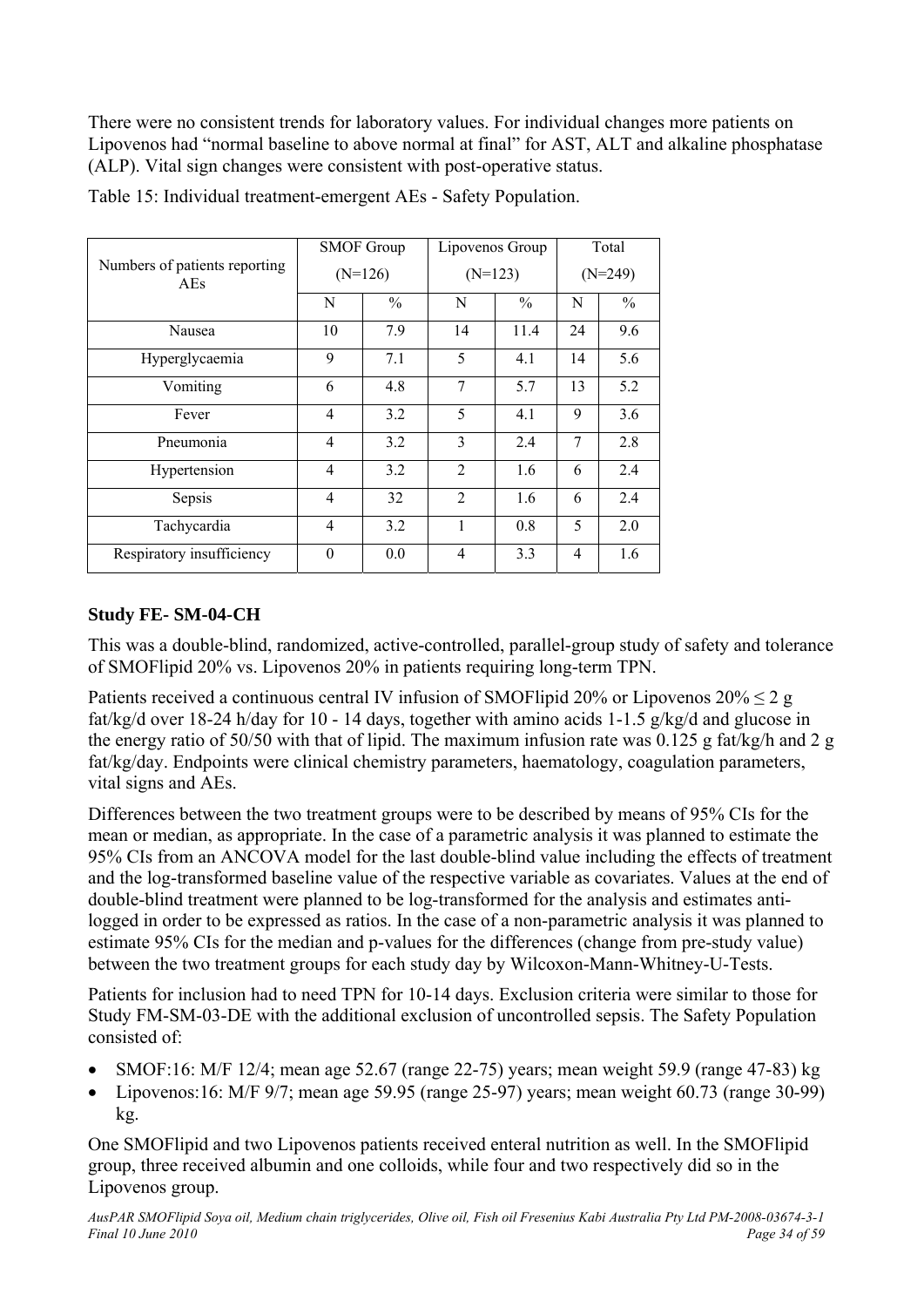Of the causes of premature terminations, for SMOFlipid two were end of indication for TPN and one was from intercurrent disease, while for Lipovenos four were for end of indication, two were deaths and one each of AE, intercurrent disease and protocol deviation.

## **Safety results**

The mean exposure ( $\pm$  SD) was 1.04  $\pm$  0.3 g/kg/d for 10.94  $\pm$  3.66 days for SMOFlipid and 1.04  $\pm$ 0.32 g/kg/d for  $8.56 \pm 3.93$  days for Lipovenos.

Twelve SMOF patients had 27 AEs and ten Lipovenos patients had 18 AEs. Most frequent AEs were elevated triglycerides (6 patients) and hepatic enzymes (3) for SMOFlipid and likewise with (3) and (3) for Lipovenos. Eight SMOF patients had 11 possibly or probably treatment-related AEs, while seven on Lipovenos had 10 – none of these AEs were considered severe (Table 16). There were two deaths (the only SAEs) neither treatment-related.

Table 16: Severity of adverse events possibly or probably study drug related - Safety Population

|                                      | SMOF $20\%$ N=16 |               |          |               | Lipovenos $20\%$ N=16                     |               |                |         |          |       |
|--------------------------------------|------------------|---------------|----------|---------------|-------------------------------------------|---------------|----------------|---------|----------|-------|
| Body system/Preferred term           | mild             |               | moderate |               | No statement by<br>principal investigator |               | mild           |         | moderate |       |
|                                      | N                | $\frac{0}{0}$ | N        | $\frac{0}{0}$ | N                                         | $\frac{0}{0}$ | N              | $\%$    | N        | $\%$  |
| Liver and biliary system disorders   |                  |               |          |               |                                           |               |                |         |          |       |
| Gamma-glutamyl transferase increased | $\theta$         | $0\%$         |          | 6.3%          | $\Omega$                                  | $0\%$         | $\mathfrak{D}$ | 12.5%   | $\Omega$ | $0\%$ |
| Hepatic enzymes increased            | $\overline{c}$   | 12.5%         | $\theta$ | $.0\%$        | $\theta$                                  | $0\%$         |                | $6.3\%$ |          | 6.3%  |
| Metabolic and nutritional disorders  |                  |               |          |               |                                           |               |                |         |          |       |
| Alkaline phosphatase serum increased | $\Omega$         | $0\%$         |          | 6.3%          | $\Omega$                                  | $0\%$         | $\mathfrak{D}$ | 12.5%   | $\Omega$ | $0\%$ |
| Serum lipid abnormal nos.            | 7                | 43.8%         | $\theta$ | $0\%$         | $\Omega$                                  | $0\%$         | 3              | 18.8%   | $\theta$ | $0\%$ |
| Body as a whole - general disorders  |                  |               |          |               |                                           |               |                |         |          |       |
| Pain                                 | $\Omega$         | $0\%$         | $\theta$ | $0\%$         |                                           | 6.3%          | $\theta$       | $0\%$   | 0        | $0\%$ |

There were no differences throughout between the groups in serum triglycerides. Haemoglobin, haematocrit and red blood cells were almost all below normal. The median platelet value on Lipovenos was below normal while that for SMOF was normal; all median white blood cells (WBC) were normal. No relevant differences in clinical chemistry means were found. Median gamma glutamyl transferase (GGT) and ALP increased above normal at final measurement. Most values outside normal were considered to be basic illness/trial indication-related or based on concomitant disease and medications. There were no notable differences in vital signs.

## **Study 03-3CB7-001**

This was an open-label, randomized, active-controlled, parallel-group study of safety and tolerance of SMOF Kabiven versus Kabiven during 5 to 7 days in post-operative patients requiring PN in a single centre. Patients received a continuous central Infusion of SMOF Kabiven or Kabiven in the following pattern: Day  $1 = 15.0$  mL/kg/day  $(0.57$  g SMOF Kabiven lipid/kg/day); Days  $2-4 = 22.5$ -30.0 mL/kg/d (0.86-1.14 g SMOF Kabiven lipid/kg/day); Days 5-7 = 15.0-30.0 mL/kg/d (0.57-1.14 g SMOF Kabiven lipid/kg/day). SMOF Kabiven has higher glucose and amino acid content than Kabiven peripheral.

In this study, infusion pumps were not used and the infusion was controlled manually.

Patients were statistically considered completers if they received ≥ 50% of the study medication for 5-7 days. Of 53 ITT (60 enrolled) patients, two SMOF Kabiven patients and one Kabiven patient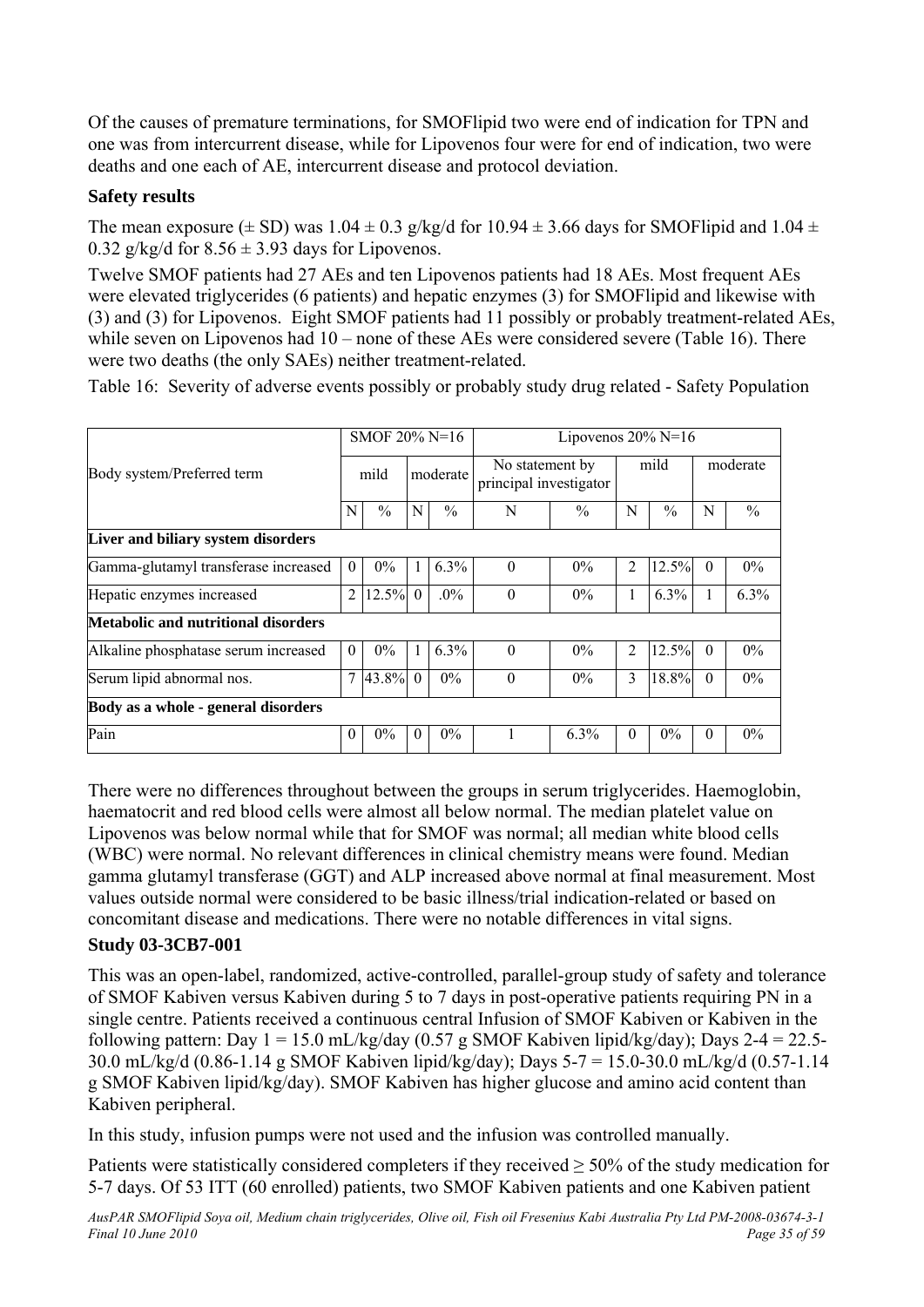completed treatment for 7 days. Eight SMOF Kabiven and nine Kabiven patients were considered to have terminated the study prematurely while 19 SMOF Kabiven and 18 Kabiven had an infusion on Day 5.

There were AEs in 25 SMOF Kabiven (5 SAEs) and 23 Kabiven (2 SAEs) patients. Four SMOF Kabiven and four Kabiven patients had severe AEs. Seventeen SMOF Kabiven and 11 Kabiven had possibly or probably treatment-related AEs (no SAEs). Eight SMOF Kabiven and five Kabiven withdrew due to AEs (Table 17).

|                   |                       | All subjects $N = 53$ |               | SMOF K $N = 26$ |               | Kabiven $N = 27$ |               |
|-------------------|-----------------------|-----------------------|---------------|-----------------|---------------|------------------|---------------|
|                   |                       | n                     | $\frac{0}{0}$ | N               | $\frac{0}{0}$ | $\mathsf{n}$     | $\frac{0}{0}$ |
| Subjects with AEs |                       | 48                    | 90.6          | 25              | 96.2          | 23               | 85.2          |
| Probable          | Subjects with remarks | $\mathbf{1}$          | 1.9           | 1               | 3.8           |                  |               |
|                   | Nausea                | 1                     | 1.9           | 1               | 3.8           |                  |               |
| Possible          | Subjects with remarks | 27                    | 50.9          | 16              | 61.5          | 11               | 40.7          |
|                   | Nausea                | 11                    | 20.8          | 4               | 15.4          | 7                | 25.9          |
|                   | Vomiting              | 9                     | 17.0          | 7               | 26.9          | $\overline{2}$   | 7.4           |
|                   | Flatulence            | 5                     | 9.4           | $\overline{4}$  | 15.4          | 1                | 3.7           |
|                   | Abdominal Pain        | 1                     | 1.9           |                 |               | 1                | 3.7           |
|                   | Hyperglycaemia        | 1                     | 1.9           | $\mathbf{1}$    | 3.8           |                  |               |
|                   | Hypertension          | 1                     | 1.9           | $\mathbf{1}$    | 3.8           |                  |               |
|                   | Oedema                | 1                     | 1.9           | 1               | 3.8           |                  |               |

Table 17: AEs with at least possible relationship to the study drug.

Mean glucose increased by 27.13 ( $\pm$  71.10) and 27.46 ( $\pm$  45.26) mg/dL in the SMOF Kabiven and Kabiven group by Final (LOCF) measurement. Glucose levels showed a high variability in both groups since diabetic and non-diabetic patients were included. Four patients in the SMOF Kabiven group and two patients in the Kabiven group showed at least one clinically relevant increase in serum glucose.

Except for the proportion of granulocytes as well as bilirubin and C-reactive protein concentration, there was no different change in any mean laboratory parameter in SMOF Kabiven and Kabiven treated patients. The reduction in bilirubin serum concentration was more pronounced in the Kabiven group than in the SMOF Kabiven group, but this reduction started from a raised baseline.

## **Study 03-3CB8-001**

This was an open-label, randomised, active-controlled, parallel-group study of safety and tolerance of SMOF Kabiven Peripheral (SMOF Kabiven P) versus Kabiven Peripheral (Kabiven P) for 5 to 7 days in patients. Patients received  $\leq 40$  mL/kg/day (1.13 g SMOF Kabiven lipid/kg/day) by peripheral IV infusion over 14-24 hours per day of either SMOF Kabiven P or Kabiven P, plus ≤ 700 kcal of oral/enteral nutrition was acceptable. SMOF Kabiven P has a slightly higher amount of glucose and a higher amino acid content than Kabiven P. Twenty four of 27 patients on SMOF received  $\geq$  5 infusions, two had 6 infusions, and one had 7 infusions; on Kabiven P, 16/25 had  $\geq$  5 infusions, three had 6 infusions and six had 7 infusions. Based on mean volume infused/mean number of infusions/mean weight, those on SMOF Kabiven P received 32.17 mL/kg/day while those on Kabiven P received 29.7 mL/kg/day.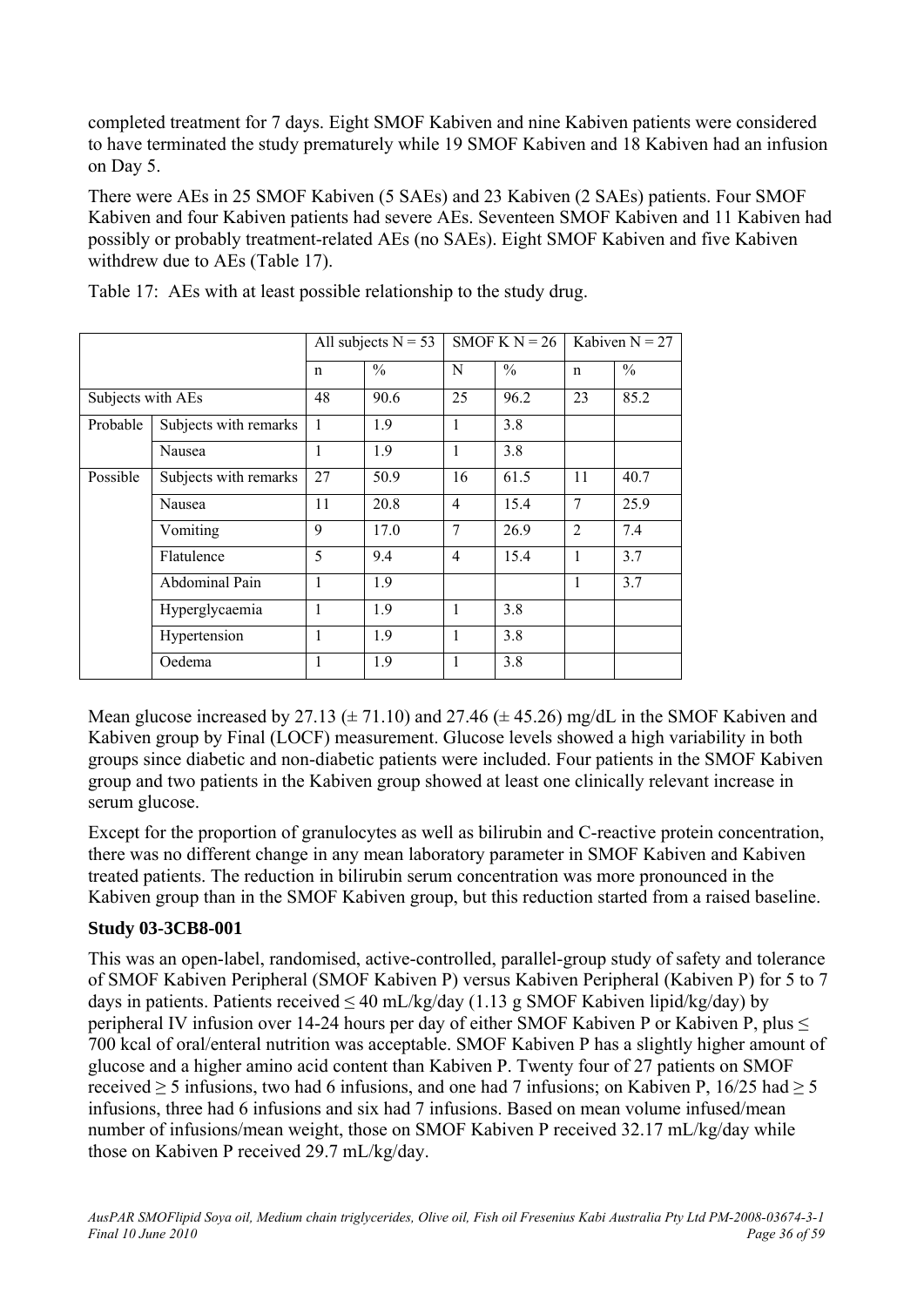There were 52 patients in the ITT population, of these 27 were in the SMOF Kabiven P ITT group and 25 were in the Kabiven P ITT group. Patients were statistically considered completers if they received  $\geq$  50% of the study medication for each of at least 5 days. Of those on SMOF Kabiven P, 14 terminated prematurely, as did nine on Kabiven P.

There were 23 AEs reported in nine patients on SMOF Kabiven P, and 32 in 16 on Kabiven. There was one SAE in each group but both were considered unrelated to the study drug. There was one case of thrombophlebitis in each group. Most AEs were mild or moderate with only one patient in each group having severe AEs. One patient on SMOF Kabiven P discontinued as a result of an AE. One death occurred in each group but each was considered not related to the study drug.

## **Study 00-SMOF-002**

This study was described under *Efficacy*. Mean exposure of SMOF treatment was 27.3 ± 0.6 days of  $1.43 \pm 0.50$  g fat/kg/d (1.54  $\pm$  0.45 g fat/kg/d for 1-24 months of age and  $1.38 \pm 0.52$  g fat/kg/d for 2-11 years), while the mean for Intralipid was  $27.5 \pm 0.5$  days of  $1.41 \pm 0.50$  g fat/kg/day. The infusion mean rate was  $0.11 \pm 0.04$  g fat/kg/h for all groups. AEs are shown in Table 18.

There were two SAEs (one on each treatment) with no treatment-related SAEs or AEs. Most AEs were mild or moderate, there was one severe AE on Intralipid. No clinically relevant changes in haematology or clinical chemistry were observed. The normal range varied with age.

On SMOF, systolic and diastolic blood pressure (BP) fell by 7 mmHg, the fall was greater in the 1- 24 months age group by a mean 14/11 mmHg. On Intralipid the mean fall was only 1/5 mmHg. Heart rate (HR) fell on SMOF by a mean 10 beats/min versus 4 beats/min on Intralipid. The fall was greater on SMOF in the 1-24 month age group (20 beats/min) but this was from a faster baseline. Mean body temperature remained within normal limits.

| SOC / Preferred Tern                                 |                | All patients $n = 28$ SMOF N = 15 |                |               | Intralipid $N = 13$ |               |  |
|------------------------------------------------------|----------------|-----------------------------------|----------------|---------------|---------------------|---------------|--|
|                                                      |                | $\frac{0}{0}$                     | $\mathbf n$    | $\frac{0}{0}$ | $\mathbf n$         | $\frac{0}{0}$ |  |
| Patients with at least one AE                        | 13             | 46.4                              | 7              | 46.7          | 6                   | 46.2          |  |
| General disorders and administration site conditions | 6              | 26.6                              | $\overline{4}$ | 26.7          | $\overline{4}$      | 30.8          |  |
| Pyrexia                                              | $\tau$         | 25.0                              | $\overline{3}$ | 20.0          | 4                   | 30.8          |  |
| Catheter site inflammation                           | $\mathbf{1}$   | 3.6                               | 1              | 6.7           |                     |               |  |
| Infections and infestations                          | 6              | 21.4                              | 3              | 20.0          | 3                   | 23.1          |  |
| Ear infection                                        | t              | 3.6                               | 1              | 6.7           |                     |               |  |
| Nasopharyngitis                                      | 1              | 3.6                               | 1              | 6.7           |                     |               |  |
| Staphylococcal infection                             | 1              | 3.6                               | 1              | 6.7           |                     |               |  |
| Acute tonsillitis                                    | 1              | 3.6                               |                |               | $\mathbf{1}$        | 7.7           |  |
| Campylobacter gastroenteritis                        | t              | 3.6                               |                |               | 1                   | 7.7           |  |
| Urinary tract infection                              | T              | 3.6                               |                |               | 1                   | 7.7           |  |
| Gastrointestinal disorders                           | $\overline{2}$ | 7.1                               | $\mathbf{1}$   | 6.7           | 1                   | 7.7           |  |
| Vomiting                                             | $\overline{2}$ | 7.1                               | $\mathbf{1}$   | 6.7           | $\mathbf{1}$        | 7.7           |  |
| Injury, poisoning and procedural complications       | $\mathbf{1}$   | 3.6                               | 1              | 6.7           |                     |               |  |
| Femur fracture                                       | 1              | 3.6                               | 1              | 6.7           |                     |               |  |
| Metabolism and nutrition disorders                   | 1              | 3.6                               | 1              | 6.7           |                     |               |  |
| Acidosis                                             | 1              | 3.6                               | 1              | 6.7           |                     |               |  |

Table 18: Summary of AEs by SOC and preferred terms (safety analysis).

*AusPAR SMOFlipid Soya oil, Medium chain triglycerides, Olive oil, Fish oil Fresenius Kabi Australia Pty Ltd PM-2008-03674-3-1 Final 10 June 2010 Page 37 of 59*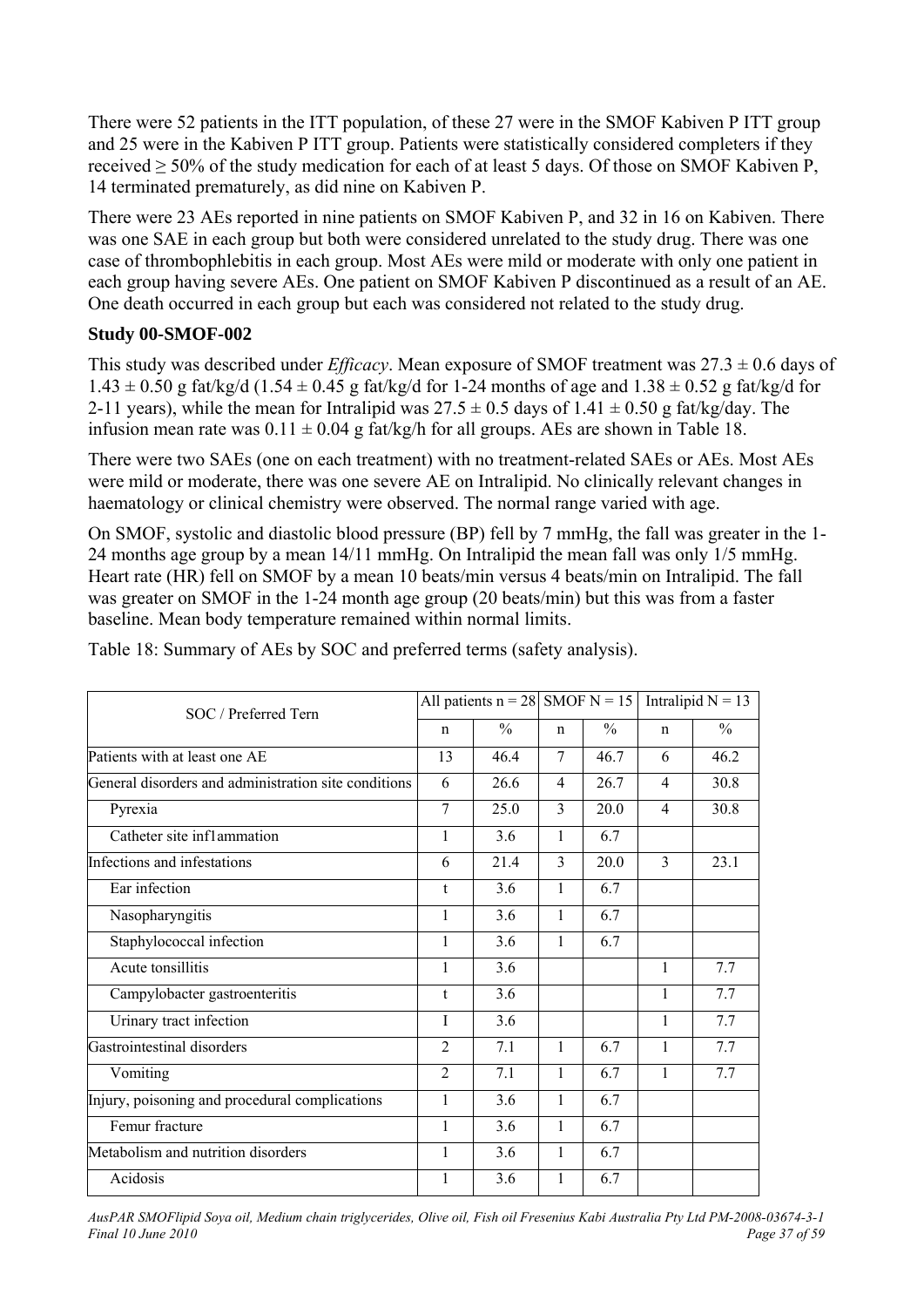### **Study 00-SMOF-004**

This study was described under *Efficacy*. The mean and median doses given were close to those in the protocol. The number of patients without oral nutrition fell to one on SMOF and to none on Intralipid.

The primary variable (safety) was assessing the change in serum triglycerides. The changes were similar with similar numbers changing to high levels.

Twenty nine AEs were observed in 13 patients on SMOF and 28 AEs were observed in 14 patients on Intralipid (Table 19); all mild or moderate with none treatment-related. There were no deaths or discontinuations due to AEs nor were there any SAEs. The only clinically relevant changes in laboratory values involved CRP due to infections.

|                                                      |                | SMOF $n = 30$ |                |                   |                | Intralipid $n = 30$ |                |                  |
|------------------------------------------------------|----------------|---------------|----------------|-------------------|----------------|---------------------|----------------|------------------|
| <b>SOC</b> / Preferred term                          |                | Events        |                | Patients          |                | Events              |                | Patients         |
|                                                      | $\mathbf n$    | $\frac{0}{0}$ | $\mathbf n$    | $\frac{0}{0}$     | n.             | $\frac{0}{0}$       | $\mathbf n$    | $\frac{0}{0}$    |
| Patients with remark                                 | 29             | 100.0         | 13             | 43.3              | 28             | 100.0               | 14             | 46.7             |
| <b>Infections and infestations</b>                   | 11             | 37.9          | 11             | 36.7              | 8              | 28.6                | 8              | 26.7             |
| Nosocomial infection                                 | $\overline{7}$ | 24.1          | $\overline{7}$ | $\overline{23.3}$ | 5              | 17.9                | $\overline{5}$ | 16.7             |
| Staphylococcal infection                             | $\mathbf{1}$   | 3.4           | 1              | $\overline{3.3}$  | 1              | 3.6                 | 1              | 3.3              |
| Eye infection                                        | $\mathbf{1}$   | 3.4           | $\mathbf{1}$   | 3.3               |                |                     |                |                  |
| Infection                                            | $\mathbf{1}$   | 3.4           | 1              | 3.3               |                |                     |                |                  |
| Neonatal infection                                   | 1              | 3.4           | 1              | 3.3               |                |                     |                |                  |
| <b>Bacterial</b> infection                           |                |               |                |                   | $\mathbf{1}$   | 3.6                 | 1              | 3.3              |
| Escherichia sepsis                                   |                |               |                |                   | $\mathbf{1}$   | 3.6                 | $\mathbf{1}$   | 3.3              |
| Respiratory; thoracic and mediastinal disorders      | 6              | 20.7          | 6              | 20.0              | $\overline{4}$ | 14.3                | $\overline{3}$ | 10.0             |
| Apnoea                                               | 4              | 13.8          | $\overline{4}$ | 13.3              | $\overline{4}$ | 14.3                | $\overline{3}$ | 10.0             |
| Atelectasis                                          | $\mathbf{1}$   | 3.4           | $\mathbf{1}$   | 3.3               |                |                     |                |                  |
| Hypoventilation                                      | 1              | 3.4           | 1              | 3.3               |                |                     |                |                  |
| <b>Blood and lymphatic system disorders</b>          | 3              | 10.3          | 3              | 10.0              | 5              | 17.9                | $\mathfrak{Z}$ | 10.0             |
| Anaemia.                                             | $\overline{3}$ | 10.3          | 3              | 10.0              | 4              | 14.3                | $\overline{3}$ | 10.0             |
| Thrombocytopenia                                     |                |               |                |                   | $\mathbf{1}$   | $\overline{3.6}$    | $\mathbf{1}$   | $\overline{3.3}$ |
| Nervous system disorders                             | 4              | 13.8          | $\overline{3}$ | 10.0              | $\overline{3}$ | 10.7                | 1              | 3.3              |
| Convulsion                                           | $\overline{2}$ | 6.9           | $\mathbf{1}$   | $\overline{3.3}$  | $\overline{3}$ | 10.7                | 1              | 3.3              |
| Epilepsy                                             | $\mathbf{1}$   | 3.4           | $\mathbf{1}$   | 3.3               |                |                     |                |                  |
| Hydrocephalus                                        | $\mathbf{1}$   | 3.4           | 1              | 3.3               |                |                     |                |                  |
| General disorders and administration site conditions | 2              | 6.9           | $\overline{2}$ | 6.7               | $\overline{2}$ | 7.1                 | $\overline{2}$ | 6.7              |
| Pyrexia                                              | $\overline{2}$ | 6.9           | $\overline{2}$ | $\overline{6.7}$  | $\overline{2}$ | $\overline{7.1}$    | $\overline{2}$ | 6.7              |
| <b>Investigations</b>                                | $\overline{2}$ | 6.9           | $\overline{2}$ | $\overline{6.7}$  | $\overline{2}$ | 7.1                 | $\overline{2}$ | 6.7              |
| Oxygen saturation decreased                          | $\overline{2}$ | 6.9           | $\overline{2}$ | $\overline{6.7}$  | $\mathbf{1}$   | $\overline{3.6}$    | $\mathbf{1}$   | 3.3              |
| Blood pressure increased                             |                |               |                |                   | 1              | $\overline{3.6}$    | 1              | 3.3              |
| <b>Cardiac disorders</b>                             | $\mathbf{1}$   | 3.4           | $\mathbf{1}$   | 3.3               | $\overline{2}$ | $\overline{7.1}$    | $\mathbf{1}$   | 3.3              |
| Bradycardia                                          | 1              | 3.4           | 1              | 3.3               | $\overline{2}$ | 7.1                 | $\mathbf{1}$   | 3.3              |
| <b>Eye disorders</b>                                 |                |               |                |                   | 1              | 3.6                 | 1              | 3.3              |
| Conjunctivitis                                       |                |               |                |                   | $\mathbf{1}$   | $\overline{3.6}$    | 1              | 3.3              |
| <b>Gastrointestinal disorders</b>                    |                |               |                |                   | $\mathbf{1}$   | $\overline{3.6}$    | $\mathbf{1}$   | 3.3              |
| Abdominal distension                                 |                |               |                |                   | 1              | $\overline{3.6}$    | 1              | 3.3              |

Table 19: Summary of treatment emergent AEs by SOC and preferred terms (SAF).

*AusPAR SMOFlipid Soya oil, Medium chain triglycerides, Olive oil, Fish oil Fresenius Kabi Australia Pty Ltd PM-2008-03674-3-1 Final 10 June 2010 Page 38 of 59 Page 38 of 59 Page 38 of 59 Page 38 of 59*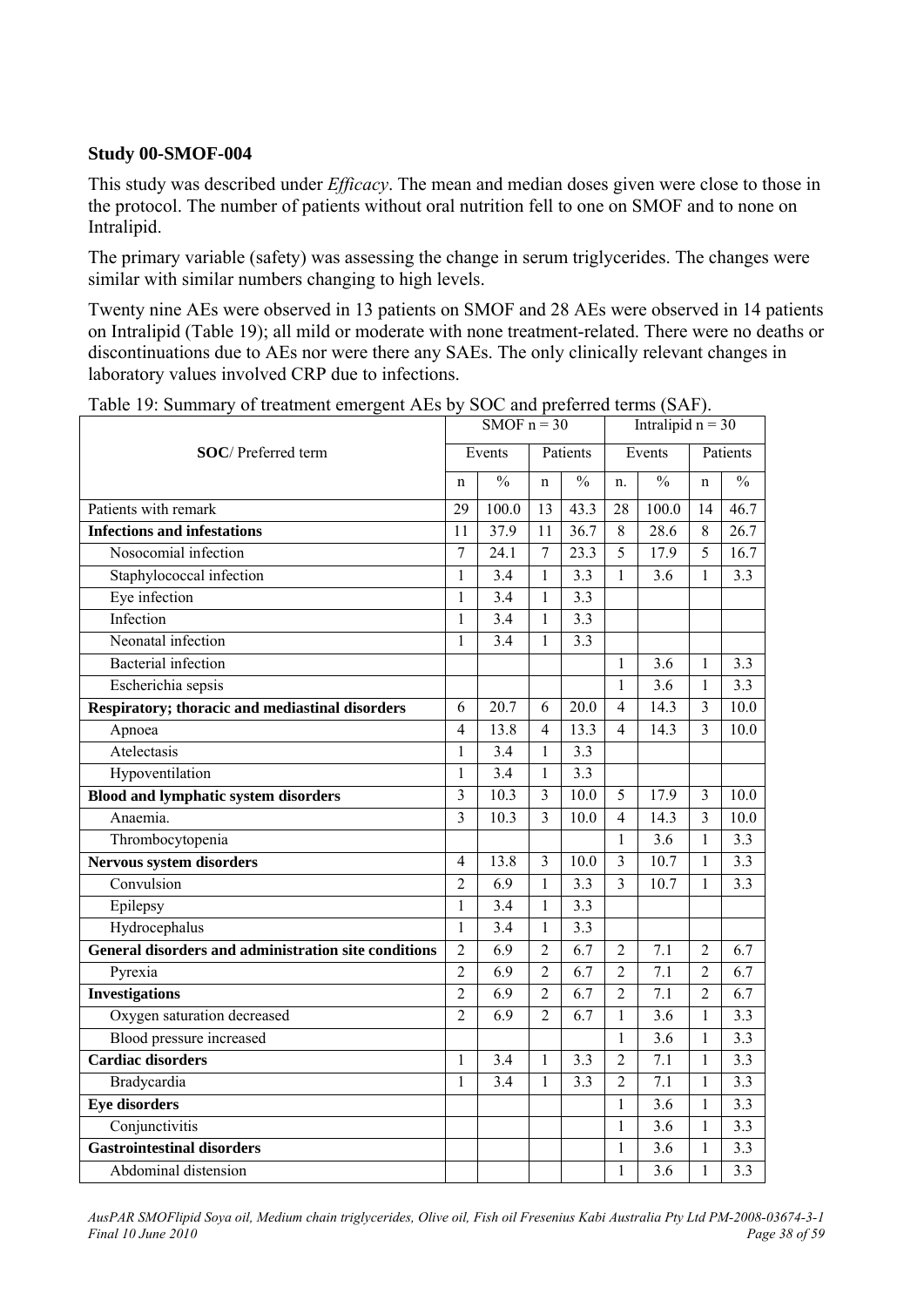#### **Study 03-SMOF-005**

This study was mentioned under *Efficacy*. There were multiple amendments during the study. Since patients were treated very differently in the two study centres included, the study report also evaluated centres separately. Centre 2 included most of the patients treated according to the protocol, while in Centre 1 the daily routine practice differed considerably from the study protocol and resulted in protocol variations especially with regard to the lipid dose given. It was a doubleblind, randomised, active-controlled, parallel-group study of the safety, tolerability and efficacy of SMOF 20% versus Intralipid 20% (for 7-14 days) in premature infants with birth weight of 500 to 2000 g and requiring PN including fat for at least 7 days; gestational age < 34 weeks; 0 to7 days old.

The infusion was over 20-24 hours per day for 7 - 14 days of SMOFlipid 20% or Intralipid 20% via peripheral or central line. The dose (in g fat/kg/d) was as follows: Days 1-3: 1.0; Day 4: 2.0; Day 5: 3.0; Days 6-14: 3.5. The maximum rate was 0.17 g fat/kg/h. If triglycerides were > 300mg/dL the dose of lipid was reduced. During the study it was decided that if the actual dose received was  $\geq$ 80% for at least 6 out of 7 initial days (that is,  $\geq$  68.6% over the 7 days), then the patient was considered compliant and could be included in the PP population.

There was additional oral/enteral intake  $\leq 30\%$  of energy intake on Days 1-3 and  $\leq 50\%$  on Days 4-17 and  $\leq 70\%$  on Days 8-14.

The primary variable was safety as assessed by the serum level of triglycerides (as an assessment of the elimination of SMOF which would be at least as fast as the elimination of Intralipid).

Secondary efficacy variables include body weight and height (a number of other clinical variables were cancelled by amendment), fatty acid pattern in RBC and plasma (assessment of RBC phospholipids and α-Tocopherol were cancelled).

Secondary safety variables included vital signs, AEs, haematology; biochemistry: [including ALT, GGT, glucose, creatinine, electrolytes, bilirubin, cholesterol (total, HDL, LDL), serum TG > 300 mg/dL].

The study population was amended twice after the start of the trial, the trial eventually being 84 patients having been enrolled and treated at the two sites; these were included in the safety and IIT analysis. The primary criterion - triglyceride levels was tested (with a one-sided  $\alpha$  = 0.025 and a lower equivalence margin defined Mann-Whitney estimator = 0.38, the type II error is  $β = 0.549$ ). In the sponsor's Summary of Clinical Efficacy an ITT population of Centre 2 only is also presented resulting in 53 patients (26 SMOF and 27 Intralipid).

The problems with following the protocol in the one site led to a PP population of only 52/84 or a 38% exclusion. Further compounding this was that 16 patients in each group were considered noncompliant giving another population.

#### **Primary variable results**

Descriptive statistics of the primary safety parameter triglyceride levels revealed no significant difference between the two groups. Non inferiority on the basis of serum triglycerides could not be shown in a confirmatory way.

#### **Other variable results**

AEs are shown in Table 20. There were four discontinuations from AEs on SMOF and three on Intralipid with a total of six AEs in five patients on SMOF and 12 in 9 patients on Intralipid which were considered treatment-related. Of the four deaths, one on Intralipid was associated with Enterobacter sepsis that was considered to be possibly treatment-related. Of the four SAEs on SMOF and two on Intralipid, no other SAE were considered to be treatment-related.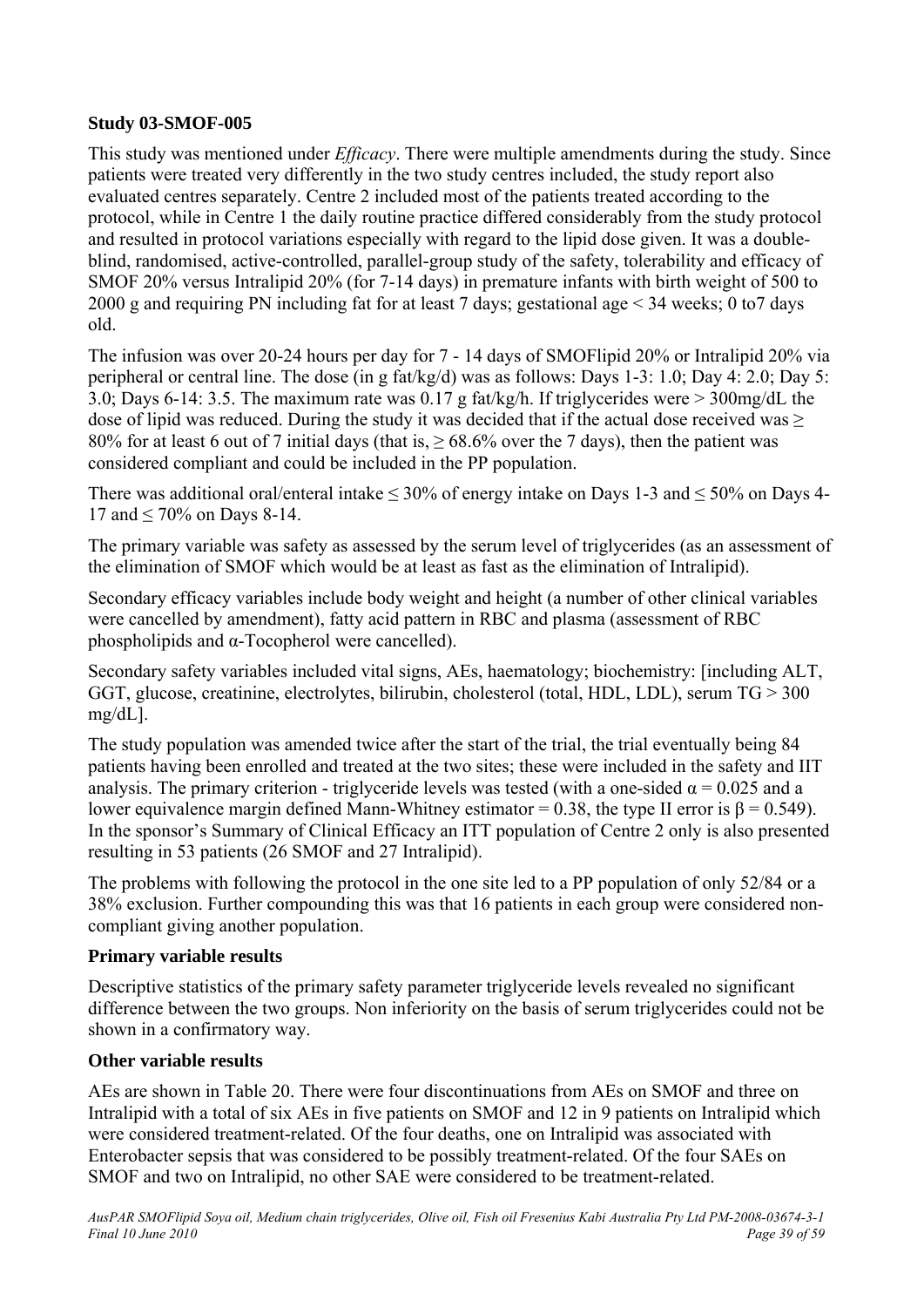Data on laboratory values outside the normal range included low pH (SMOF 7/18, 39% vs. Intralipid 12/20, 60%) and raised glucose (SMOF 17/19, 90% vs. 15/17, 88%).

| Table 20: Number of patients with TEAEs: all system organ classes and most frequent TEAEs |  |  |
|-------------------------------------------------------------------------------------------|--|--|
| (reported more than once) (Safety population)                                             |  |  |

| System Organ Class/Preferred Term                              | SMOF $N = 42$           | Intralipid $N = 42$ Total $N = 84$ |              |
|----------------------------------------------------------------|-------------------------|------------------------------------|--------------|
| <b>Blood and lymphatic system disorders</b>                    | $6(14.3\%)$             | $4(9.5\%)$                         | $10(11.9\%)$ |
| Anaemia                                                        | $3(7.1\%)$              | $1(2.4\%)$                         | $4(4.8\%)$   |
| Thrombocythaemia                                               | $0(0.0\%)$              | $2(4.8\%)$                         | $2(2.4\%)$   |
| Thrombocytopenia                                               | $2(4.8\%)$              | $0(0.0\%)$                         | $2(2.4\%)$   |
| Cardiac disorders                                              | $0(0.0\%)$              | $1(2.4\%)$                         | $1(1.2\%)$   |
| Gastrointestinal disorders                                     | $2(4.8\%)$              | $4(9.5\%)$                         | $6(7.1\%)$   |
| Ileus paralytic                                                | $0(0.0\%)$              | $2(4.8\%)$                         | $2(2.4\%)$   |
| <b>General disorders and administration site</b><br>conditions | $1(2.4\%)$              | $2(4.8\%)$                         | $3(3.6\%)$   |
| <b>Hepatobiliary disorders</b>                                 | $4(9.5\%)$              | 7(16.7%)                           | $11(13.1\%)$ |
| Hyperbilirubinaemia                                            | $3(7.1\%)$              | $5(11.9\%)$                        | $8(9.5\%)$   |
| <b>Infections and infestations</b>                             | $\overline{5(11.9\%)}$  | $11(26.2\%)$                       | $16(19.0\%)$ |
| Amniotic infection syndrome of Blane                           | $1(2.4\%)$              | $1(2.4\%)$                         | $2(2.4\%)$   |
| Eye infection                                                  | $0(0.0\%)$              | $2(4.8\%)$                         | $2(2.4\%)$   |
| Infection                                                      | $1(2.4\%)$              | $1(2.4\%)$                         | $2(2.4\%)$   |
| Respiratory tract infection                                    | $1(2.4\%)$              | $1(2.4\%)$                         | $2(2.4\%)$   |
| Rhinitis                                                       | $0(0.0\%)$              | $2(4.8\%)$                         | $2(2.4\%)$   |
| Sepsis                                                         | $1(2.4\%)$              | $1(2.4\%)$                         | $2(2.4\%)$   |
| Staphylococcal sepsis                                          | $1(2.4\%)$              | $3(7.1\%)$                         | $4(4.8\%)$   |
| <b>Investigations</b>                                          | $0(0.0\%)$              | $1(2.4\%)$                         | $1(1.2\%)$   |
| <b>Metabolism and nutrition disorders</b>                      | $5(11.9\%)$             | $8(19.0\%)$                        | $13(15.5\%)$ |
| Hyperglycaemia                                                 | $2(4.8\%)$              | $2(4.8\%)$                         | $4(4.8\%)$   |
| Metabolic acidosis                                             | $3(7.1\%)$              | $5(11.9\%)$                        | $8(9.5\%)$   |
| <b>Nervous system disorders</b>                                | $3(7.1\%)$              | $1(2.4\%)$                         | $4(4.8\%)$   |
| Intraventricular haemorrhage                                   | $2(4.8\%)$              | $0(0.0\%)$                         | $2(2.4\%)$   |
| <b>Respiratory, thoracic and mediastinal disorders</b>         | $2(4.8\sqrt[6]{\circ})$ | $2(4.8\%)$                         | $4(4.8\%)$   |
| <b>Surgical and medical procedures</b>                         | $2(4.8\%)$              | $3(7.1\%)$                         | $5(6.0\%)$   |
| Catheter removal                                               | $1(2.4\%)$              | $2(4.8\%)$                         | $3(3.6\%)$   |
| Vascular disorders                                             | $1(2.4\%)$              | $1(2.4\%)$                         | $2(2.4\%)$   |
| Hypotension                                                    | $1(2.4\%)$              | $1(2.4\%)$                         | $2(2.4\%)$   |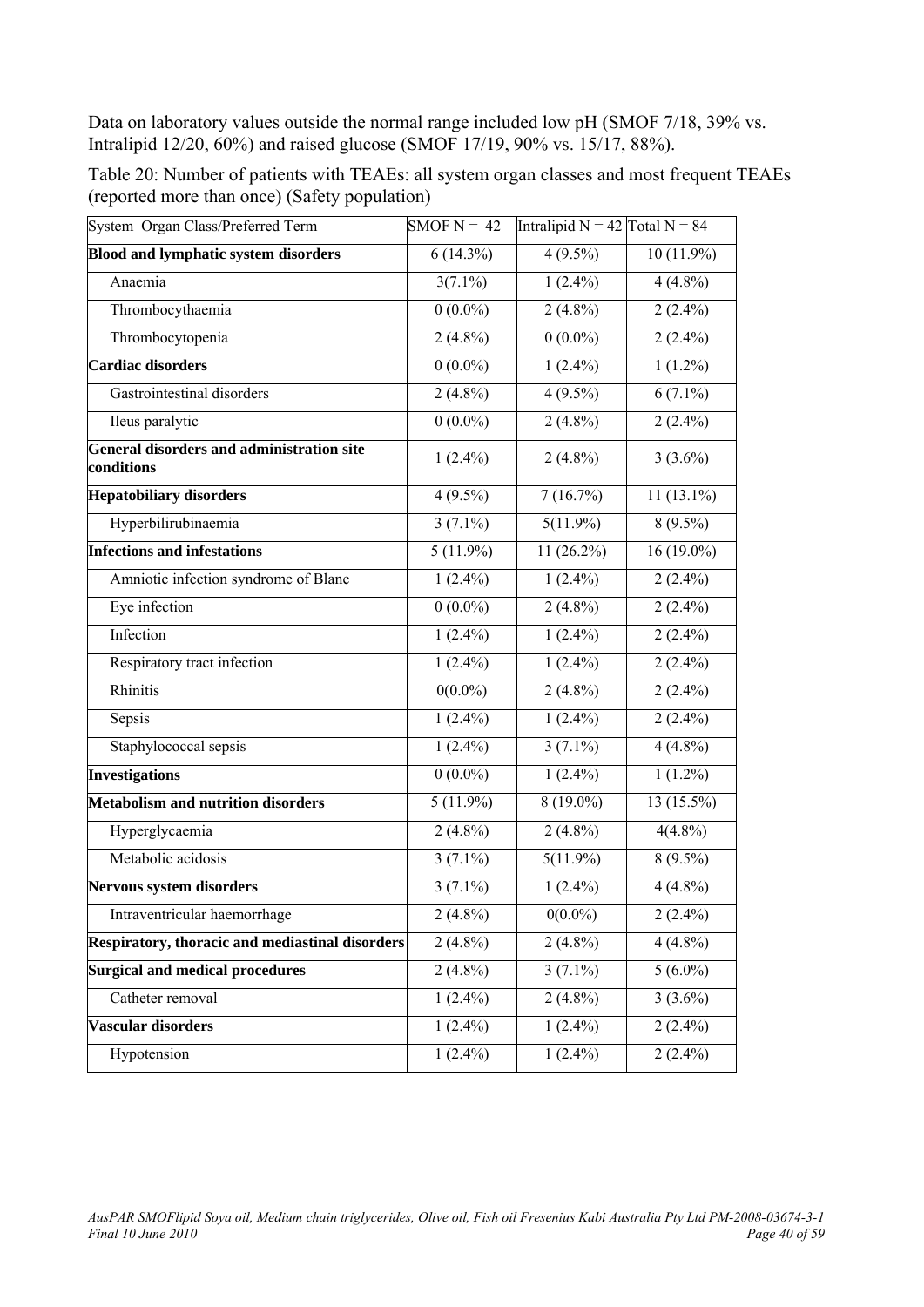## **Analysis of All Trials Combined**

#### *Adverse reactions (drug-related adverse events)*

Among the volunteers there were five (22.7%) who had drug-related AEs (none for those on Lipovenos). Among the patients overall there were 45/282 (16.0%) who had drug-related AEs on SMOFlipid vs. 43/276 (15.6 %) on comparator (Lipovenos or Intralipid).

#### *Withdrawals due to adverse events*

There were overall 23 discontinuations; 6 (8.2%) on SMOFlipid vs. 17 (6.2%) on comparator (Lipovenos or Intralipid) due to AEs.

*Deaths and other serious adverse events* 

There were no deaths or SAEs related to SMOFlipid.

#### **Post-marketing experience at the time of submission**

Postmarketing safety data from patients receiving the dose specified in the European Summary of Product Characteristics (SPC) have not revealed any safety concerns related to dosing. In the period from September 2004 until 31 December 2007, there was only one spontaneous report of an adverse drug reaction (a case of non-serious erythema).

#### **Conclusion**

SMOFlipid 20% is comprised of the lipid components Soybean oil, Medium chain triglycerides**,**  Olive oil, and Fish oil.

This composition of the different oils was chosen to:

- Provide sufficient amounts of essential fatty acids
- Decrease the load of ω-6 polyunsaturated fatty acids, especially linoleic acid
- Provide the very long chain  $\omega$ -3 fatty acids EPA and DHA and thereby
- Decrease the  $\omega$ -6: $\omega$ -3 fatty acid ratio
- Replace part of the polyunsaturated fatty acids by monounsaturated fatty acids (oleic acid)
- Include medium chain triglycerides to provide additional rapidly available energy

The standard dose is 1.0 - 2.0 g fat/kg body weight (bw)/day. The recommended infusion rate is 0.125 g fat/kg bw/hour, and should not exceed 0.15 g fat/kg bw/hour, - this equals 3.6 g fat/kg/day. The highest maximum daily dose in adults in all studies was 2.0 g fat/kg bw/d (mean max was 1.32 g fat/kg bw/d). The highest maximum daily dose in children was 2.2 g fat/kg bw/d (mean max was 1.41 g fat/kg bw/d). The highest maximum daily dose in paediatric patients in all studies was 4.0 g fat/kg bw/d (mean max was 2.28 g fat/kg bw/d).

It was only in study -005 that there was an intended dosing > 2.0 g fat/kg/day (from Day 5). The Centre 2 greatest mean intake of SMOF was on Day 6: 3.4 g fat/kg/d in 24 patients and Day 7: 3.3 g fat/kg/d in 23 patients; after that eight patients had a similar amount for the next 2 days, but only three patients had a mean of 3 g fat/kg/d for 9 days. Oral/enteral intake did boost the total fat intake in most of these patients. No significant difference in effect on triglycerides could be shown in the study.

Thus in adults the upper limit of the recommended standard dose has not really been adequately studied, unlike in paediatrics. Also, except in infants, the recommended maximum daily dose has not been studied, and even in infants this does not seem to have been done adequately. In study -005 treatment-related AEs included: hyperbilirubinaemia in three patients (7.1%) and hyperglycaemia in one patient (2.4%) on SMOF versus hyperbilirubinaemia in five patients(11.9%), hyperglycaemia in two patients (4.8%), hypertriglyceridaemia in one patient (2.4%) and metabolic acidosis in one patient (2.4%) among those on Intralipid.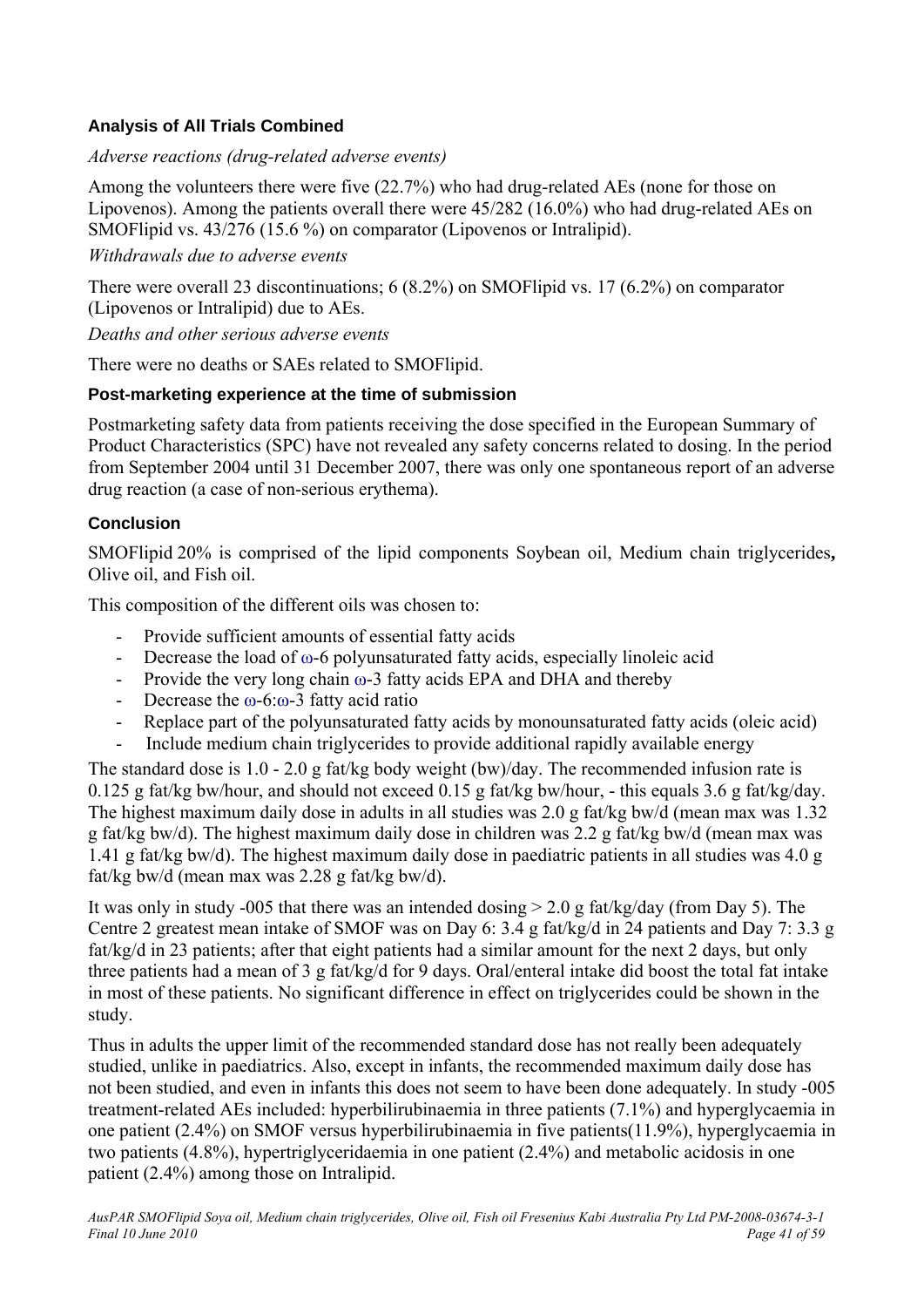<span id="page-41-0"></span>Seventeen patients on SMOF (89.5%) and 15 patients on Intralipid had a high blood glucose after normal or low at baseline, while seven patients on SMOF and 12 patients on Intralipid had a low pH after a normal or high baseline.

Triglyceride levels were assessed both for efficacy (study -03) and safety (study -005). Overall 39/214 patients (18%) on SMOF and 37/215 (17%) on a comparator showed a change from low or normal baseline to a high triglyceride level at endpoint. Among adults 35/162 (22%) on SMOF and 32/158 (20%) on a comparator showed this, no children did, and in pre-term infants 4/52 (8%) on SMOF and 5/57 on a comparator showed this elevation. Eight (4%) SMOF and five (3%) comparator adult patients had this elevation reported as an AE, and three adults on SMOF and one on comparator had the dose reduced as a result.

Among patients overall, three on SMOF and two on a comparator showed a rise in cholesterol from normal or low to high at end point.

Overall, clinically significant changes in bilirubin, AST, GGT and ALP were less among those on SMOF than those on a comparator; ALT results were similar between the two treatments. Adult patient results were similar to those of the overall comparison. For children there were few (only two with Intralipid) clinically significant changes. Pre-term infant changes were similar with only 4/50 (all GGT) again with Intralipid.

Total bilirubin (mean  $\pm$  SD) fell in both pooled treatment groups (SMOF: 116.21  $\pm$  95.06, Intralipid:  $96.19 \pm 78.81$ ). No infants showed a shift from low or normal to high, yet four SMOFlipid 20% and five Intralipid 20% preterm infants had hyperbilirubinaemia, all possibly related to study treatment.

Overall, there were two (0.7%) AEs of metabolic acidosis on SMOF and five (1.8%) on a comparator. Only one case (on Intralipid) was treatment-related, but all occurred in preterm infants from study 03-SMOF-005 (which had the higher protocol dose).

Lipid peroxidation in plasma was assessed in Study 00-SMOF-004 by plasma malondialdehyde, which decreased for both treatments (SMOF from 2.949 by -0.686 mmol/L and Intralipid from 2.931 by -0.770 mmol/L).

In Study 00-SMOF-002 lipid peroxidation was measured in the low density lipoproteins as LDL-TBARS which were not significantly different between both treatments (SMOF from 43.3 by 7.8  $\mu$ mol/L and Intralipid from 37.5 by 8.8  $\mu$ mol/L); while Lipoprotein X was deleted from the list of planned evaluations due to technical reasons.

Among all patients the incidence of nervous system disorders and psychiatric disorders was low and comparable between the treatments.

Overall, there were five discontinuations (1.8%) on SMOFlipid versus one (0.4%) on Lipovenos due to hypoglycaemia, The overall number of patients with a hyperglycaemic AE was 14 (5.0%) on SMOFlipid and seven (2.5%) on Lipovenos (5 and 3 respectively were treatment-related).

The highest incidence of hyperglycaemic AEs (SMOF 8/74, 10.8%) occurred on a mean daily dose of  $1.0 - 1.5$  g/kg//d (versus Intralipid  $2/77$ ,  $2.6\%$  on the same mean dose).

## **Clinical Summary and Conclusions**

The evaluator recommended the proposed mixture should not be registered. The submission was considered inadequate, particularly the following points:

- The quality of the literature search is inadequate. However, there was a prior agreement with the TGA and the sponsor on a non-systematic search for this submission.
- The pivotal trial did not use a placebo (glucose/amino acids only) group, but used for a primary variable endpoint triglyceride levels which were elsewhere used as safety parameters, (the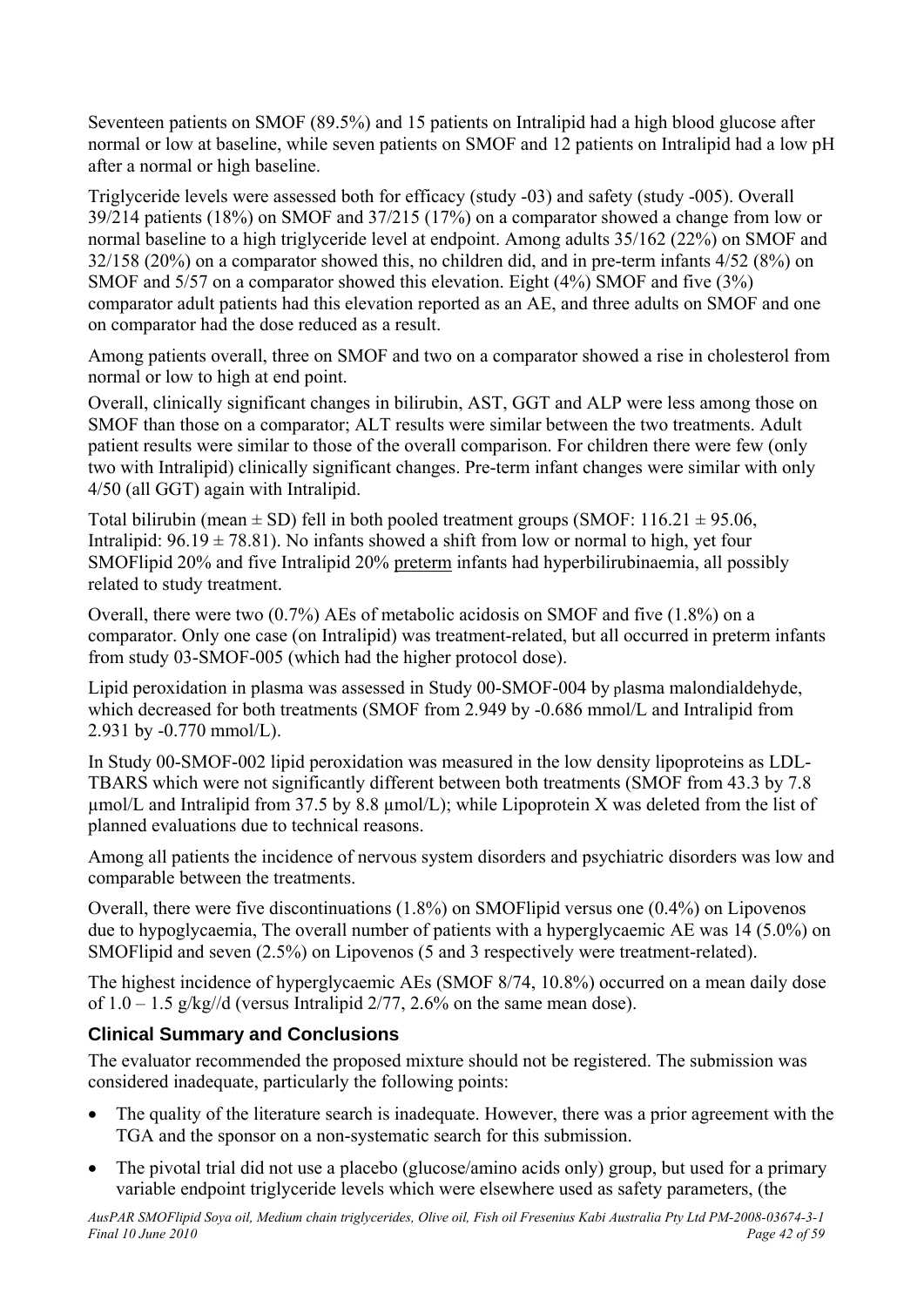reference for the expected effect of Lipovenos used to determine the non-inferiority margin was not given).

- There was almost no discussion of the effects on glucose and insulin, yet these parameters were affected by the introduction of Intralipid as a source of energy for parenteral nutrition.
- The combination in this submission contains 2 new chemical entities, thus a different level of information in the submission than for a new combination of already registered products was expected.

#### **The quality of the literature search**

The submission is based on that submitted to the EU where the constituents MCTs and fish oil are already approved. The submission was described as a hybrid application containing published literature and clinical studies.

The TGA Library has reviewed the submission and cannot comment since there is no literature search report, search strategy or justification for the search provided.

The Pharmacodynamics section of this evaluation report in particular is of concern being entirely based on the submitted literature which carried no attempt at a systematic search. A PubMed search of the term *intravenous fish oil* produced 293 hits, while a search of *intravenous medium chain triglycerides* produced 344 hits. Alternatively an Ovid Medline search of both the simple terms above did produce thousands of references, but these could have been narrowed down by restricting the search. An Ovid Medline search for the very restricted term *intravenous+fish+oil,* produced eight hits of which only one was in the submission, while *intravenous+medium+chain+ triglycerides* produced six hits of which only one was in the submission. The omission from the submitted literature of most of the references resulting from the latter two restricted searches above suggests that the submission is inadequate as a literature-based submission.

The reference guidelines provided in the literature including the Guidelines on Paediatric Nutrition of ESPGHAN, ESPEN and ESPR contain references and more importantly the search strategy – from 1992 to December 2003. In the literature-based submission, there is a lack of even a systematic search of 2004 – 2008 (time of submission) without explanation. However, there was a prior agreement with the TGA and the sponsor on a non-systematic search for this submission.

Of the 125 submitted references only 27 were published since December 2003. Most of these 27 were reviews, two were *in vitro* studies, two were PD studies in volunteers, ten were clinical trials and only two of those trials were with SMOFlipid (118 patients), both of which were based on submitted study FE-SM-03-DE. The individual literature studies were not fully evaluated, however of those relevant to the indications:

- With MCT studies there were 187 neonates in 7 studies, 53 children in 4 studies and 48 adults in 6 studies.
- With fish oil there were 18 neonates in 1 study, no children studied and 102 adults in 7 studies (there were a further 812 patients in 3 studies but these were of limited relevance and/or evidence level).
- With olive oil there were 18 neonates in 1 study, 9 children in 1 study and 31 adults in 3 studies.

#### **Comments on the pivotal trial**

The major points for consideration are as follows.

Intralipid was introduced to TPN because of essential fatty acid deficiency as an adjunct to amino acid/glucose regimes. It serendipitously also provided a source of calories that enabled smaller daily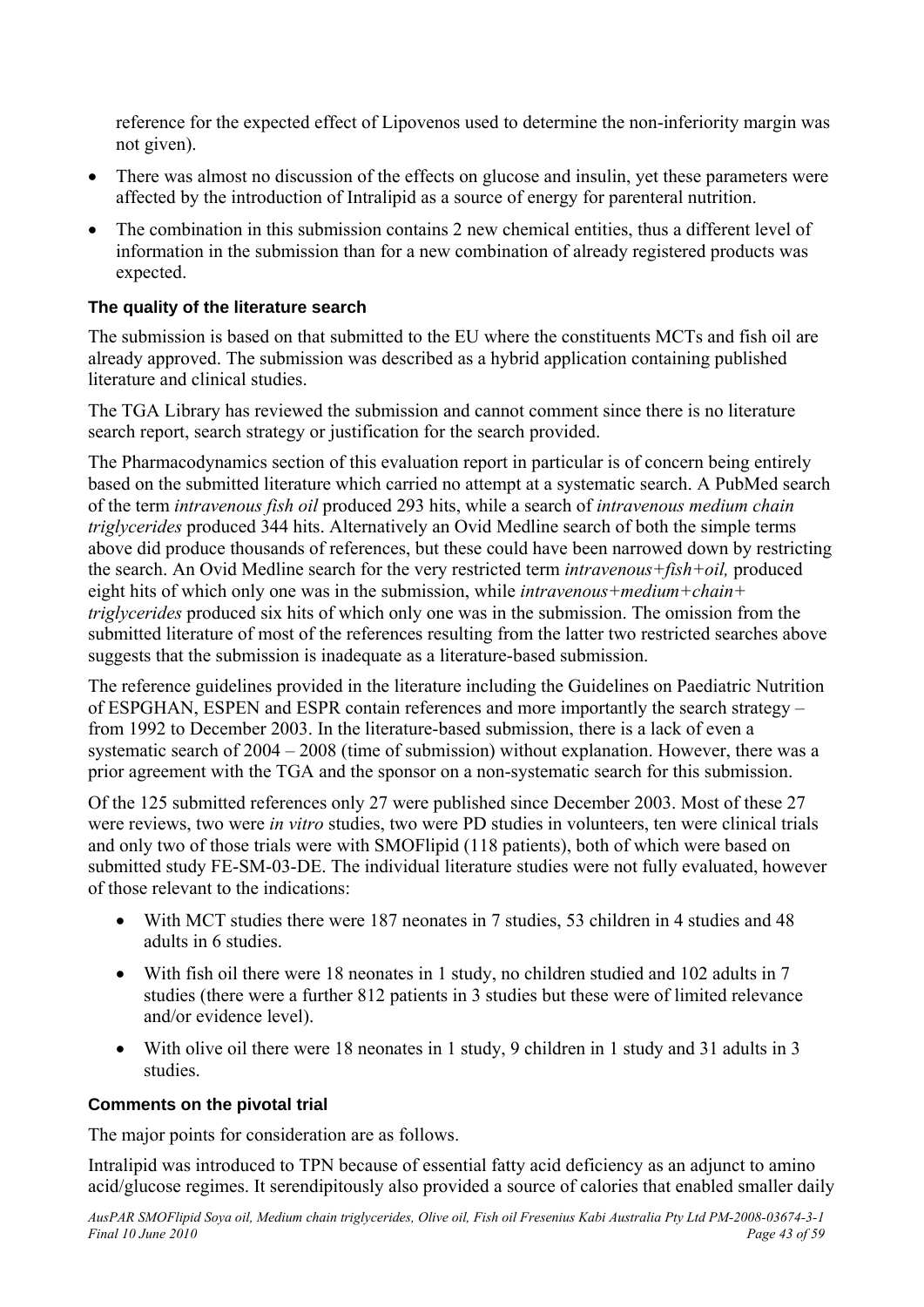requirements of glucose to be used which decreased the associated problems with hyperglycaemia and insulin requirement.

In assessing efficacy by equivalence or non-inferiority it is assumed that superior efficacy of the standard treatment over placebo has been proven for a given indication.<sup>31</sup>

The superiority of Intralipid over placebo for the supply of energy to patients, as part of a parenteral nutrition regimen lies in the easier and better control of glucose concentration and associated insulin requirements seen when Intralipid is added compared to where no lipid is given as part of the parenteral nutrition regimen. This was not presented or discussed. The sponsor argues that the comparison to placebo would not have been ethical. Among the literature submitted was a 2002 study (with ethical approval) that used glucose infusion as a placebo comparator.  $32$ 

Plasma triglyceride levels for a given lipid emulsion will depend on the rate of lipid infusion selected, as well as the rate of conversion of that lipid to fatty acids by lipase. This will depend not just on a simple additive effect of the constituent lipids of an infusion as suggested but on: how together they form into chylomicron like particles; how these structures behave in relation to the adherence of apolipoprotein; their behaviour after the adherence of apolipoprotein; and as triglycerides are gradually removed by lipase, leaving an increasing ratio of outer phospholipid shell to internal triglyceride.

There is almost no discussion of the effects on glucose and insulin. Some of the preceding comments relate to this together with the quote from Oh's Intensive Care Manual<sup>1</sup>: Lipid provides *more energy per unit volume than carbohydrate, and also avoids the complications of excess glucose administration.*

#### **The Combination in this Submission contains Two New Chemical Entities**

The EU Rules, adopted by the TGA, recommend that in relation to a combination with one substance entirely new, data as for an NCE are required:

*4. EFFICACY AND SAFETY It is permissible to distinguish between the extent of the studies required in the case of those fixed combinations which correspond closely to combinations which are already in widespread use provided these are thoroughly and reliably documented, and those studies required in the case of those combinations which are essentially new:* 

*b) When the fixed combination is essentially new (active substances not usually combined, unusual quantitative composition of usually combined substances or one substance entirely new), the data needed are similar to a new chemical entity in the situation where the fixed combination is to be proposed (first line or second line therapy). Existing experience with the substances should be taken into account.[33](#page-43-1)*

Many of these studies were in small populations. While the evaluator accepts that it may be difficult to enrol large numbers of patients reliant solely on long term (weeks or months) TPN, the sponsor's approach of investigating short term postoperative major surgery cases provides a good sized population source for investigation. The following is relevant:

*2. LEVELS OF EVIDENCE Applications for marketing authorisations in small populations will be judged against the same standards as for other products, although limitations on patient recruitment will be taken into account.[34](#page-43-2)*

 $\overline{a}$ 

<span id="page-43-0"></span><sup>&</sup>lt;sup>32</sup> Schauder P, Rohn U, Schafer G, Korff G, Schenk HD. Impact of fish oil enriched total parenteral nutrition on DNA synthesis, cytokine release and receptor expression by lymphocytes in the postoperative period. Br J Nutr. 2002 Jan;87 Suppl l:S 103-110.

<span id="page-43-1"></span> $33$  pp. 175 - 180 of Rules 1998 (3C) - 3CC10a Fixed-Combination Medicinal Products.

<span id="page-43-2"></span><sup>&</sup>lt;sup>34</sup> CHMP/EWP/83561/2005 Guideline on Clinical Trials in Small Populations.

*AusPAR SMOFlipid Soya oil, Medium chain triglycerides, Olive oil, Fish oil Fresenius Kabi Australia Pty Ltd PM-2008-03674-3-1 Final 10 June 2010 Page 44 of 59 Page 44 of 59 Page 44 of 59 Page 44 of 59*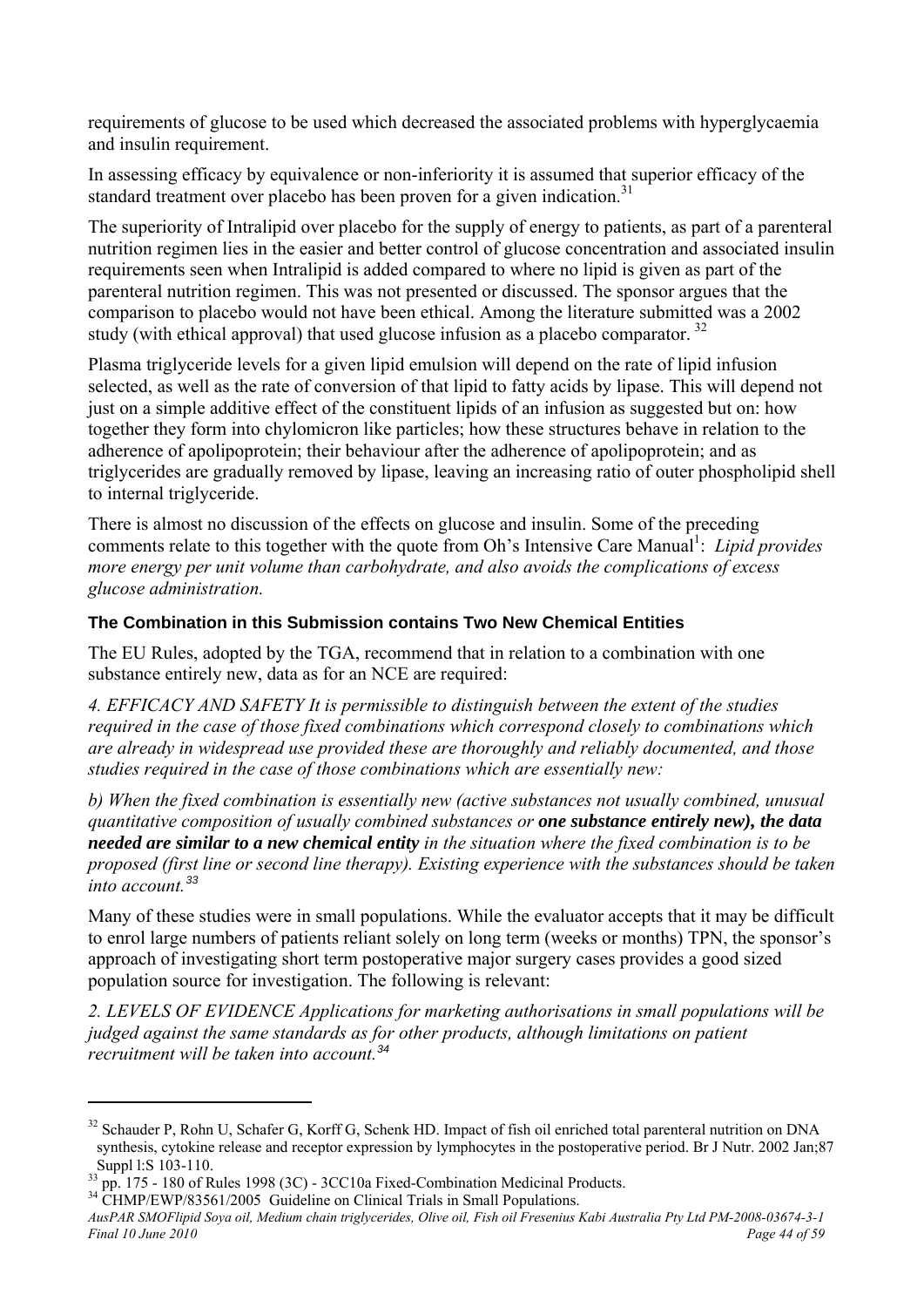## <span id="page-44-0"></span>*V. Pharmacovigilance Findings*

There was no Risk Management Plan submitted with this application as it was not a requirement at the time of submission.

## *VI. Overall Conclusion and Risk/Benefit Assessment*

The submission was summarised in the following Delegate's overview and recommendations:

## **Quality**

There were no pharmaceutical chemistry objections to registration. The pharmaceutical chemistry evaluator noted that all 4 of the oils used in SMOFlipid comply with their respective Ph. Eur. Monographs.

The Pharmaceutical Subcommittee of ADEC (PSC) also recommended the clinical evaluator undertake a detailed evaluation of the pharmacokinetics of this product, particularly with respect to the claim made in the Product Information (PI) that SMOFlipid has different pharmacokinetics to Intralipid. In this context, the Committee also noted that, based on the information provided to PSC, it was not clear that the study, upon which the claim of a difference in pharmacokinetics is based, has sufficient statistical power to demonstrate a difference.

## **Nonclinical**

There were no nonclinical objections to registration. The toxicity studies with SMOFlipid showed no novel or exacerbated toxicities compared with currently registered parenteral nutrition agents. The reproductive studies with soya oil and olive oil containing parenteral nutrition agents have been inadequate. Increased resorptions, prolonged gestation and increased pup birth and postnatal weights were seen in rats given infusion of 20% MCT/LCT for 2 weeks prior to mating. In rabbits this infusion during organogenesis elicited increased resorptions and skeletal abnormalities. The nonclinical evaluator considered that SMOFlipid should not be used during pregnancy.

Parenteral nutrition agents are exempt from pregnancy classification, however the adverse embryofetal effects observed with the MCFA-containing triglycerides warrant the inclusion of a Pregnancy Category. The evaluator has proposed category B3.

## **Clinical**

## **Pharmacology**

No pharmacodynamic studies were submitted. The sponsor submitted published papers describing the pharmacodynamics of the component fatty acids. No search strategy for identification and selection of the papers for this section was included in the submission.

Pharmacokinetics was examined in studies FE-SM-01-BE and FE-SM-02-DE. These were 2 treatment, 2-period, crossover studies. FE-SM001-BE was open-label and FE-SM-02-DE was double-blind. Both studies enrolled healthy volunteers and compared the intravascular metabolism of SMOFlipid with Lipovenos 20%, a soya based parenteral nutrition product not registered in Australia. In FE-SM-01-BE one of the lipid preparations was given by peripheral IV infusion for a total of 4 hours with a 4-week washout period before the other product was also infused over 4 hours. Non-esterified fatty acids increased more with SMOFlipid than with Lipovenos (presumed due to the greater MCT content from which fatty acids are more rapidly released). There was an increase in triglycerides, mostly in the VLDL where there was a 10% rise associated with the SMOFlipid infusion. There was little change in the major apolipoproteins in plasma. For most apolipoproteins, the component in VLDL doubled by 4 hours then fell. In study FE-SM-02-DE infusion occurred over 6 hours at the proposed infusion rate of 0.125 g/kg/h with a washout period of 6 days between products. The increase in triglyceride was greater with Lipovenos than SMOFlipid. Clearance was higher for SMOFlipid.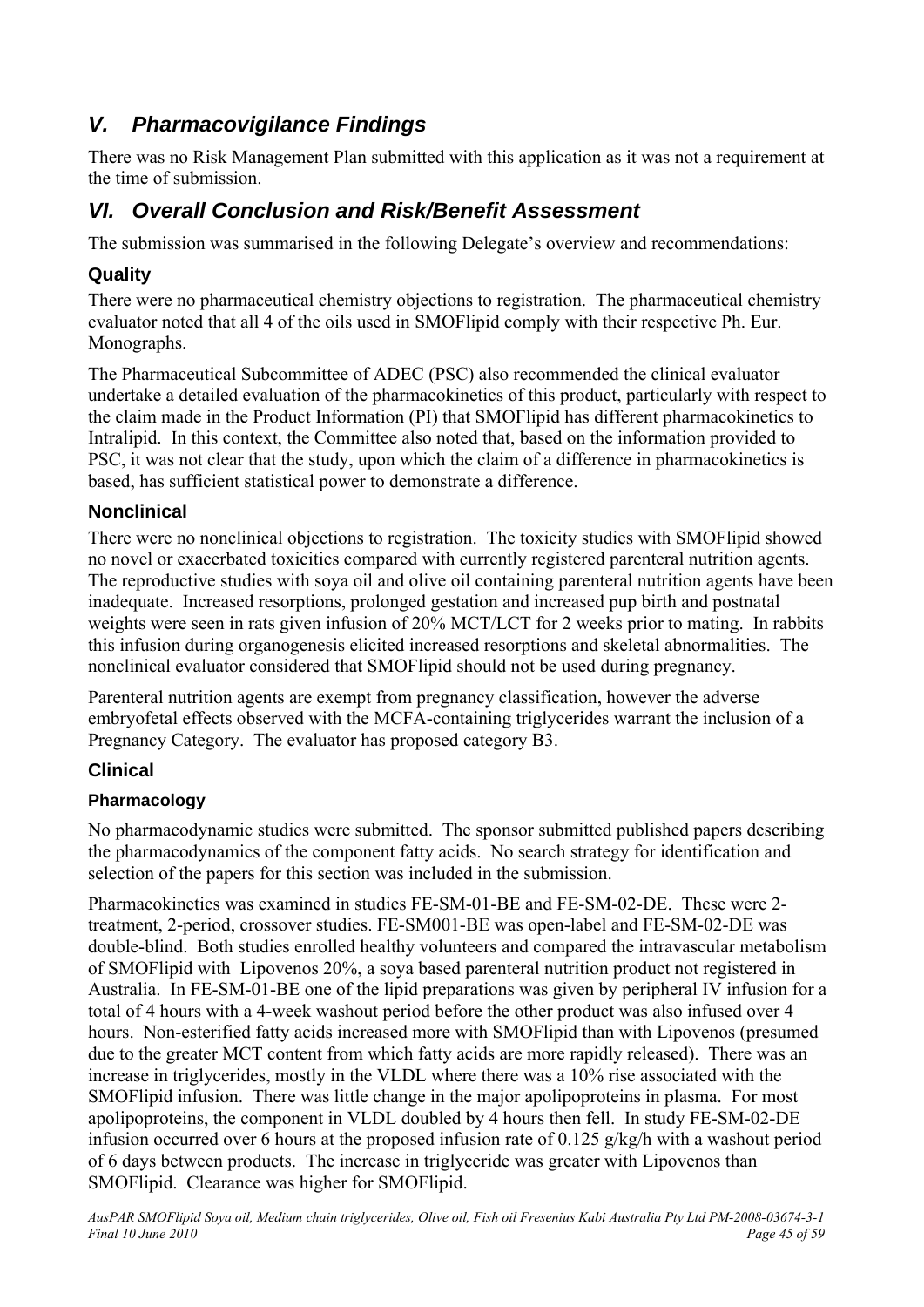#### **Efficacy**

Four prospective, randomised, active-controlled, double-blind studies, one in adults and three in children including preterm neonates, infants or children aged to 11 years were submitted.

Study FM-SM-03-DE was a randomised, double-blind, active-controlled study in adult patients needing TPN after major abdominal, thoracic or urological surgery who had an indication for parenteral nutrition over at least 5 days. The comparator was Lipovenos 20%, a product containing 200 g/L soya bean oil.

The primary study hypothesis was that the elimination of SMOFlipid would be at least as fast as the elimination of Lipovenos 20%, based on serum triglyceride concentrations. The primary efficacy variable was the AUC of the difference between baseline serum triglyceride concentrations and concentrations at each measurement point up to Day 6 (corresponding to 5 days of infusion). This parameter was intended to demonstrate equivalence to the reference product in terms of provision of energy (effect on triglyceride concentrations). SMOFlipid was to be considered non-inferior to Lipovenos if the 1-sided 95% CI for the difference between treatment means was not smaller than - 8 mg/dL/day, which was estimated to be -20% of the expected value of the Lipovenos 20% therapy.

Clinical outcomes (length of stay in ICU and in hospital) and fatty acid profiles were secondary endpoints. The primary analysis was of the PP population with the ITT, LOCF provided as a secondary analysis. The PP population received study drug for at least 5 days, had at least 6 triglyceride concentration assessments (1 pre-treatment, 5 after start of treatment), received daily amounts of fat, amino acids and glucose within pre-specified ranges and had no major protocol deviations.

SMOFlipid was administered at a rate of 1.5 g fat/ kg bw/day starting on the morning of Day 1 (the day after surgery) and continuing for 5 days. Lipovenos 20% was administered at the same infusion rate and for the same duration. Amino acids and glucose were administered concomitantly as additional parenteral nutrition. Electrolytes, trace elements and vitamins were administered as required.

A total of 263 patients were enrolled, 126 were randomised to SMOFlipid and 123 to Lipovenos with 99 and 100 patients in each group included in the PP dataset. Mean weight was 70.5 (range 45) – 92) kg in the SMOFlipid group and 71.6 (range 39 – 104.5) kg in the Lipovenos group. For the PP population the mean daily change from the baseline serum triglyceride AUC was 0.7340 mmol/L in the SMOFlipid group vs. 0.7197 mmol/L in the Lipovenos group (95% CI for the difference was -0.0891 mmol/L). The protocol specified lower bound for non-inferiority was expressed in mg/dL and no conversion to mmol/L was provided in the study report. The sponsor had provided a conversion of the 8 mg/dL to mmol/L in the pre-ADEC response. The ITT results were also stated to demonstrate non-inferiority of SMOFlipid to Lipovenos.

Mean serum total cholesterol and phospholipid were comparable in the treatment groups at all time points. Patients given SMOFlipid were hospitalised for a mean of 15.688 days compared with 17.827 days for patients given Lipovenos. Mean length of stay in ICU was 4.66 days for SMOFlipid vs. 5.19 days for Lipovenos. In a subgroup of 19 SMOFlipid and 14 Lipovenos PP patients examined for differences in fatty acid profiles there were higher mean concentrations of the ω3 fatty acids EPA and DHA and a lower mean concentrations of the ω6 fatty acid, linoleic acid in plasma free fatty acids and in plasma, leukocyte and platelet phospholipids. The  $\omega$ 3/ $\omega$ 6 ratio increased in the SMOFlipid group compared to the Lipovenos group. Mean concentration of the EPA derived  $LTB<sub>5</sub>$  increased to a greater extent following SMOFlipid administration compared with Lipovenos. Mean concentrations of arachidonic acid-derived LTB<sub>4</sub> increased following administration of Lipovenos and decreased following administration of SMOFlipid.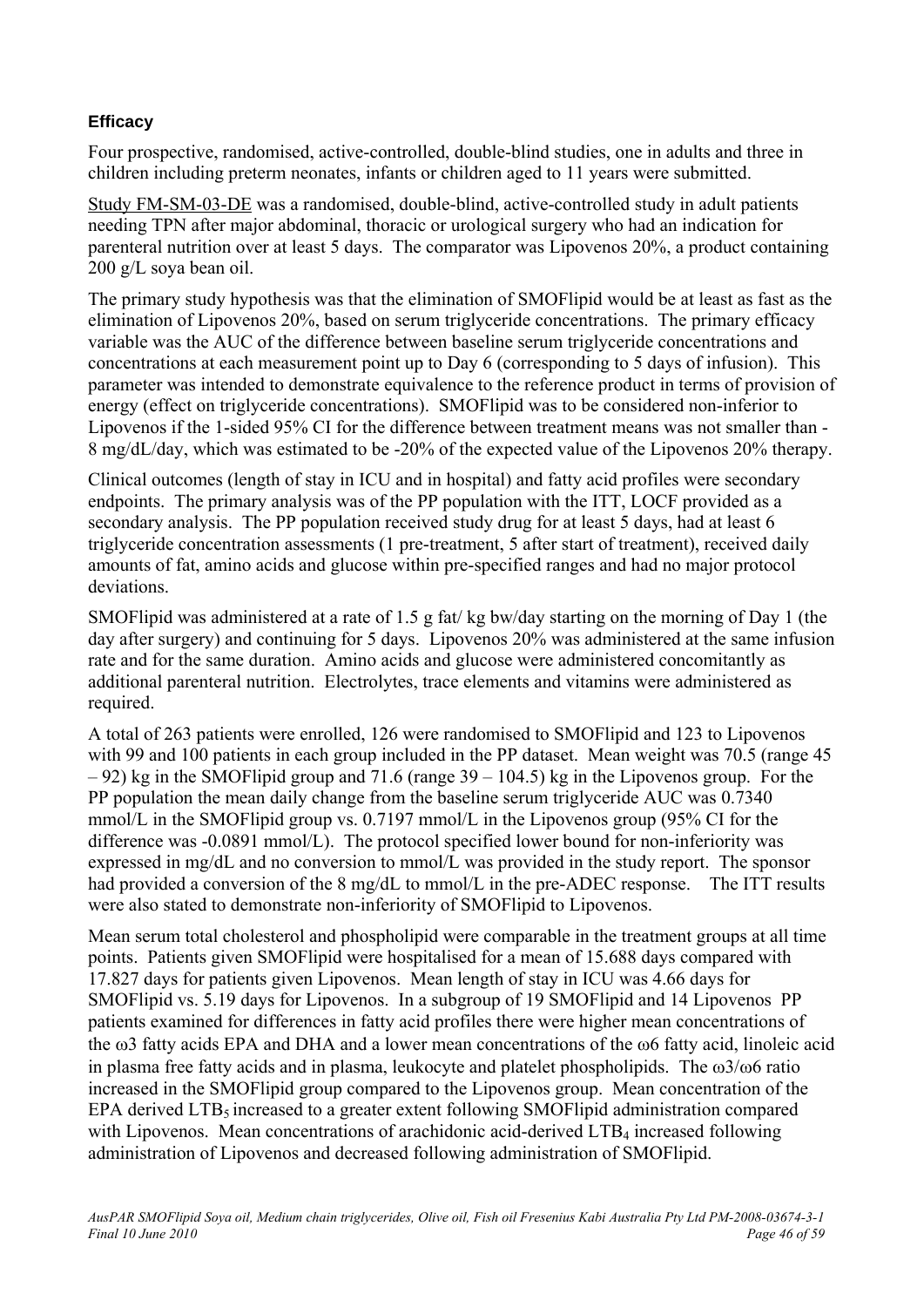Study 00-SMOF-002 was conducted in infants and children aged from one month to two years and from two to 11 years with stable disease requiring parenteral nutrition for at least 4 weeks. The comparator was Intralipid 20%, a soya oil product registered in Australia. SMOFlipid or Intralipid were given as 2 g fat/kg/day over 12-14 hours for 4-5 days per week with a recommended infusion rate of 0.125 g fat/kg/hour to a maximum of 0.15 g fat/kg/hour. Oral/ enteral intake was to be no more than 50% of calorie intake. Additional parenteral nutrition (amino acids and glucose) varied, dependent on patient total body weight.

Efficacy was a secondary objective in this study and was assessed by the fatty acid profile in plasma and RBC phospholipids and by body weight, height and body mass index. A total of 28 patients were randomised, 13 were aged  $\leq$  2 years and 15 received SMOFlipid. Only three SMOF and two Intralipid patients were considered dependent on parenteral nutrition. Changes from baseline in fatty acid concentrations in plasma lipoproteins or RBC phospholipids showed increased in EPA and DHA in patients given SMOFlipid compared with those given Intralipid. Small increases in weight, height and BMI were seen in both groups over the 4 week period.

Studies 00-SMOF-004 and 03-SMOF-005 were conducted in pre-term infants aged 0 to 7 days with a gestation age of < 34 weeks. Intralipid was the comparator in both studies. Patients in study 004 were to have birth weights of 1000 to 2500 g and those in study 005 birth weights of 500 to 2000 g.

Patients required parenteral nutrition including fat for at least 7 days. Oral/ enteral intake of  $\leq 30\%$ of energy intake on Days  $1 - 3$  and  $\leq 50\%$  on from Day 4 was permitted in both studies. In both studies patients were stratified by weight prior to randomisation. In study 004 dosing commenced at 0.5 g fat/kg bw/day on Day 1 and increased in steps of 0.5 g fat/kg bw/day on Days 2, 3 and 5 and was given at 2.0 g fat/kg bw/day from Days 4 to 14. In study 005 dosing commenced at 1.0 g fat/kg birth weight/day on Days  $1 - 3$  then increased in 1.0 g fat/kg birth weight/day on Days 4 and 5 and was then given at a dose of 3.5 g fat/kg birth weight from Days 6 to 14. The maximum infusion rate was 0.125 g fat/kg/hour in 004 and 0.17 g fat/kg/hour in 005.

The primary efficacy measure was change in body weight during treatment, expressed as % change in study 004 and as absolute change in study 005. A total of 60 patients were enrolled in study 004 with 30 receiving each treatment. Weight gain occurred in each group (mean of 5.01% for SMOFlipid vs. 5.1% for Intralipid. There was considerable individual variation in weight gain in both groups. Higher ω3 fatty acid content was seen in patients given SMOFlipid compared with Intralipid. Plasma  $\alpha$ -tocopherol and phospholipids were higher in patients given SMOFlipid compared with those given Intralipid. There were no major differences in clinical outcomes in the two treatment groups. In Study 005 a total of 84 patients were enrolled but 37% of the ITT population received incorrectly calculated treatment doses with dosing based on days of life rather than study days and enteral nutrition being taken into account in the dose calculation. In addition that Centre also had slightly lower doses of SMOFlipid given in comparison to Intralipid due to the slightly younger age of patients given SMOFlipid. These factors limit the efficacy information from this study. No major differences were seen in triglyceride levels in the two study groups.

## **Safety**

Safety of SMOFlipid was examined in nine studies, including the four studies which also examined efficacy. A total of 558 patients were assessed for safety and of these 282 received SMOFlipid (195 adults, and 87 paediatric patients including 72 preterm infants). Mean duration of exposure for adult patients was 5.3 (range  $1 - 15$ ) days. For non-infant children the mean duration of exposure was 28.3 (range  $27 - 29$ ) days and for preterm infants was 9.8 (range  $3 - 15$ ) days. The maximum administered dose was 2 g/kg bw/day for adults, 2.2 g/kg bw/day for older children and 4.0 g/kg bw/day for preterm infants. SMOFlipid was given either as a component of parenteral nutrition supplemented with oral/ enteral intake or as total parenteral nutrition.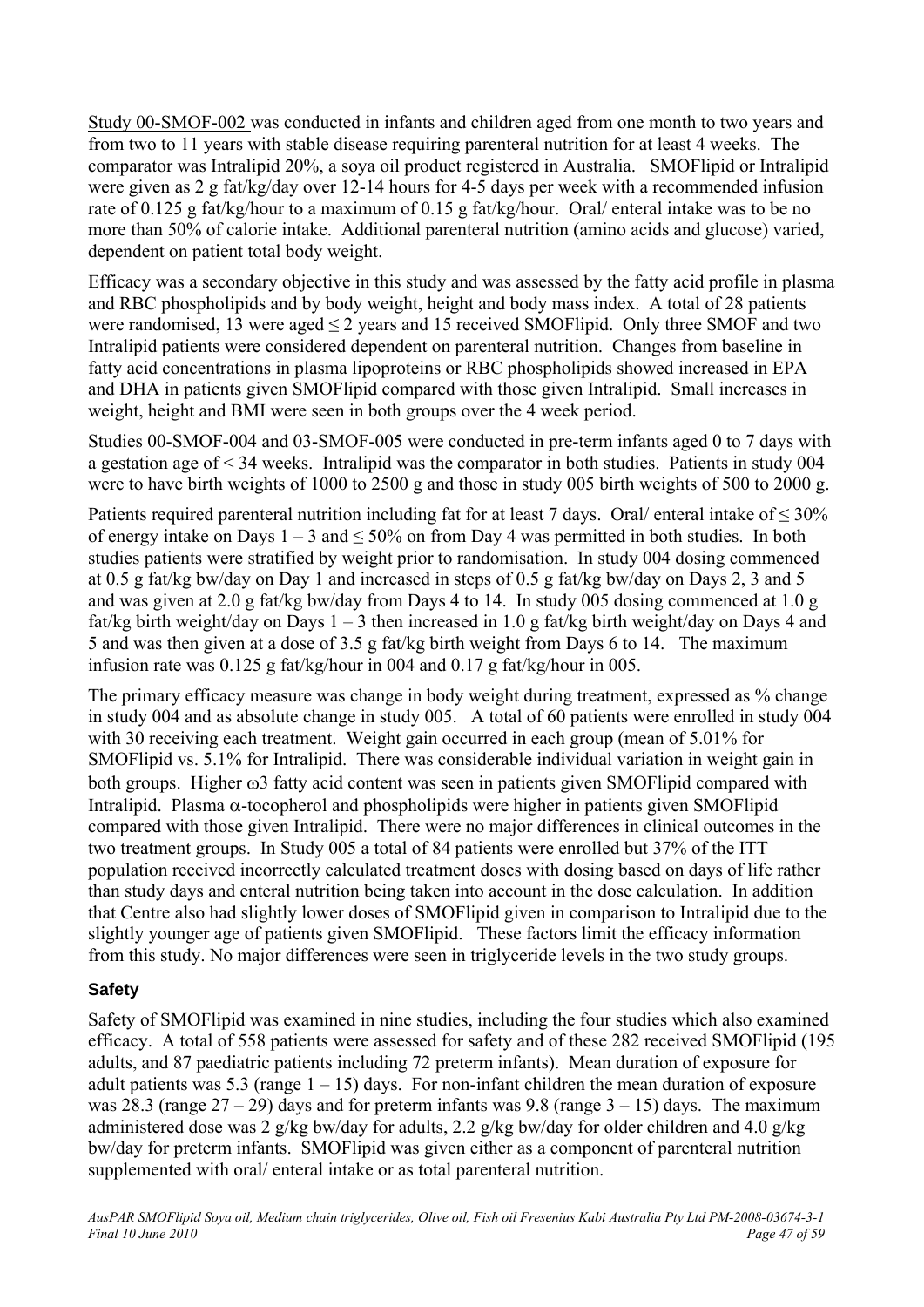<span id="page-47-0"></span>There were no deaths attributed to study treatment in adult patients given SMOFlipid. There were seven (3.6%) deaths, all during follow-up. The most frequent serious treatment emergent adverse event was sepsis, reported in 7.7% of the SMOFlipid-treated patients. The most frequently reported adverse events were nausea and vomiting (8.7% and 7.2% respectively). This may reflect that the majority of these patients were post-surgical.

For the paediatric patients in study 002 adverse events were reported by seven (46.7%) patients given SMOF and six (46.2%) given Intralipid. The most frequent adverse events concerned general disorders and administration site conditions. There were two serious adverse events (one on each treatment) but these were not considered treatment-related. In study 004 adverse events were reported in 13 (43.3%) of preterm infants given SMOFlipid vs. 14 (46.7%) given Intralipid. The most frequently reported events were infections, respiratory, thoracic and mediastinal disorders and nervous system disorders. None were considered treatment-related.

A total of 84 preterm infants were enrolled in study 005 with 42 were given SMOFlipid. There were six adverse events in five patients given SMOFlipid which were considered treatment-related compared with 12 events in 9 patients given Intralipid. There were four deaths, with one (given Intralipid) due to sepsis which was considered possibly treatment-related.

## **Risk-Benefit Analysis**

Both the pharmacokinetic studies compared the intravascular metabolism of lipids contained in SMOFlipid with those in a comparator product not registered in Australia. In these studies healthy subjects received a single infusion at a total dose lower than the proposed total daily dose. It is likely the metabolism of components of SMOFlipid would be different in subjects requiring parenteral nutrition who received this product over a number of days. The studies provide some assurance that the components are metabolised. No information on the pharmacokinetics of SMOFlipid in children was submitted, though this product has been proposed for use in children, including neonates and infants. Data in support of the proposed paediatric dose regimens were provided in the efficacy and safety studies.

There are no guidelines for the development of parenteral nutrition products. The sponsor chose a combination of growth parameters and fatty acid profiles as the primary measures of efficacy. In all the studies which examined efficacy, factors other than study treatment were able to influence these parameters. No long term data were provided and data on use within a TPN regimen were limited to 5 days in adults.

The study in adults (FE-SM003-DE) enrolled post-surgical patients who were not required to have nutritional deficiencies and who received TPN for only 5 days. The comparator was a soya oil product not registered in Australia, however a similar product containing 20% soya oil is registered (Intralipid 20%). The rationale for the primary efficacy parameter in this study is not clear. As noted by the evaluator, plasma triglyceride levels for a given lipid emulsion will depend on the rate of lipid infusion selected, as well as the rate of conversion of that lipid to fatty acids by lipase. Nevertheless there were no clinically significant differences in lipid metabolism as measured between the two products. The daily infusion rate was consistent with that requested by the sponsor. This study showed differences in fatty acid levels consistent with the higher levels of ω3 fatty acid in SMOFlipid compared with the comparator. The clinical evaluator was concerned that SMOFlipid may lead to deficiency of ω6 fatty acids because levels decreased relative to baseline over the 5 day period of measurement. Deficiency of ω6 fatty acids was not demonstrated, and would not be expected in such a short term study in adults.

In all three studies in children supplementary oral/enteral feeding was permitted, thus any deficiencies which may occur with SMOFlipid could be masked by oral intake. These studies were quite small. The comparator in all three studies, Intralipid 20%, is registered in Australia for use in children, including neonates. The maximum period of assessment was 4 weeks for older children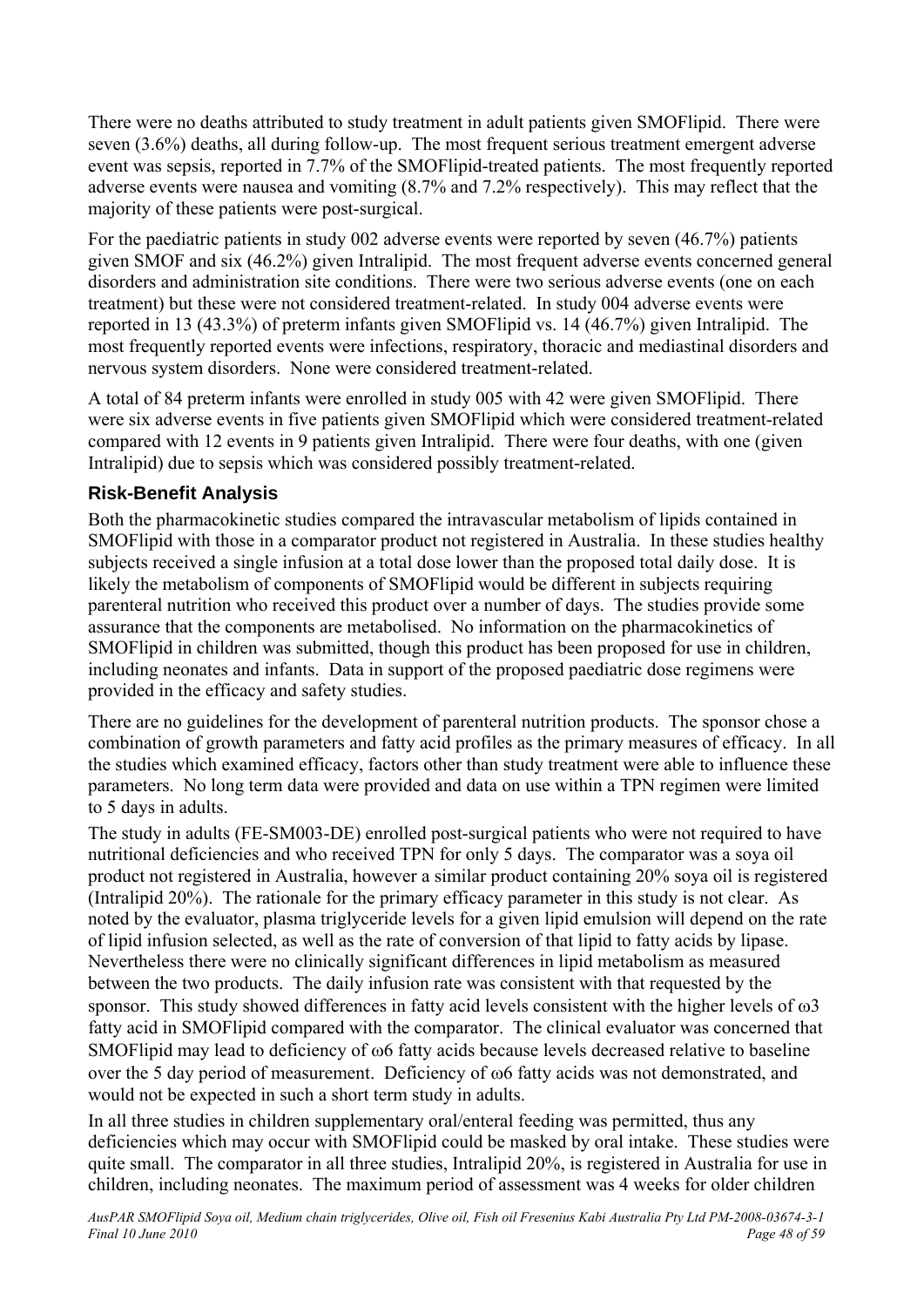and 2 weeks for infants and neonates. Comparisons of weight/height and BMI gain in these studies are of limited relevance given that supplementary oral/enteral feeding was permitted. As in the adult studies, changes in blood lipoproteins due to the higher level of ω3 fatty acid in SMOFlipid were apparent.

As noted by the clinical evaluator, safety concerns associated with soya-based lipid parenteral nutrition include hyperlipidaemia, fatty infiltration of the liver, cholestasis and reticulo-endothelial system accumulation. The MCT formulations are associated with hyperlacticacidaemia, hyperketonaemia and central nervous system toxicity. These events are more likely to occur with higher doses. Therefore it is important to assess the safety of SMOFlipid at the highest proposed dose. The proposed maximum dose in children and infants is 3 g fat/kg bw/day however the maximum dose assessed in clinical trials in this age group was 2.2 g fat/kg bw/day. Given the concerns about elevated triglycerides with increasing dose and/or infusion rate the maximum rate examined in the clinical study should be the maximum dose recommended for this age group. For preterm infants a maximum daily dose of 3.0 mg/kg bw/day has been proposed. This is less than the maximum rate given in one of the studies in preterm infants but above the maximum dose in the other study.

Efficacy and safety of SMOFlipid as a component of total parenteral nutrition (TPN) in children has not been examined. All studies in children, including in preterm infants, involved concomitant oral/enteral feeding. SMOFlipid as a component of TPN in adults has been assessed only in a short term (5 day) study. These limitations should be reflected in the Product Information for SMOFlipid. Changes in laboratory parameters reflect the parenteral nutrition (lipid, amino acids and glucose), oral/ enteral intake and other treatments given to the patients as well as their underlying medical condition. As patients in the clinical studies were randomised to treatment groups this would have minimised differences due to these factors. Changes in liver function were less in patients given SMOFlipid compared with comparator treatment, though few of these changes were clinically significant.

In the Delegate's final assessment, all questions concerning clinical aspects raised during the review process have been sufficiently answered and approval was recommended.

The Delegate proposed to register SMOFlipid for

#### *Supply of energy and essential fatty acids to patients, as part of a parenteral nutrition regimen, when oral or enteral nutrition is impossible, insufficient or contraindicated.*

The maximum daily dose for children should be 2 g fat/kg bw/day because this is consistent with the maximum dose given in clinical trials in children. The PI should reflect that there are no long term data on use of SMOFlipid as a component of Total Parenteral Nutrition.

In the pre-ADEC response the sponsor was requested to address the following issues:

- Provide a conversion of 8 mg/dL to mmol/L;
- Justify the proposed dose of 3 g fat/kg bw/day in children;
- Comment on long term use of SMOFlipid as a component of Total Parenteral Nutrition.

The Delegate requested advice from the Advisory Committee on Prescription Medicines (ACPM) (which has succeeded ADEC) specifically on whether the indications should reflect that there are no data on long term use of the product and that its use as a component of TPN is limited to short term data in adults.

The ACPM, having considered the evaluations and the Delegate's overview, as well as the sponsor's response to these documents, agreed with the Delegate's proposal.

ACPM recommended approval of the submission for the indication: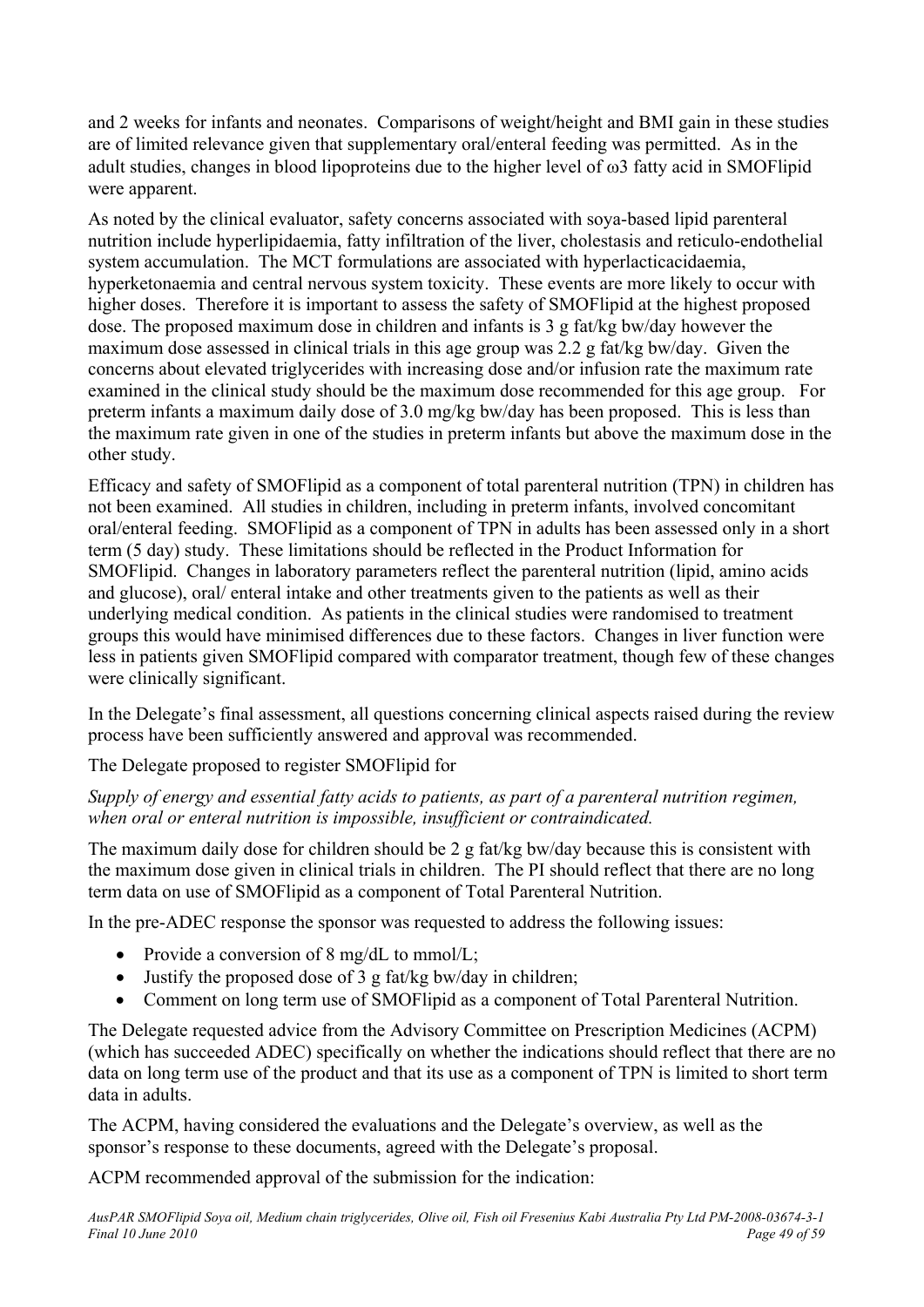#### <span id="page-49-0"></span>*Supply of energy and essential fatty acids to patients, as part of a parenteral nutrition regimen, when oral or enteral nutrition is impossible, insufficient or contraindicated*

In making this recommendation, the Committee agreed with the Delegate that there was no need to distinguish omega 3 fatty acids separate from essential fatty acids in the indication. The Committee also concurred with the Delegate that the maximum daily dose for children should be 2 g fat/kg bw/day because this is consistent with the maximum dose given in clinical trials in children. Additionally, the Committee endorsed the PSC recommendation, regarding greater prominence be given in the CMI regarding the allergies to fish, eggs and soy products.

## **Outcome**

Based on a review of quality, safety and efficacy, TGA approved the registration of SMOFlipid lipid emulsion 20% emulsion for intravenous infusion bag which consists of soya oil, mediumchain triglycerides (MCT), olive oil and fish oil for the indications:

*Supply of energy and essential fatty acids to patients, as part of a parenteral nutrition regimen, when oral or enteral nutrition is impossible, insufficient or contraindicated* 

## *Attachment 1. Product Information*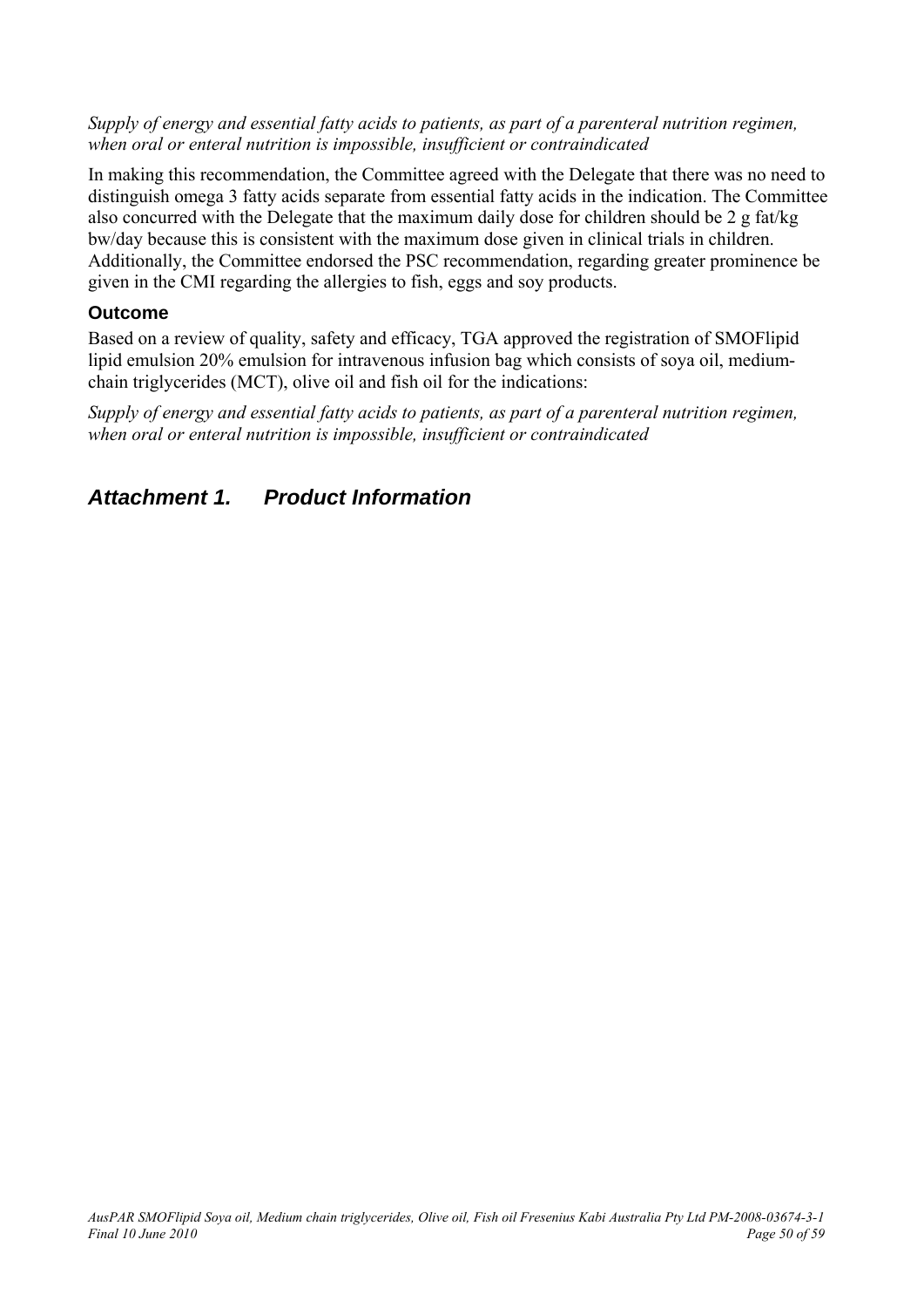## **PRODUCT INFORMATION**

#### **NAME OF MEDICINE**

SMOFLIPID 20%

#### **DESCRIPTION**

SMOFlipid emulsion for infusion is a white homogenous emulsion.

Each 1000mL contains:

| Soya Oil<br>Medium-chain Triglycerides<br>Olive oil<br>Fish oil | 60 <sub>g</sub><br>60 g<br>50 <sub>g</sub><br>30 <sub>g</sub> |
|-----------------------------------------------------------------|---------------------------------------------------------------|
| Excipients includes:                                            |                                                               |
| Glycerol                                                        | 25g                                                           |
| Egg Lecithin                                                    | 12 <sub>g</sub>                                               |
| dl-alpha-Tocopherol                                             | $163 - 225$ mg                                                |
| Sodium Hydroxide                                                | pH approx. 8                                                  |
| Sodium Oleate                                                   | 300 mg                                                        |
| Water for injections                                            | to 1000mL                                                     |
| Total energy:                                                   | 8400 kJ (2000kcal)                                            |
| pH:                                                             | approx. 8                                                     |
| Osmolality                                                      | 380 mOsm/kg water                                             |

#### **PHARMACOLOGY**

The fat emulsion has a particle size and biological properties similar to those of endogenous chylomicrons. The constituents of SMOFlipid: Soya oil, Mediumchain Triglycerides, Olive Oil and Fish Oil have their own pharmacodynamic properties in addition to their energy contents.

Soya Oil has a high content of essential fatty acids. The omega-6 (ω6) fatty acid linoleic acid is the most abundant (approx. 55-60%). Alpha-linolenic acid, an omega-3 (ω3) fatty acid, constitutes about 8%. This part of SMOFlipid provides essential fatty acids.

Medium-chain fatty acids are rapidly oxidised.

Olive Oil mainly provides energy in the form of mono-unsaturated fatty acids.

Fish Oil is characterised by a high content of eicosapentaenoic acid (EPA) and docosahexaenoic acid (DHA). DHA is an important structural component of cell membranes, whereas EPA is a precursor of eicosanoids as prostaglandins, tromboxanes and leucotrienes.

Vitamin E protects unsaturated fatty acids against lipid peroxidation.

#### **Pharmacokinetics**

The individual triglycerides have different clearance rates.

SMOPI160210 Page 1 of 9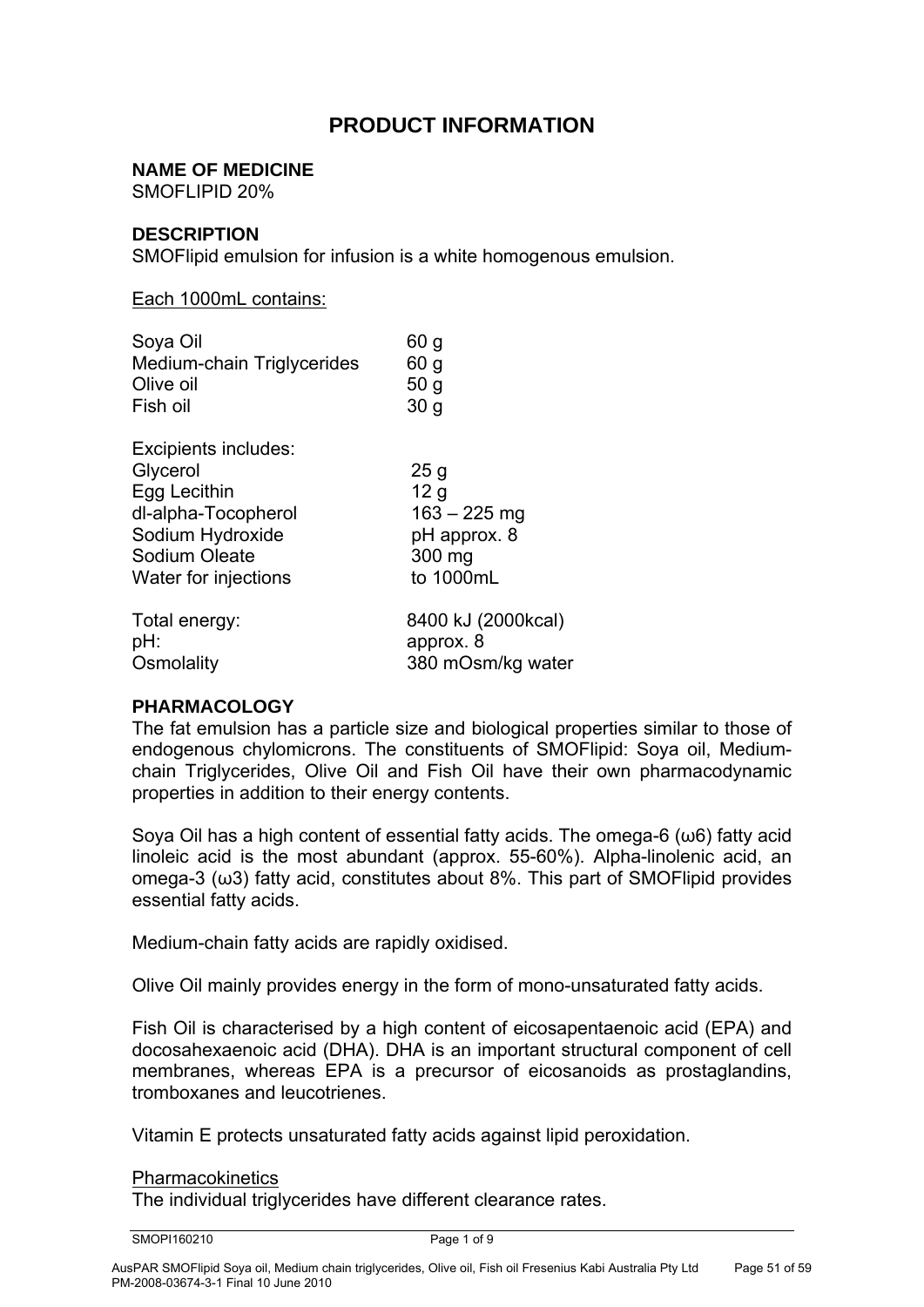Pharmacokinetic parameters of triglycerides following administration of SMOFlipid 20% at a dose of 0.125 g fat/kg/hour for 6 hours to 12 healthy adult volunteers are presented in the table below.

| <b>Parameter</b><br>(unit) | <b>SMOFlipid 20%</b><br>Mean $\pm$ SD<br>Median (range) |  |
|----------------------------|---------------------------------------------------------|--|
| $AUC_{(0-t)}$              | $3002 \pm 1331$                                         |  |
| $(mg^*h/dL)$               | $2598(1288 - 6164)$                                     |  |
| $C_{\text{max}}$           | $291 + 144$                                             |  |
| (mg/dL)                    | $260(100-657)$                                          |  |
| $t_{\sf max}$              | $3.50 \pm 0.80$                                         |  |
| (h)                        | $3.00(3.00 - 5.00)$                                     |  |
| $t_{1/2}$                  | $0.34 \pm 0.11$                                         |  |
| (h)                        | $0.35(0.16 - 0.54)$                                     |  |

SD=standard deviation

 $AUC_{(0,t)}$  = Area under the serum concentration-time curve from time zero until the last quantifiable concentration.  $C_{\text{max}} = \text{Maximum observed serum concentration.}$ 

 $t_{\text{max}}$  = Time to reach  $C_{\text{max}}$ 

 $t_{1/2}$  = Apparent terminal disposition half-life

#### **CLINICAL TRIALS**

Nine studies examined the safety and tolerance of SMOFlipid with efficacy assessed in 4 studies. A total of 558 patients were assessed for safety and of these 282 received SMOFlipid (195 adults, and 87 paediatric patients including 72 preterm infants).

#### Adults

Two hundred and forty-nine post-surgical adult patients received either SMOFlipid (n=126) or an unregistered comparator containing 200g/L soya oil (n-123) for 5 days in a randomised, double-blind study. SMOFlipid 20% or the comparator were administered at a rate of 1.5g fat/kg bw/day starting on the morning of Day 1 (the day after surgery) and continuing for 5 days. Patients also received amino acids and glucose as additional parenteral nutrition. Electrolytes, trace elements and vitamins were administered as required.

Elimination of SMOFlipid 20% was at least as rapid as the elimination of the soya oil product over the 5 days of infusion. Mean serum total cholesterol and phospholipid were comparable in the treatment groups at all time points. Patients given SMOFlipid were hospitalised for a mean of 15.7 days compared with 17.8 days for patients given the comparator. Mean length of stay in ICU was 4.7 days for SMOFlipid vs. 5.2 days for the comparator. In a subgroup of 19 patients given SMOFlipid and 14 given the comparator who were examined for differences in fatty acid profiles there were higher mean concentrations of the ω3 fatty acids EPA and DHA and a lower mean concentrations of the ω6 fatty acids, linoleic acid in plasma free fatty acids and in plasma, leukocyte and platelet phospholipids. The ω3/ω6 ratio increased in the SMOFlipid group compared to the comparator group. The mean concentration of the EPA derived  $LTB<sub>5</sub>$  increased to a greater extent following SMOFlipid administration compared with the comparator. Mean concentrations of arachidonic acidderived LTB4 increased following administration of Lipovenos and decreased following administration of SMOFlipid.

Filename: 100615 auspar-smoflipid PI.doc Page 2 of 9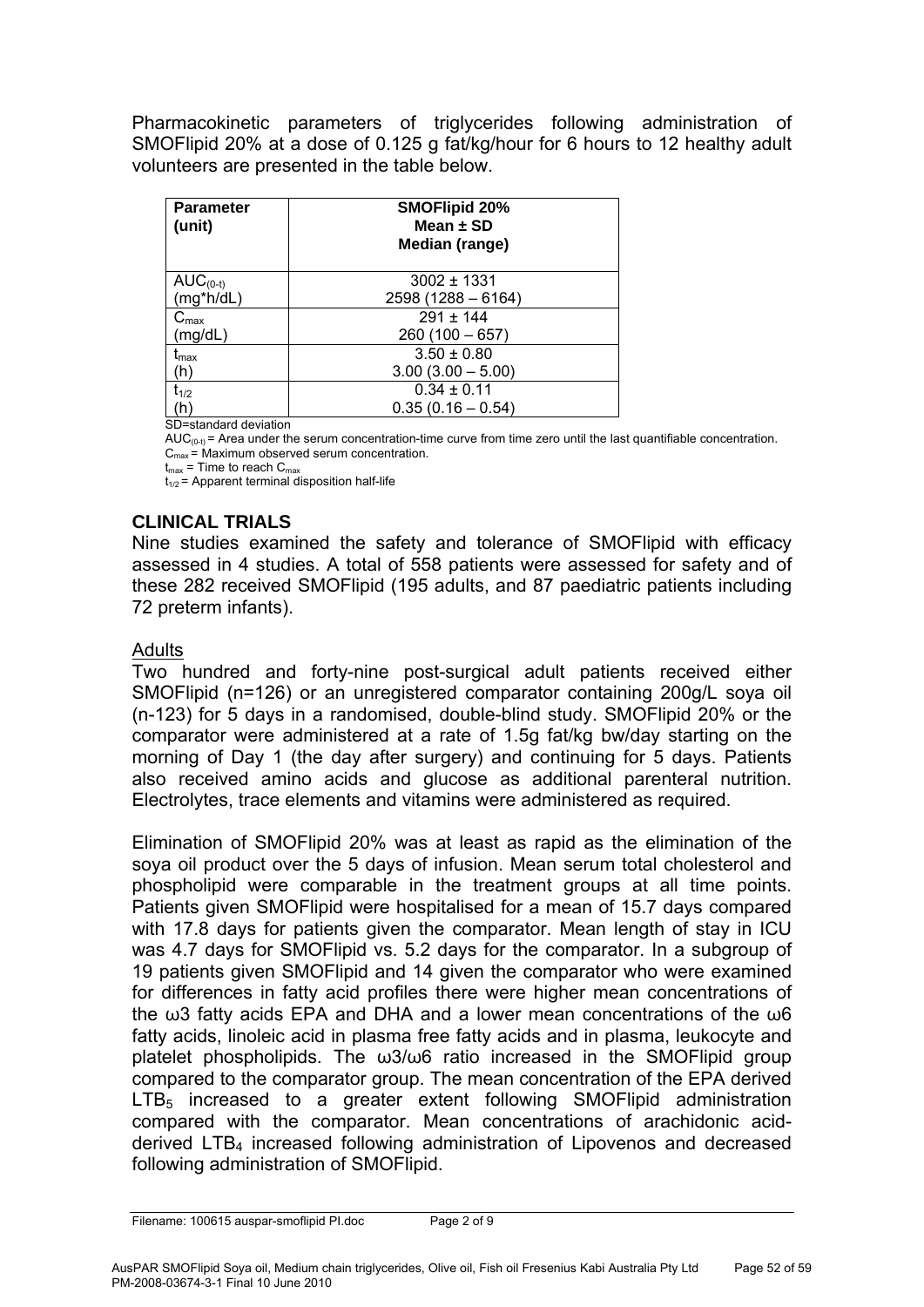#### Children

Twenty eight infants and children aged from 5 months to 2 years and from 2 to 11.5 years with stable disease requiring parenteral nutrition for at least 4 weeks received SMOFlipid or Intralipid 20% in a randomised, double-blind study. SMOFlipid or Intralipid were to be given as approx. 2g fat/kg/day over 12-14 hours for 4-5 days per week with a recommended infusion rate of 0.125g fat/kg/hour to a maximum of 0.15g fat/kg/hour. Oral/enteral intake was to be no more than 50% of caloric intake. Additional parenteral nutrition (amino acids and glucose) varied, dependent on patient total body weight.

Efficacy was a secondary objective in this study and was assessed by the fatty acid profile in plasma lipoproteins and RBC phospholipids and by body weight, height and body mass index. Changes from baseline in fatty acid concentrations in plasma lipoproteins or RBC phospholipids showed increased in EPA and DHA in patients given SMOFlipid compared with those given Intralipid. Small increases in weight, height and BMI were seen in both groups over the 4 week period.

#### Pre-term infants

Two randomised, controlled, double blind studies were conducted in pre-term infants aged 0 to 9 days with a gestation age of < 34 weeks. Intralipid 20% was the comparator in both studies. In one study, patient's birth weight was from 1000 to 2500g and in the other, birth weight was from 500 to 2000g. Patients required parenteral nutrition including fat for at least 7 days. Oral/enteral intake of ≤ 30% of energy intake on Days 1-3 and ≤ 50% on from Day 4 was permitted in both studies. In one study dosing commenced at 0.5g fat/kg/bw/day on Day 1 and increased in steps of 0.5g/fat/kg bw/day on Days 2, 3 and 4 and was given at 2.0g fat/kg bw/day from Days 4 to 14 with a maximum infusion rate of 0.125g fat/kg/hour. In the other study dosing commenced at 1.0g fat/kg birth weight /day on Days 1-3 then increased in 1.0g fat/kg/birth weight/day on Days 4 & 5 and was then given at a dose of 3.5g fat/kg birth weight/day from days 6 to 14 with a maximum infusion rate of 0.17g/fat/kg/hour. If actual body weight exceeded birth weight during treatment, dosing was to be adjusted according to actual body weight.

The primary efficacy measure in both studies was change in body weight during treatment. In one study 60 patients were enrolled with 30 receiving each treatment. Weight gain occurred in each group (mean of 5.01% for SMOFlipid vs. 5.1% for Intralipid 20%). There was considerable individual variation in weight gain in both groups. Higher ω3 fatty acid content was seen in patients given SMOFlipid compared with Intralipid. Plasma α-tocopheral was higher in patients given SMOFlipid compared with those given Intralipid 20%. There were no major differences in clinical outcomes in the 2 treatment groups. In the other study 84 patients were enrolled but 37% of the ITT population received incorrectly calculated treatment doses. No major differences were seen in triglyceride levels in the 2 study groups.

## **INDICATIONS**

Supply of energy and essential fatty acids to patients, as part of a parenteral nutrition regimen, when oral or enteral nutrition is impossible, insufficient or contraindicated.

Filename: 100615 auspar-smoflipid PI.doc Page 3 of 9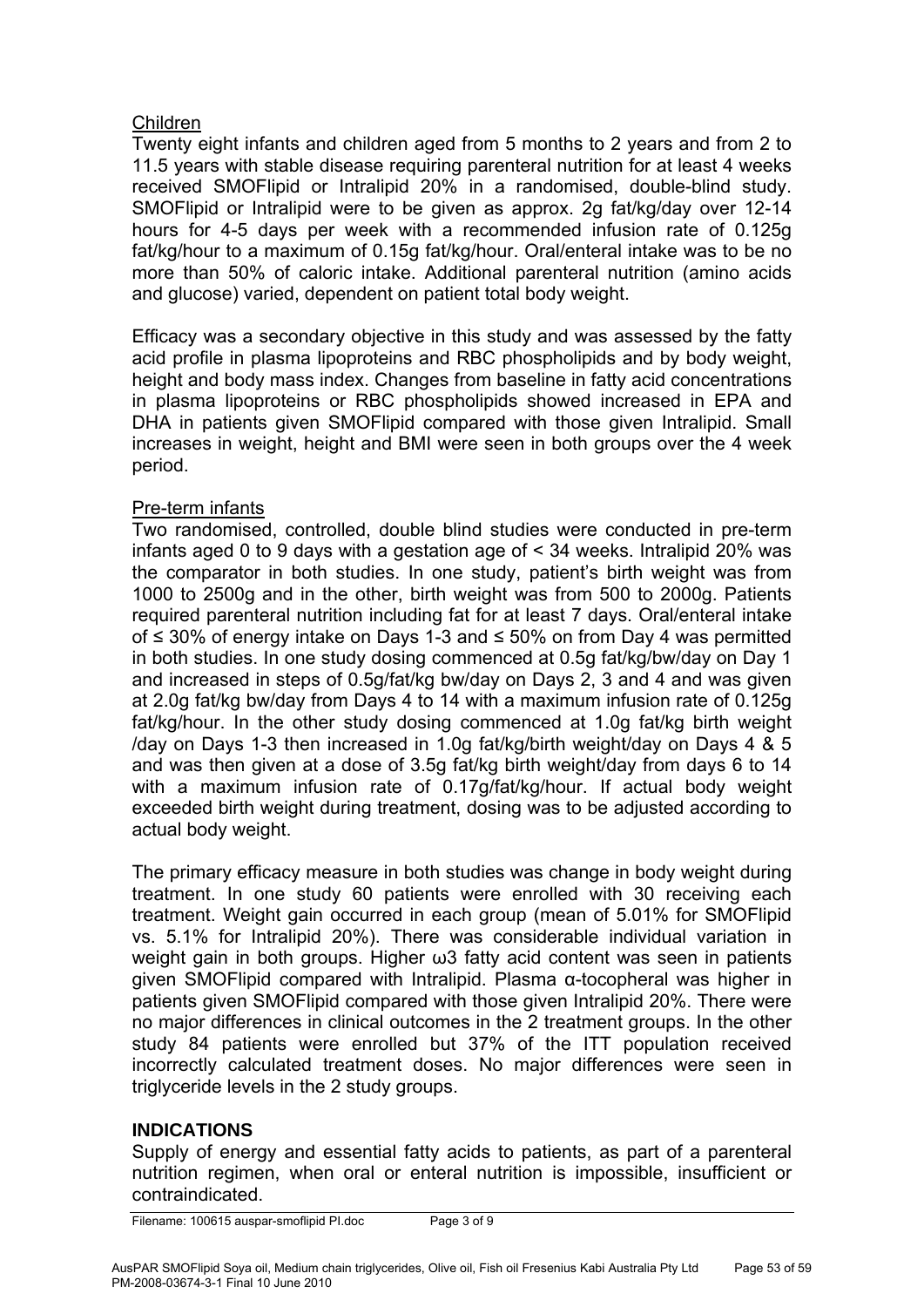### **CONTRAINDICATIONS**

- Hypersensitivity to fish-, egg-, soya- or peanut protein or to any of the active ingredients or excipients.
- Severe hyperlipidaemia.
- Severe liver insufficiency.
- Severe blood coagulation disorders.
- Severe renal insufficiency without access to hemofiltration or dialysis.
- Acute shock.
- General contraindications to infusion therapy: acute pulmonary oedema, hyperhydration, decompensated cardiac insufficiency.
- Unstable conditions (e.g. severe post-traumatic conditions, uncompensated diabetes mellitus, acute myocardial infarction, stroke, embolism, metabolic acidosis and severe sepsis and hypotonic dehydration).

#### **PRECAUTIONS**

The capacity to eliminate fat is individual and should therefore be monitored routinely by the clinician. This is in general done by checking the triglyceride levels. Special precaution should be taken in patients with a marked risk for hyperlipidaema (e.g. patients with high lipid levels, severe sepsis and extremely low birth weight infants). The concentration of triglycerides in serum should in general not exceed 3mmol/L during infusion. Reduction of the dosage or cessation of the lipid emulsion should be considered if serum or plasma triglyceride concentrations during or after infusion exceed 3mmol/L. An overdose may lead to fat overload syndrome.

This medicinal product contains Soya Oil, Fish Oil and Egg Lecithin, which may rarely cause allergic reactions. Cross allergic reaction has been observed between soya-bean and peanut.

SMOFlipid should be given with caution in conditions of impaired lipid metabolism, which may occur in patients with renal failure, diabetes mellitus, pancreatitis, impaired liver function, hypothyroidism and sepsis.

Clinical data in patients with diabetes mellitus or renal failure are limited.

Administration of medium-chain fatty acids alone can result in metabolic acidosis. This risk is to a great extent reduced by the simultaneous infusion of the long chain fatty acids included in SMOFlipid. Concomitant administration of carbohydrates will further reduce this risk. Hence, simultaneous infusion of carbohydrate or a carbohydrate-containing amino acid solution is recommended.

Any signs or symptoms of anaphylactic reaction (such as fever, shivering, rash or dyspnoea) should lead to immediate interruption of the infusion.

#### Effects on fertility

The potential effects of SMOFlipid on fertility and general reproductive performance have not been determined in animal studies.

#### Use in pregnancy (Category B3)

Filename: 100615 auspar-smoflipid PI.doc Page 4 of 9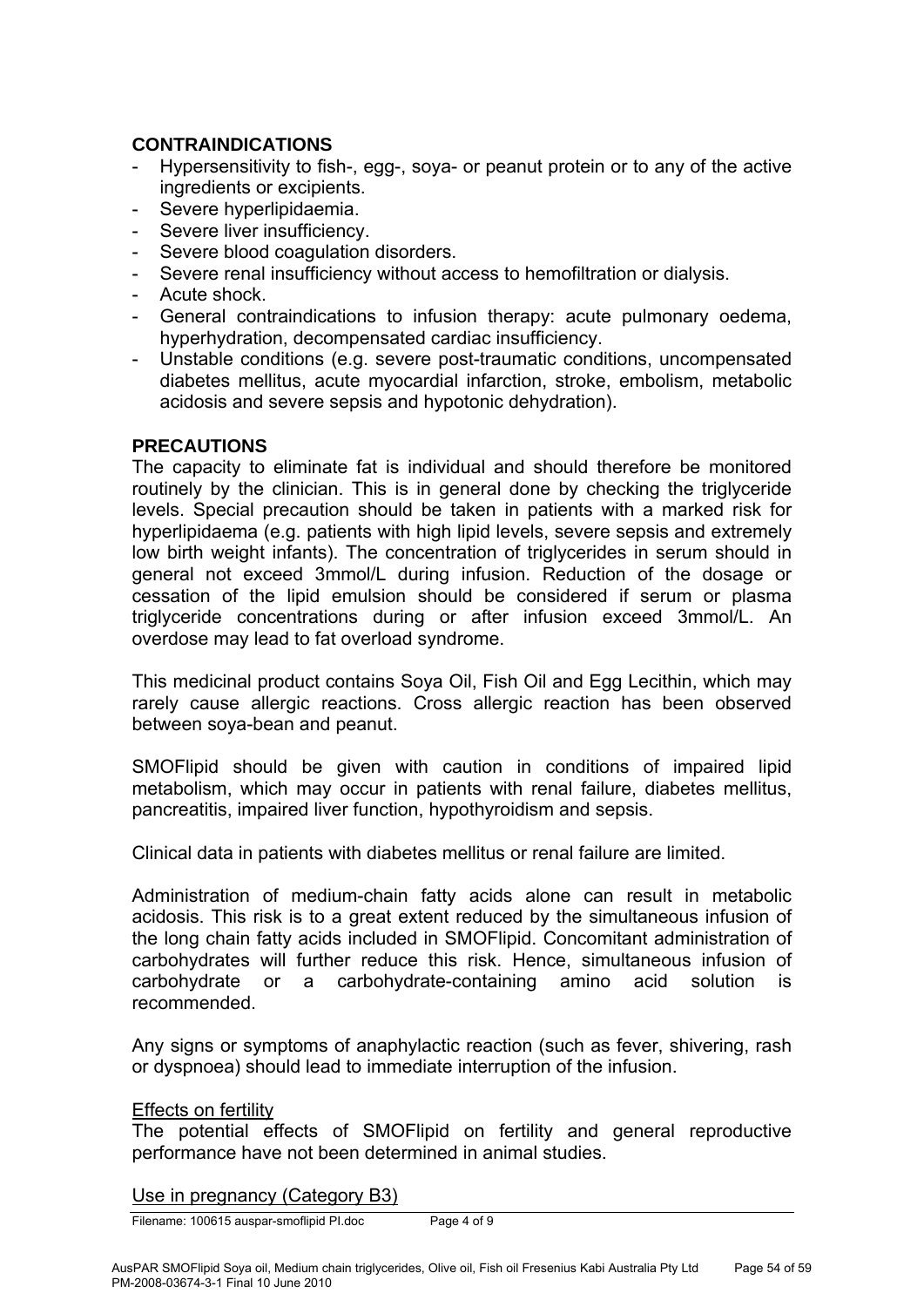There are no adequate and well-controlled studies in pregnant women with SMOFlipid or its individual components; therefore the safety of SMOFlipid in pregnant women is not known.

No animal studies have been conducted with the combined lipid components of SMOFlipid to evaluate effects on reproduction. Embryotoxicity and increased incidences of fetal skeletal variations have been observed in rabbits that had received medium chain fatty acid-containing lipids similar to SMOFlipid during the period of organogenesis. SMOFlipid should not be used during pregnancy unless the expected therapeutic benefit clearly outweighs the potential risk to the fetus.

#### Use in lactation

It is not known whether SMOFlipid can enter maternal milk. Therefore, SMOFlipid should be used during lactation only if clearly needed.

#### Paediatric use

SMOFlipid should be given with caution to neonates and premature infants with hyperbilirubinaemia and cases with pulmonary hypertension. In neonates, particularly premature infants on long term parenteral nutrition, blood platelet counts, liver function tests and serum triglycerides should be monitored.

#### **Genotoxicity**

SMOFlipid was not mutagenic or clastogenic in a battery of genotoxicity studies, including the Ames bacterial mutagenicity assay, a mammalian mutagenicity assay, a chromosome aberration assay in human peripheral lymphocytes, and an *in vivo* rat micronuleus assay.

#### **Carcinogenicity**

No carcinogenicity studies have been conducted with the combined components of SMOFlipid.

#### Interactions with other medicines

The addition of other medications or substances to SMOFlipid should generally be avoided unless compatibility is known (please also refer to section "Instructions on use and handling").

Heparin given in clinical doses causes a transient increase in lipoprotein lipase release into the circulation. This may initially result in increased plasma lipolysis, followed by a transient decrease in triglyceride clearance.

Soya Oil has a natural content of vitamin  $K<sub>1</sub>$ . The content is however so low in SMOFlipid that it is not expected to significantly influence the coagulation process in patients treated with coumarin derivatives.

#### Effects on laboratory tests

Laboratory tests generally associated with monitoring of intravenous nutrition should be checked regularly. These include blood glucose levels, liver functions tests, acid base metabolism, fluid balance, full blood count and electrolytes.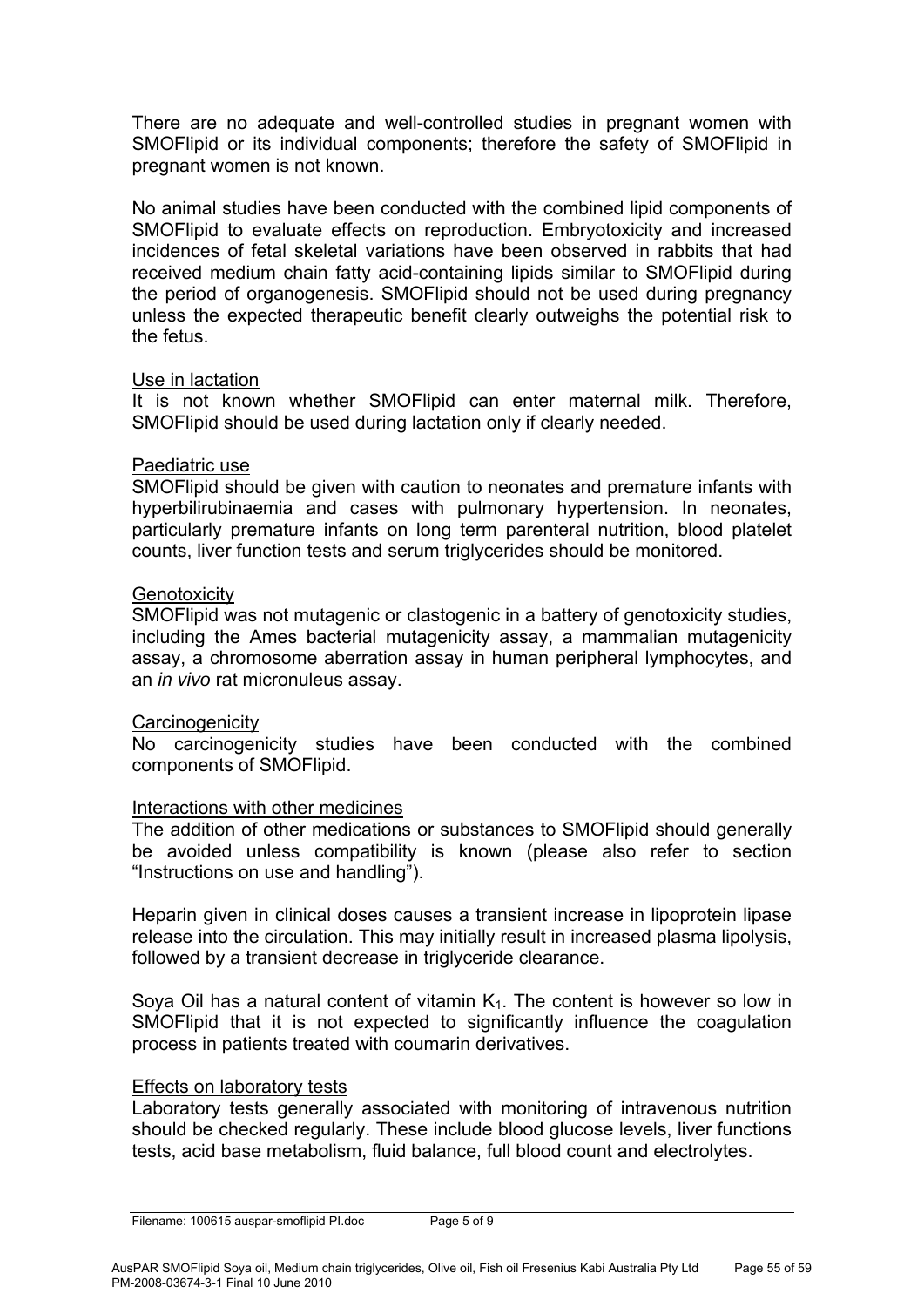As with all lipid emulsions, SMOFlipid may interfere with certain laboratory measurements (bilirubin, haemoglobin, lactate dehydrogenase, oxysaturation), if blood is sampled before fat has adequately been cleared from the bloodstream. In most patients, fat is cleared after a fat free period or interval of 5 to 6 hours.

#### Fat Overload Syndrome

Impaired capacity to eliminate triglycerides can lead to "Fat Overload Syndrome" which may be caused by overdose. Possible signs of metabolic overload must be observed. The cause may be genetic (individually different metabolism) or the fat metabolism may be affected by ongoing or previous illnesses. This syndrome may also appear during severe hypertriglyceridaemia, even at the recommended infusion rate, and in association with a sudden change in the patient's clinical condition, such as renal function impairment or infection. The fat overload syndrome is characterised by hyperlipaemia, fever, fat infiltration, hepatomegaly with or without icterus, splenomegaly, anaemia, leukopaenia, thrombocytopenia, coagulation disorder, haemolysis and reticulocytosis, abnormal liver function tests and coma. The symptoms are usually reversible if the infusion of the fat emulsion is discontinued.

Should signs of a Fat Overload Syndrome occur, the infusion of SMOFlipid should be discontinued.

#### **ADVERSE EFFECTS**

Most common drug-related Treatment-Emergent Adverse Events (TEAEs) in SMOFlipid 20% and comparator pooled groups (i.e those occurring in more than 2 patients of any pooled group) observed in 7 clinical trials are presented in the table below.

| <b>Drug-related TEAEs</b><br>n(%) of patients           | SMOFlipid 20% pooled<br>(n=282) | <b>Comparator pooled</b><br>$(n=276)$ |
|---------------------------------------------------------|---------------------------------|---------------------------------------|
| Number of patients with at<br>least 1 drug-related TEAE | 45 (16.0)                       | 43 (15.6)                             |
| Nausea                                                  | 12(4.3)                         | 13(4.7)                               |
| Vomiting                                                | 12(4.3)                         | 6(2.2)                                |
| Blood triglycerides increased                           | 6(2.1)                          | 3(1.1)                                |
| Hyperglycaemia                                          | 5(1.8)                          | 3(1.1)                                |
| Hyperbilirubinaemia                                     | 4(1.4)                          | 5(1.8)                                |
| <b>Flatulence</b>                                       | 4(1.4)                          | 1(0.4)                                |
| Liver function test abnormal                            | 2(0.7)                          | 3(1.1)                                |
| Hypertriglyceridaemia                                   | 2(0.7)                          | 3(1.1)                                |
| Gamma-glutamyltransferase<br>increased                  | 1(0.4)                          | 3(1.1)                                |

Since SMOFlipid has been marketed, there was only 1 spontaneous report of an adverse drug reaction (a case of non-serious erythema) in a 75 year old female patient.

Should triglyceride levels during infusion of SMOFlipid rise above 3mmol/L, the infusion should be stopped or, if necessary, continued at a reduced dosage.

Filename: 100615 auspar-smoflipid Pl.doc Page 6 of 9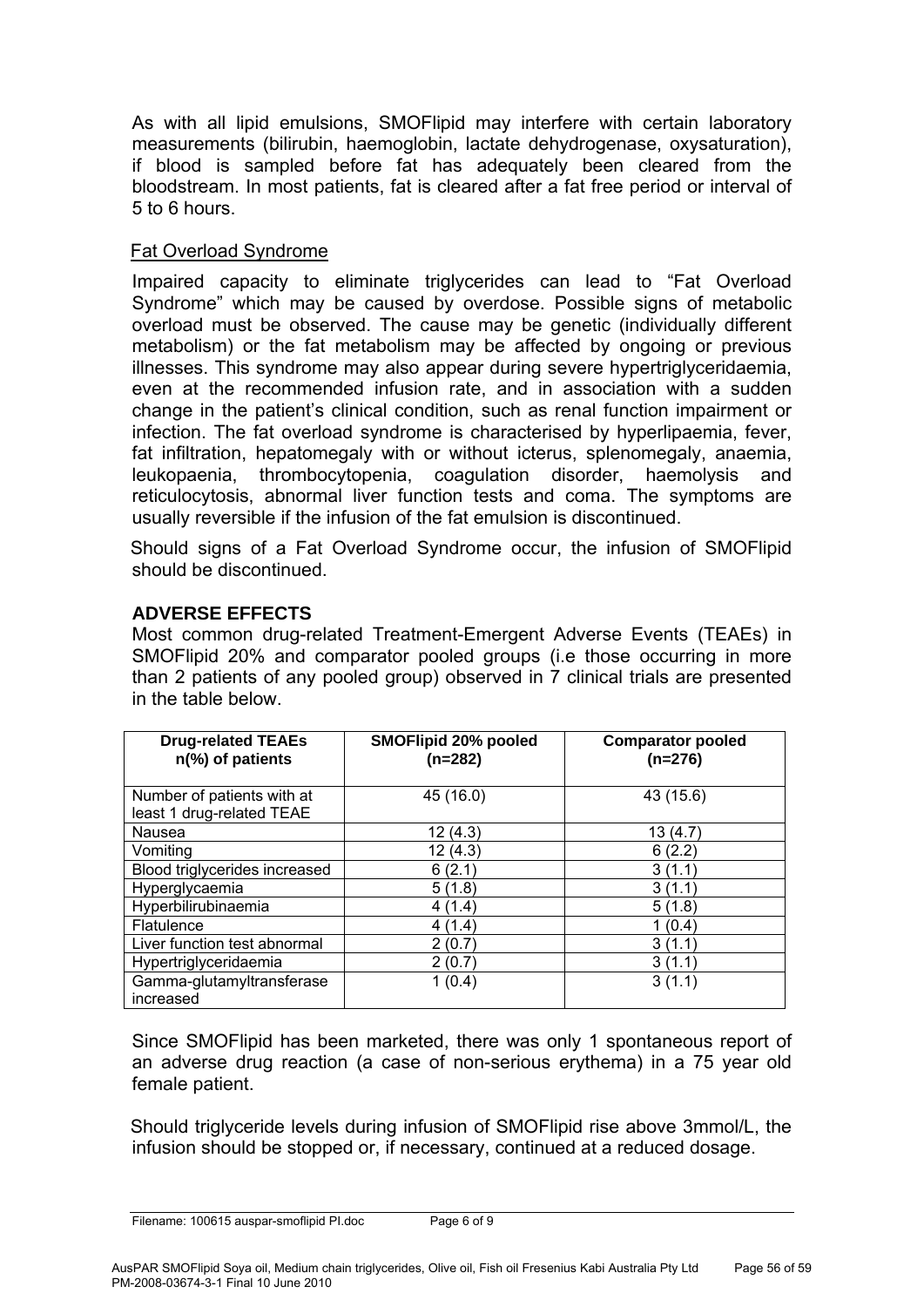SMOFlipid should always be a part of a complete parenteral nutritional treatment including amino acids and glucose. Nausea, vomiting and hyperglycaemia may sometimes be associated with parenteral nutrition.

Monitoring of triglycerides and blood glucose levels are recommended to avoid elevated levels, which may be harmful.

#### **DOSAGE AND ADMINISTRATION**

The patient's ability to eliminate the fat infused should govern the dosage and infusion rate, (please also refer to section "PRECAUTIONS").

#### Adults

The standard dose is  $1.0 - 2.0$  g fat/kg body weight (b.w) / day, corresponding to 5 – 10 mL / kg b.w / day.

The recommended infusion rate is 0.125 g fat / kg b.w / hour, corresponding to 0.63 mL SMOFlipid / kg b.w / hour, and should not exceed 0.15 g fat / kg b.w / hour, corresponding to 0.75 mL SMOFlipid / kg b.w / hour.

#### Neonates and infants

The initial dose should be  $0.5 - 1.0$  g fat / kg b.w / day followed by a successive increase by  $0.5 - 1.0$  g fat / kg b.w / day up to 3.0 g fat / kg b.w / day.

It is recommended not to exceed a daily dose of 3g fat / kg b.w / day, corresponding to 15 mL SMOFlipid / kg b.w / day.

The rate of infusion should not exceed 0.125 g fat / kg b.w / hour. In premature and low birth weight neonates, SMOFlipid should be infused continuously over around 24 hours.

#### Children

It is recommended not to exceed a daily dose of 2g fat / kg b.w / day, corresponding to 10 mL SMOFlipid / kg b.w / day. With increased requirements in the youngest children a dose up to a maximum of 3g fat / kg b.w / day can be considered.

The daily dose should be increased gradually during the first week of administration.

The infusion rate should not exceed 0.15 g fat / kg b.w / hour.

#### Administration

Intravenous infusion into a peripheral or central vein.

#### Instructions for use and handling

Use only if the emulsion is homogeneous.

For Excel bag: The integrity indicator (Oxalert) should be inspected before removing the overpouch. If the indicator is black, oxygen has penetrated the overpouch and the product should be discarded.

Filename: 100615 auspar-smoflipid Pl.doc Page 7 of 9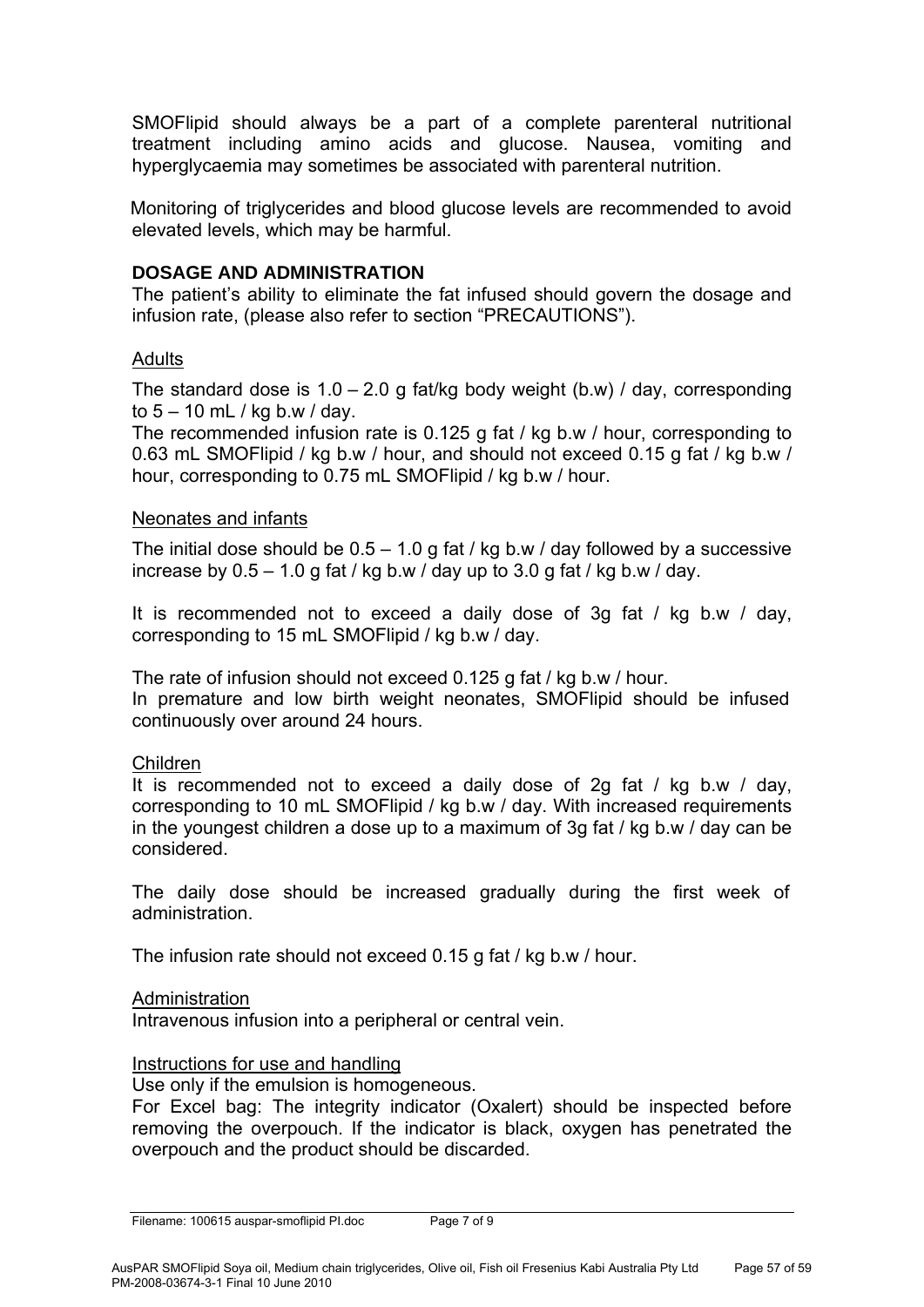Inspect the emulsion visually for phase separation prior to administration. Ensure that the final emulsion for infusion does not show any evidence of phase separation.

For single use only. Any unused emulsion should be discarded.

#### **Additives**

SMOFlipid may be aseptically admixed with amino acid, glucose, and electrolyte solutions to produce "All-In-One" Total Parenteral Nutrition (TPN) admixtures.

Additions should be made aseptically. Any mixture remaining after infusion must be discarded.

#### Shelf life after first opening the container

Chemical and physical in-use stability has been demonstrated for 24 hours at 25°C. From a microbiological point of view the emulsion should be used immediately. If not used immediately, in-use storage times and conditions prior to use are the responsibility of the user and would normally not be longer than 24 hours at 2-8°C.

#### **OVERDOSAGE**

Overdose leading to Fat Overload Syndrome may occur as a result of a too rapid infusion rate, or chronically at recommended rates of infusion in association with a change in the patients clinical conditions e.g. renal function impairment or infection.

Over dosage may lead to side-effects (please also refer to section "ADVERSE EFFECTS"). In these cases the lipid infusion should be stopped or, if necessary, continued at a reduced dosage.

## **STORAGE CONDITIONS**

Store below 25°C. Do not freeze.

#### Storage after mixing

If additions are made to SMOFlipid, the admixtures should be used immediately from a microbiological point of view. If admixtures are not used immediately, inuse storage times and conditions prior to use are the responsibility of the user and would normally not be longer than 24 hours at 2-8°C.

#### **PRESENTATION**

SMOFlipid 20% is available in pack sizes of 100mL, 250mL and 500mL

The excel bag consist of an inner bag (primary package) with an overpouch. An oxygen absorber and an integrity indicator (Oxalert™) are placed between the inner bag and the overpouch.

− The Excel inner bag consists of a poly(propylene/ethylene) copolymer, a thermoplastic elastomer and a copolyester.

Filename: 100615 auspar-smoflipid PI.doc Page 8 of 9